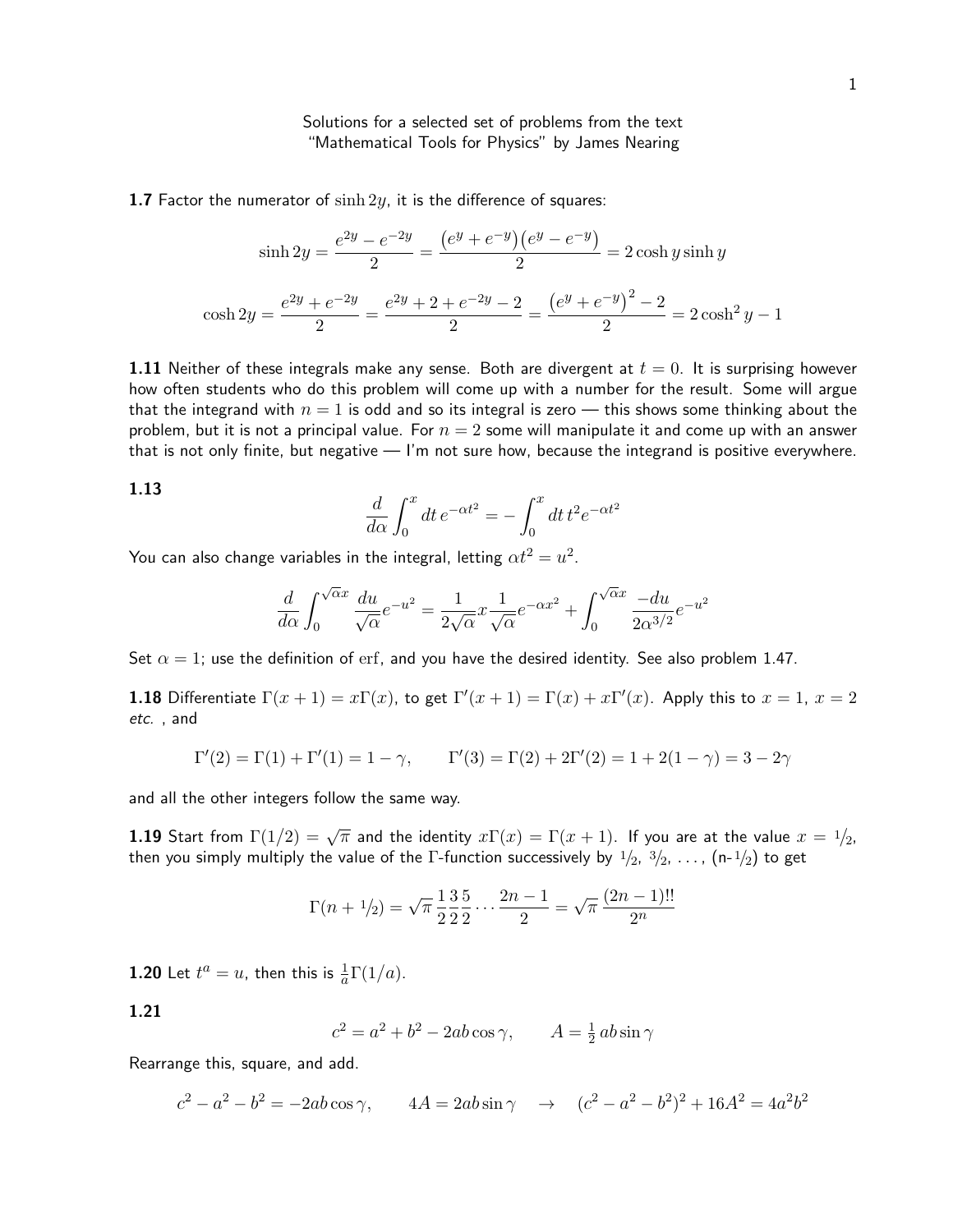$$
16A2 = 4a2b2 - (c2 - a2 - b2)2 = (2ab - c2 + a2 + b2)(2ab + c2 - a2 - b2) = ((a + b)2 - c2)(c2 - (a - b)2)) = (a + b + c)(a + b - c)(c + a - b)(c - a + c) = (a + b + c)(a + b + c - 2c)(a + b + c - 2b)(a + b + c - 2a) = (2s)(2s - 2c)(2s - 2b)(2s - 2a)
$$

where  $s=(a+b+c)/2$  is the semiperimeter of the triangle, and the square root of this is the result:  $A = \sqrt{s(s-a)(s-b)(s-c)}.$ 

**1.27** Let  $\theta_0$  be the maximum angle:  $\tan \theta_0 = b/a$ .

$$
\int_0^{\theta_0} d\theta \int_0^{a/\cos\theta} r dr = \int_0^{\theta_0} d\theta \frac{1}{2} \left(\frac{a}{\cos\theta}\right)^2 = \frac{a^2}{2} \int_0^{\theta_0} d\theta \sec^2\theta
$$

$$
= \frac{a^2}{2} \tan\theta_0 = \frac{a^2}{2} \frac{b}{a} = \frac{ab}{2}
$$

Doing the polar integral in the reverse order is much harder.

## 1.28 The chain rule is

$$
\frac{f(x + \Delta x) - f(x)}{\Delta x} = \frac{g(h(x + \Delta x)) - g(h(x))}{\Delta x}
$$

$$
= \frac{g(h(x + \Delta x)) - g(h(x))}{h(x + \Delta x) - h(x)} \cdot \frac{h(x + \Delta x) - h(x)}{\Delta x} \longrightarrow \frac{dg dh}{dh dx}
$$

2.1 For a loan  $L$ , the sum to compute the monthly payments is

$$
L(1+i)^N - p\left[ (1+i)^{N-1} + (1+i)^{N-2} + \dots + 1 \right] = 0
$$

and this is

$$
L(1+i)^N = p \sum_{0}^{N-1} (1+i)^k = p \frac{1 - (1+i)^N}{1 - (1+i)}
$$
 so  $p = \frac{iL(1+i)^N}{(1+i)^N - 1}$ 

Check: If  $N = 1$ , this is  $iL(1 + i)/[(1 + i) - 1] = L(1 + i)$ . Check: For  $i \rightarrow 0$ , this is

$$
p \to \frac{iL(1+Ni)}{1+Ni-1} = \frac{L(1+Ni)}{N} \to \frac{L}{N}
$$

The numerical result is  $(i = .06/12 = .005$  and  $N = 12 \times 30)$ 

$$
\$200,000 \times \frac{.005(1 + .005)^{360}}{(1 + .005)^{360} - 1} = \$1199.10
$$

The total paid over 30 years is then \$431676. This ignores the change in the value of money.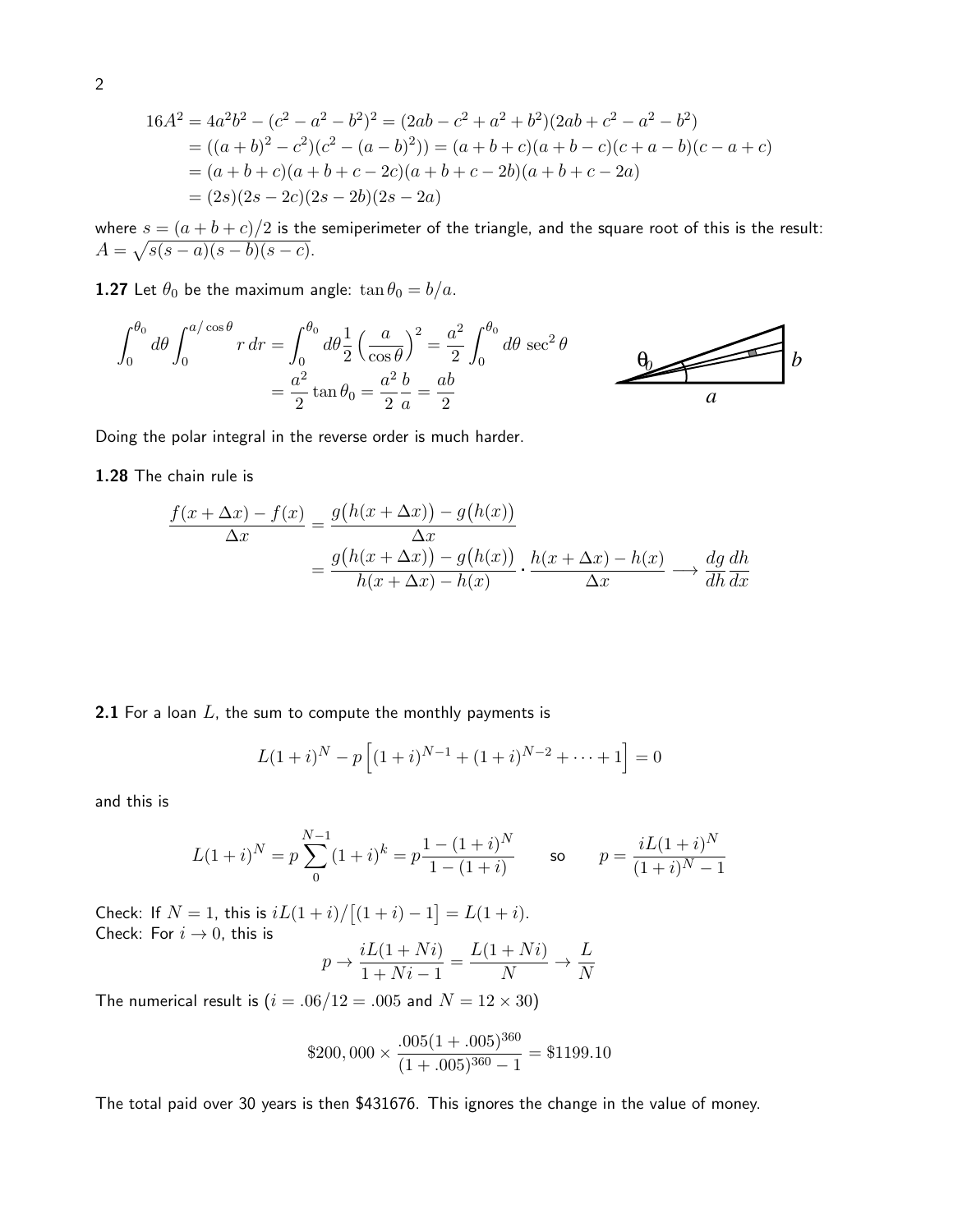$$
\frac{p}{r} + \frac{p}{r^2} + \dots + \frac{p}{r^N} = \frac{p}{r} \frac{1 - r^{-N}}{1 - 1/r} = p \frac{1 - r^{-N}}{r - 1} = \$1199.10 \times 271.2123 = \$325211
$$

2.29 Consider the series

$$
f(x) = \frac{1}{2!} + \frac{2x}{3!} + \frac{3x^2}{4!} + \cdots
$$

This is the derivative of

$$
F(x) = \frac{x}{2!} + \frac{x^2}{3!} + \frac{x^3}{4!} + \cdots
$$

Notice that  $xF(x)$  is almost  $e^x$ . In fact  $xF(x) = e^x - x - 1$ . Solve for F and differentiate.

$$
F(x) = \frac{1}{x}e^x - 1 - \frac{1}{x}
$$
, so  $f(x) = F'(x) = \frac{-1}{x^2}e^x + \frac{1}{x}e^x + \frac{1}{x^2}$ 

Evaluate this at  $x = 1$  to get 1.

2.31 To the lowest order in the speed, these three expressions are all the same.

\$431676 from the preceding problem. In constant dollars, the quantity paid is

$$
f' = f(1 - v_o/v),
$$
  $f' = f(1 - v_s/v),$   $f' = f(1 - v/c)$ 

2.33 The depth of the object should appear shallower than in the absence of the medium. Answers (1), (3), and (5) do the opposite. For (5) this statement holds only for large n. If  $n = 1$  the result should simply be  $d$ , and numbers (1), (2), and (5) violate this. All that is left is (4).

2.35 The travel time is

$$
T = \frac{1}{c}\sqrt{(R\sin\theta)^2 + (p+R-R\cos\theta)^2} + \frac{n}{c}\sqrt{(R\sin\theta)^2 + (q-R+R\cos\theta)^2}
$$
  
=  $\frac{1}{c}\sqrt{R^2 + (p+R)^2 - 2R(p+R)\cos\theta} + \frac{n}{c}\sqrt{R^2 + (q-R)^2 + 2R(q-R)\cos\theta}$ 

Rewrite this for small  $\theta$ , expanding the cosine to second order.

$$
T = \frac{1}{c}\sqrt{p^2 + R(p+R)\theta^2} + \frac{n}{c}\sqrt{q^2 - R(q-R)\theta^2}
$$
  
=  $\frac{1}{c}p\sqrt{1 + R(p+R)\theta^2/p^2} + \frac{n}{c}q\sqrt{1 - R(q-R)\theta^2/q^2}$   
=  $\frac{1}{c}p[1 + R(p+R)\theta^2/2p^2] + \frac{n}{c}q[1 - R(q-R)\theta^2/2q^2]$   

$$
cT = p + nq + \frac{1}{2}\theta^2\left[\frac{R^2 + Rp}{p} + n\frac{R^2 - Rq}{q}\right] = p + nq + \frac{1}{2}\theta^2 R^2\left(\frac{1}{p} + \frac{n}{q} - \frac{n-1}{R}\right)
$$

If the coefficient of  $\theta^2$  is positive, this is a minimum. That will happen if the values of  $p$  and  $q$  are small enough. Otherwise it is a maximum. The transition occurs when

$$
\frac{1}{p}+\frac{n}{q}=\frac{n-1}{R}
$$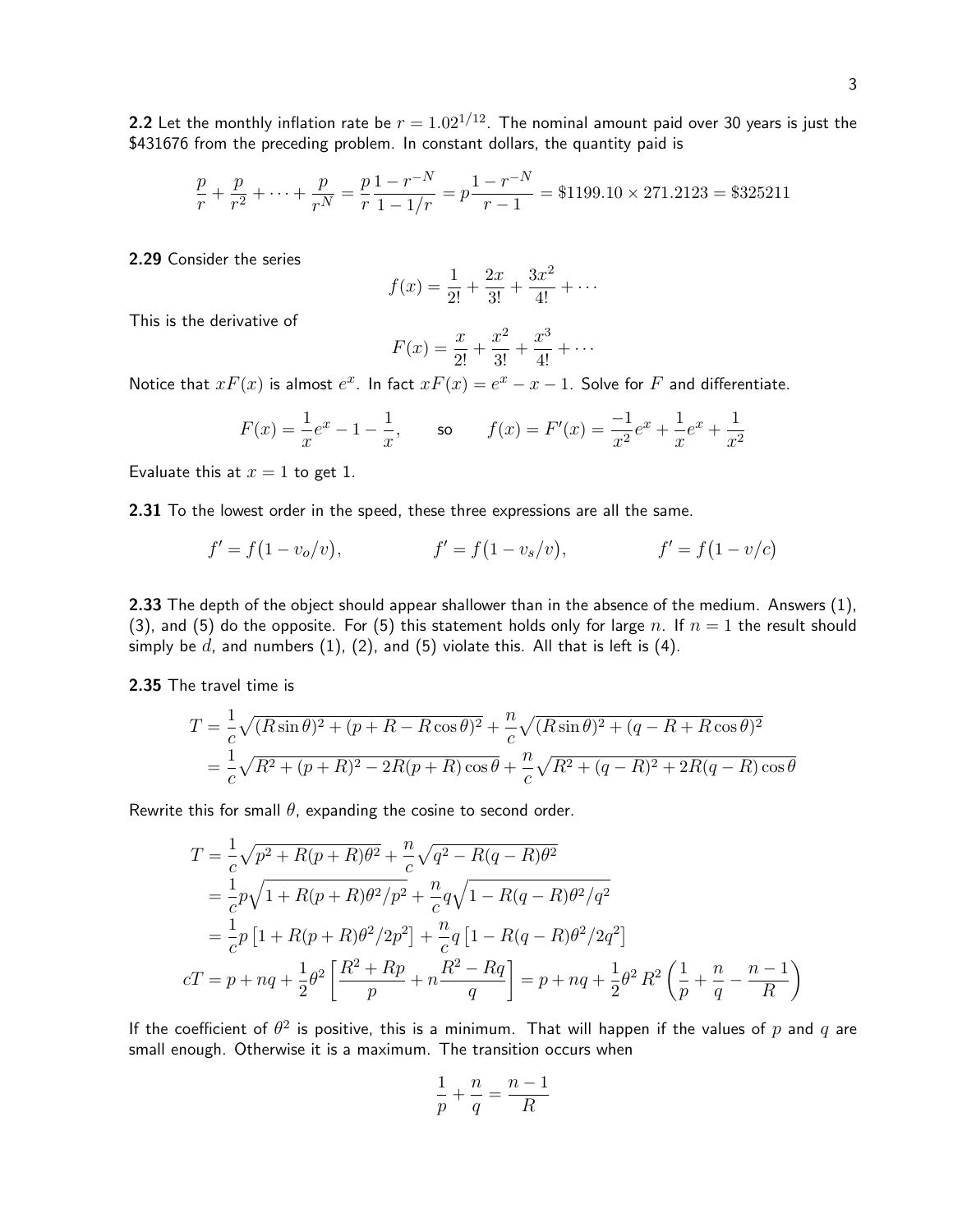This is the condition for a focus. This phenomenon is quite general, and the principle of "least time" is least only up to the position of a focus. After that is is a saddle point. That is, maximum with respect to long wavelength variations such as this one, and minimum with respect to short wavelength wiggles.

# 2.36

$$
\ln(\cos \theta) = \ln(1 - \theta^2/2 + \theta^4/24 - \cdots) \quad \text{and} \quad \ln(1 + x) = x - x^2/2 + x^3/3 - x^4/4 + \cdots
$$

Let  $x=-\theta^2/2+\theta^4/24-\cdots$ , then this series is

$$
\left[ -\frac{\theta^2}{2} + \frac{\theta^4}{24} - \frac{\theta^6}{720} + \right] - \frac{1}{2} \left[ -\frac{\theta^2}{2} + \frac{\theta^4}{24} - \frac{\theta^6}{720} + \right]^2 + \frac{1}{3} \left[ -\frac{\theta^2}{2} + \frac{\theta^4}{24} - \frac{\theta^6}{720} + \right]^3 - \dots
$$
  
=  $-\frac{\theta^2}{2} - \frac{\theta^4}{12} - \frac{\theta^6}{45} \dots$ 

2.37

$$
\ln(1-x) = -x - \frac{x^2}{2} - \frac{x^3}{3} - \frac{x^4}{4} - \dots
$$
 and 
$$
\ln(1+x) = x - \frac{x^2}{2} + \frac{x^3}{3} - \frac{x^4}{4} + \dots
$$

$$
\ln(1+x) - \ln(1-x) = 2x + \frac{2}{3}x^3 + \frac{2}{5}x^5 + \dots
$$

The last series has the same domain of convergence in  $x$  as do the two that made it up, however the corresponding argument of the logarithm,  $(1 + x)/(1 - x)$ , goes from 0 to  $\infty$ .

2.46

$$
\sum_{0}^{\infty}(-1)^{k}t^{2k}, \qquad \sum_{0}^{\infty}(-1)^{k}t^{-2-2k}
$$

The first converges for  $|t| < 1$  and second for  $|t| > 1$ .

**2.55** (a) The series for the log is  $\ln(1+x) = x - \frac{1}{2}$  $\frac{1}{2}x^2 + \frac{1}{3}$  $\frac{1}{3}x^3+\cdots$ , expand this value of  $y(t)$  for small time. Let  $gt/v_t = \gamma$  and observe that there is no  $t$  in the denominator, so inside the logarithm, it is necessary to keep terms only to order  $t^2$  in order to get a final result that is accurate to that order. First the sine and cosine expansions:

$$
y(t) \approx \frac{v_t^2}{g} \ln\left( \left( v_t [1 - \frac{1}{2} \gamma^2] + v_0 \gamma \right) / v_t \right)
$$
  
=  $\frac{v_t^2}{g} \ln\left( 1 - \frac{1}{2} \gamma^2 + v_0 \gamma / v_t \right) \approx \frac{v_t^2}{g} \left( -\frac{1}{2} \gamma^2 + v_0 \gamma / v_t - \frac{1}{2} v_0^2 \gamma^2 / v_t^2 \right)$ 

Collect all the terms and then use the value of  $\gamma$ .

$$
y(t) \approx \frac{v_t^2}{g} \left( \frac{v_0}{v_t} \frac{gt}{v_t} - \frac{1}{2} \frac{g^2 t^2}{v_t^2} - \frac{1}{2} \frac{v_0^2}{v_t^2} \frac{g^2 t^2}{v_t^2} \right)
$$
  
=  $v_0 t - \frac{1}{2} \left( g + \frac{v_0^2 g}{v_t^2} \right) t^2$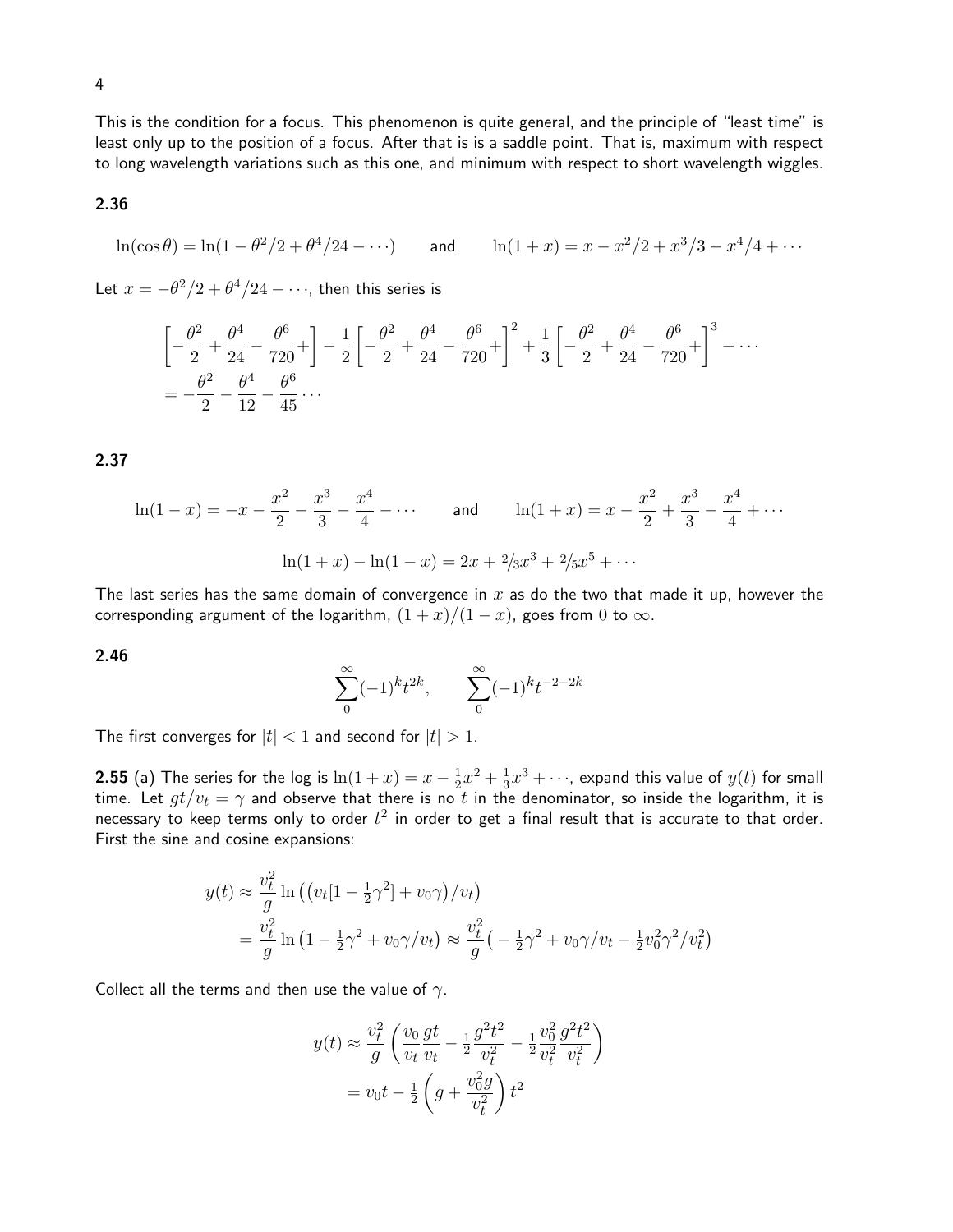5

This is in the form  $y=v_0t+a_yt^2/2$ , the elementary expression for constant acceleration. The initial velocity is right:  $v_0$ . The acceleration is

$$
a_y = -g - \frac{g v_0^2}{v_t^2} \qquad \text{and} \qquad F_y = m a_y
$$

The first term in  $ma_y$  is the usual gravitational force  $-mg$ . The second is another negative term caused by air resistance. It is proportional to the square of the velocity  $v_0$ , and that is precisely the velocity that the mass has when it starts. To this order at least, the air resistance is proportional to the square of the velocity.

(b) The maximum height occurs when  $v_y = 0$ , so from the preceding problem that is when the numerator is zero.

$$
v_0 - v_t \tan(gt/v_t) = 0 \longrightarrow \tan(gt/v_t) = v_0/v_t
$$

Knowing the tangent, you have the cosine and sine to use in the  $y(t)$  equation.

$$
\cos = \frac{1}{\sqrt{1 + \tan^2}}, \quad \text{and} \quad \sin = \frac{\tan}{\sqrt{1 + \tan^2}}
$$

$$
y_{\text{max}} = \frac{v_t^2}{g} \ln \left( \frac{v_t + v_0 \frac{v_0}{v_t}}{v_t \sqrt{1 + v_0^2 / v_t^2}} \right) = \frac{v_t^2}{g} \ln \left( \frac{v_t^2 + v_0^2}{v_t \sqrt{v_t^2 + v_0^2}} \right) = \frac{v_t^2}{2g} \ln \left( 1 + v_0^2 / v_t^2 \right)
$$

If the initial speed is very small,  $v_0 \ll v_t$ , then this result is approximately

$$
y_{\text{max}} \approx \frac{v_t^2}{2g} \cdot \frac{v_0^2}{v_t^2} = \frac{v_0^2}{2g}
$$

This is the result you get from the elementary solution with no air resistance.

If instead you give a very large initial speed,  $v_0\gg v_t$ , then  $y_{\sf max}\approx \left(v_t^2/g\right)\ln(v_0/v_t)$ . It increases only very slowly with higher initial speeds. There's a curious point here in that the time to reach the maximum height is bounded.  $\tan(gt/v_t)=v_0/v_t$  implies that as  $v_0\to\infty$ , the quotient  $gt/v_t\to\pi/2$ . If  $v_t = 100 \text{ m/s}$  this time is about  $t = 16 \text{ s}$ . If  $v_0 = 400 \text{ m/s}$ , this height is about 1.4 km.

 $\bf 3.10$  The  $n^{\rm th}$  roots of one are

$$
e^{2\pi i k/n}
$$
,  $k = 0, 1, ..., (n - 1)$ , so 
$$
\sum_{k=0}^{n-1} e^{2\pi i k/n} = \frac{1 - (e^{2\pi i/n})^n}{1 - e^{2\pi i/n}}
$$

The numerator of this sum is zero.

**3.11**  $e^z = e^{x+iy} = e^x e^{iy} = e^x (\cos y + i \sin y) = 0$ . As  $e^x$  is never zero for real x, it requires  $\cos y = 0$ and  $\sin y = 0$  simultaneously. This violates the identity  $\cos^2 y + \sin^2 y = 1$ .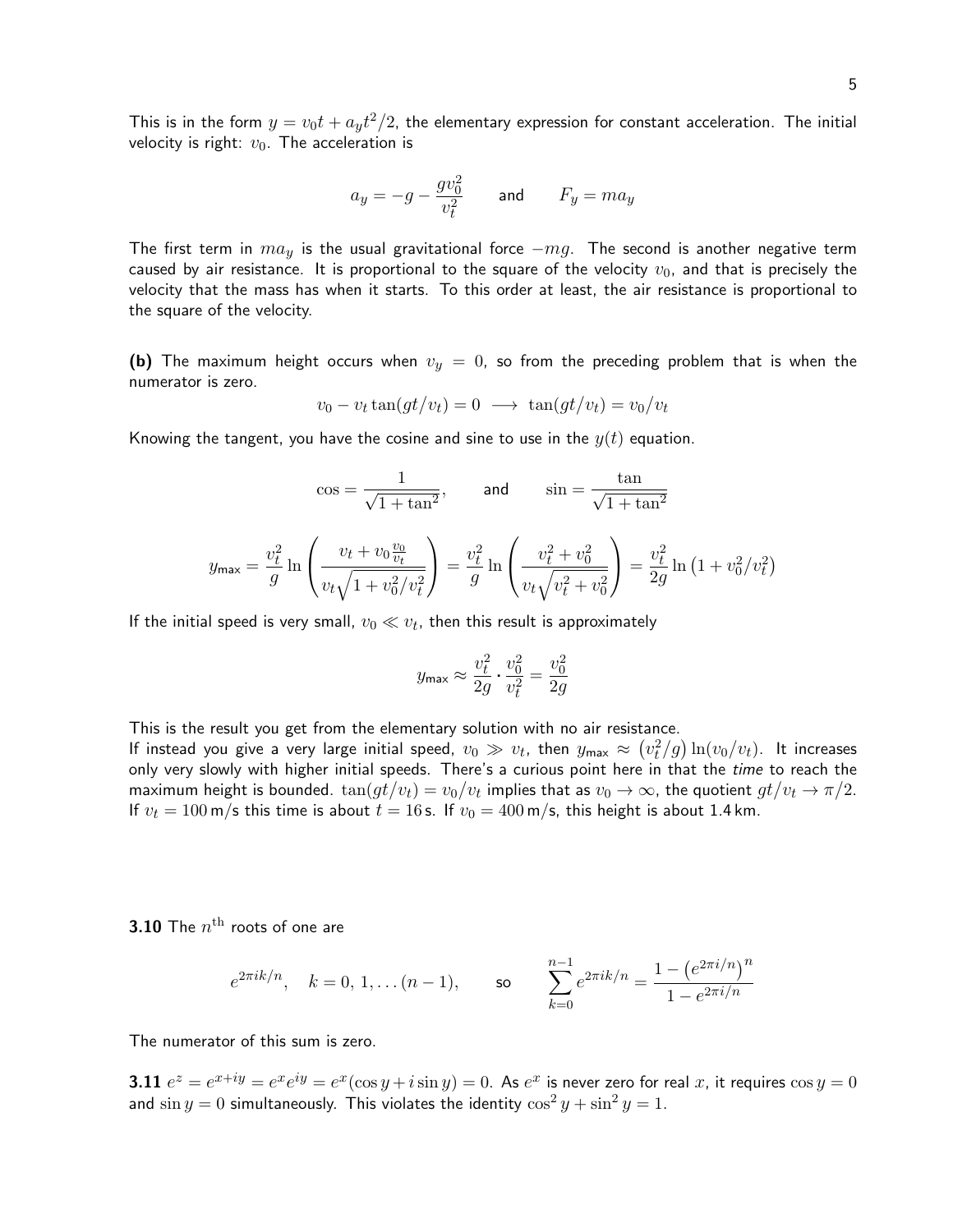### **3.14** The equation for an ellipse involves some algebra:

$$
|z - f| + |z + f| = 2a \rightarrow |z - f| = 2a - |z + f|, \text{ and square it:}
$$
  
\n
$$
(z - f)(z^* - f) = 4a^2 + (z + f)(z^* + f) - 4a|z + f|
$$
  
\n
$$
-2f(z + z^*) - 4a^2 = -4a|z + f| \rightarrow fx + a^2 = a|z + f|
$$
  
\nsquare it: 
$$
(fx + a^2)^2 = a^2(z + f)(z^* + f)
$$
  
\n
$$
\rightarrow f^2x^2 + 2a^2fx + a^4 = a^2(x^2 + y^2 + f^2 + 2fx)
$$
  
\n
$$
a^4 - a^2f^2 = (a^2 - f^2)x^2 + a^2y^2 \rightarrow 1 = \frac{x^2}{a^2} + \frac{y^2}{a^2 - f^2}
$$

3.18

$$
\frac{1+i}{1-i} = \frac{(1+i)^2}{(1-i)(1+i)} = \frac{2i}{2} = i
$$

OR notice that the magnitude of this is one, the numerator is at an angle  $\pi/4$ , and the denominator is at an angle  $-\pi/4.$  That gives the same result,  $e^{i\pi/2}.$ 

The magnitude of the second fraction is one. The numerator is at an angle of  $\pi/3$  above the negative x-axis, or  $\theta = 2\pi/3$ , and the denominator is at angle  $\pi/3$  above the positive x-axis. That gives  $e^{2\pi i/3}/e^{i\pi/3} = e^{i\pi/3}.$ 

The third fraction has a numerator  $i^5 + i^3 = 0$ . Done. √

The magnitude of the fourth number is  $\left( 2/ \right)$  $\overline{2})^{\,2}=2.$  The angle for the numerator is  $\pi/6,$  and for the denominator it is  $\pi/4$ . The result is then  $2(e^{i\pi/6 - i\pi/4})^2 = 2e^{-i\pi/6}.$ 

3.26 For velocity and acceleration, do a couple of derivatives.

$$
\frac{dz}{dt} = \frac{dx}{dt} + i\frac{dy}{dt} = \frac{d}{dt}re^{i\theta} = \frac{dr}{dt}e^{i\theta} + ir\frac{d\theta}{dt}e^{i\theta}
$$

$$
\frac{d^2}{dt^2}re^{i\theta} = \frac{d^2r}{dt^2}e^{i\theta} + 2i\frac{dr}{dt}\frac{d\theta}{dt}e^{i\theta} + ir\frac{d^2\theta}{dt^2}e^{i\theta} - r\left(\frac{d\theta}{dt}\right)^2e^{i\theta}
$$

$$
= e^{i\theta}\left[\frac{d^2r}{dt^2} - r\left(\frac{d\theta}{dt}\right)^2\right] + ie^{i\theta}\left[r\frac{d^2\theta}{dt^2} + 2\frac{dr}{dt}\frac{d\theta}{dt}\right]
$$

Translating this into the language of vectors,  $\hat{r}$  points away from the origin as does  $e^{i\theta}.$  The factor  $i$ rotates by  $90^\circ$ . This is

$$
\vec{a} = \hat{r} \left[ \frac{d^2 r}{dt^2} - r \left( \frac{d\theta}{dt} \right)^2 \right] + \hat{\theta} \left[ r \frac{d^2 \theta}{dt^2} + 2 \frac{dr}{dt} \frac{d\theta}{dt} \right]
$$

**3.29** The quadratic equation is  $z^2 + bz + c = 0$ , then  $z = (-b \pm \sqrt{b^2 + b^2})$  $\overline{(b^2-4c)}/2$  for the two cases  $c=\pm 1$ and over all real  $b$ . √

For the case that  $c=-1$ , then  $z=(-b\,\pm\,$  $\sqrt{b^2+4})/2$  is always real.

For the case that  $c=+1$ , then  $z=(-b\pm\sqrt{b^2-4})/2$  and  $z$  is real for  $|b|>2$ , or if  $|b|< 2$  it has magnitude  $= 1$ , placing it on the unit circle around the origin.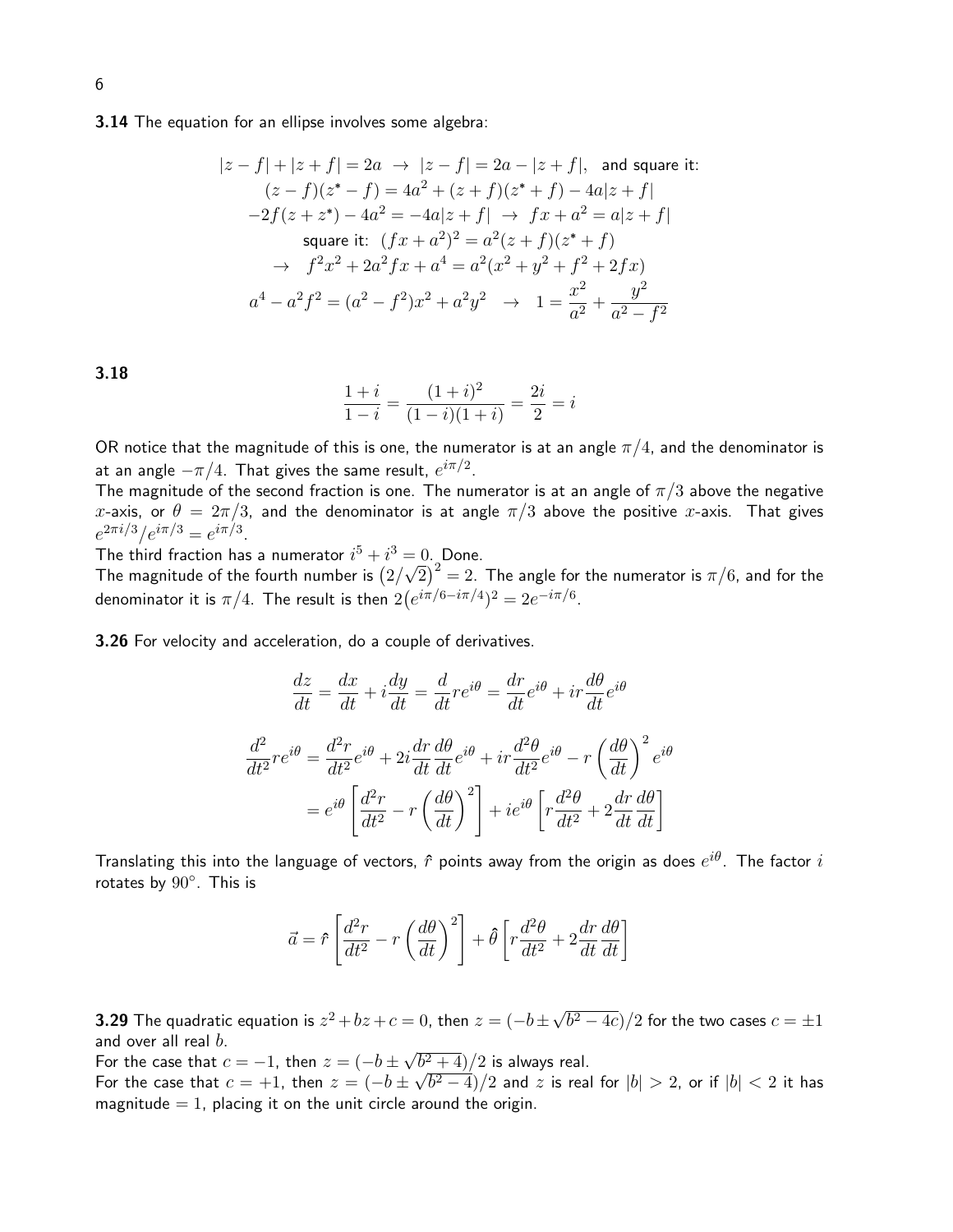| $c = -1$                    | $c = +1$                |                       |      |                  |
|-----------------------------|-------------------------|-----------------------|------|------------------|
| Positive root: $b: -\infty$ | $0 + \infty$            | $b: -\infty$          | $-2$ | $0 + 2 + \infty$ |
| $z: +\infty +1$             | $0$                     | $z: +\infty +1 +i -1$ | $0$  |                  |
| Negative root: $b: -\infty$ | $0 + \infty$            | $b: -\infty$          | $-2$ | $0 +2 + \infty$  |
| $z: 0 -1 -\infty$           | $b: 0 +1 -i -1 -\infty$ |                       |      |                  |

Most of these cases are easy to find, but there are a few for which  $b \to \pm \infty$  and which lead to the form  $(\infty - \infty)$ . In those cases write the root in the form

$$
\frac{1}{2}(-b \pm |b| \sqrt{1 \pm 4/b^2}) = \frac{1}{2}(-b \pm |b| [1 \pm 2/b^2])
$$

and take the limit on b. The drawings show the paths of the paths that  $z$  takes in these four cases, with the labels "+" and "-" being the signs of the square roots.



**3.44**  $(2+i)(3+i) = 5+5i$ . Now look at the polar form of the product, and the two angles on the left must add to the angle on the right:  $\tan^{-1} 1/2 + \tan^{-1} 1/3 = \pi/4$ . For the next identity,

$$
(5+i)^2 = 24+10i, \t(24+10i)^2 = 476+480i,
$$
  
then 
$$
(476+480i)(-239+i) = -114244-114244i
$$

The angles again add, and  $4 \tan^{-1} \frac{1}{5}$  is one factor. The other is  $\pi - \tan^{-1} \frac{1}{239}$ . The right side has an angle  $5\pi/4$ .

$$
4\tan^{-1} 1/5 + \pi - \tan^{-1} 1/239 = 5\pi/4 \qquad \text{or} \qquad 4\tan^{-1} 1/5 - \tan^{-1} 1/239 = \pi/4
$$

To compute  $\pi$  to 100 places with an alternating series means that (barring special tricks) you want the  $n^{\sf th}$  term to be less than  $10^{-100}.$ 

$$
\frac{\pi}{4} = \tan^{-1} 1 = \sum_{k=0}^{\infty} (-1)^k \frac{1}{2k+1}
$$
 then  $2k > 10^{100}$ , or  $k > \frac{1}{2}$ Google

In the second series, the slower series is  $\tan^{-1} 1/2$ , which is

$$
\sum_{k=0}^{\infty}(-1)^k\frac{1}{2k+1}\left(\frac{1}{2}\right)^{2k+1}\qquad \text{Now to the required accuracy}\qquad 2k\cdot 2^{2k+1}>10^{100}
$$

Take a logarithm:  $(2k + 1) \ln 2 + \ln 2k > 100 \ln 10$ . The  $\ln 2k$  term varies much more slowly than the other, so first ignore it

 $k > 50 \ln 100 / \ln 2 = 332$ , then improve it 1  $\frac{1}{2}\ln(2 \cdot 332) = 329$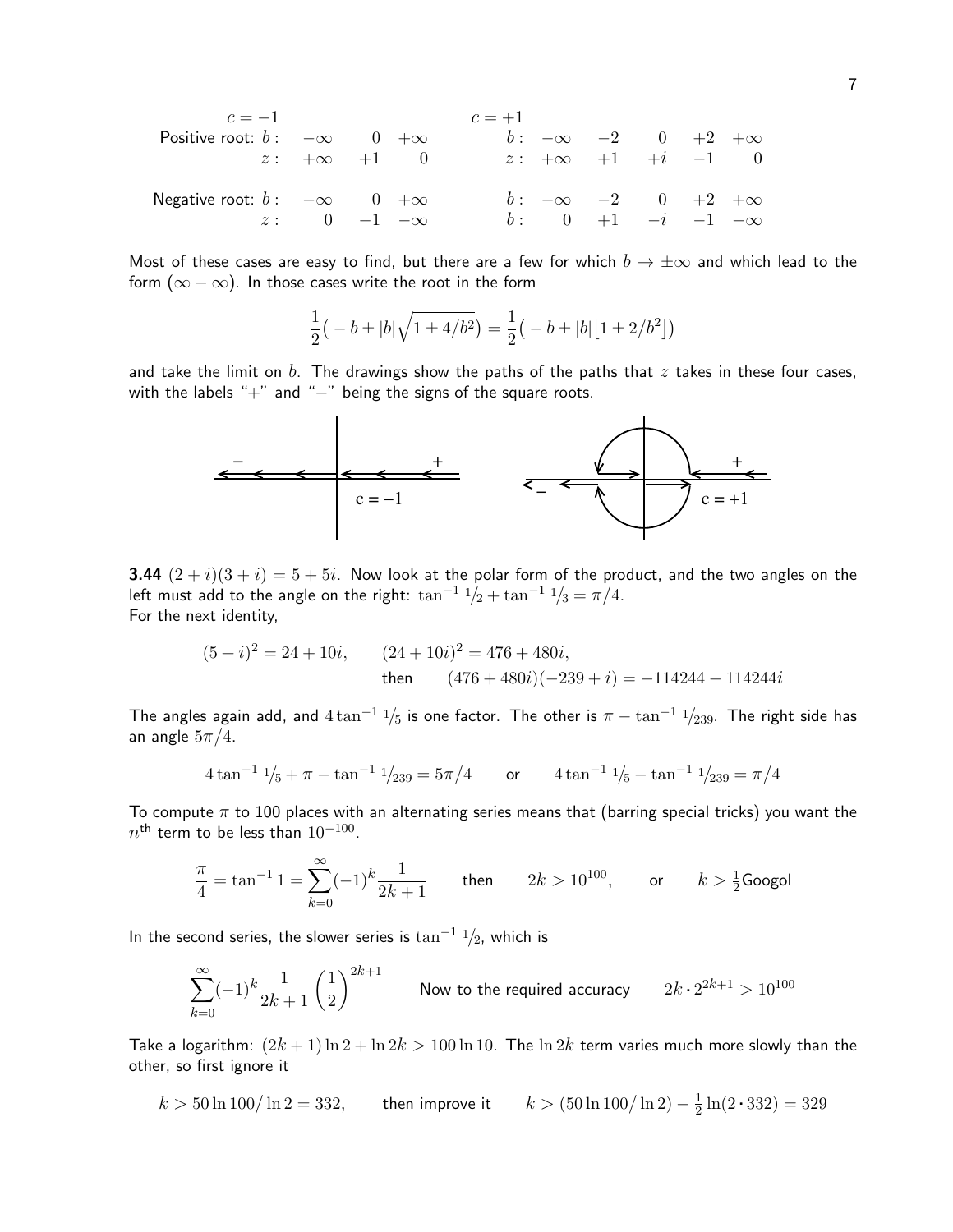The same calculation for  $\tan^{-1}$  1/<sub>3</sub> gives

$$
k > 50 \ln 100 / \ln 3 = 210
$$
 improved to  $k > (50 \ln 100 / \ln 3) - \frac{1}{2} \ln(2 \cdot 210) = 207$ 

The total number of terms is  $329 + 207 = 536$ . In the third series, the slower sum is  $4 \tan^{-1} \frac{1}{5}$ , with a sum

$$
\sum_{k=0}^{\infty}(-1)^k\frac{1}{2k+1}\left(\frac{1}{5}\right)^{2k+1}
$$
 Now to the required accuracy 
$$
2k \cdot 5^{2k+1} > 10^{100}
$$

Again, take the logarithm:  $(2k + 1) \ln 5 + \ln 2k > 100 \ln 10$ 

 $k > 50 \ln 100 / \ln 5 = 143$ , then improve it 1  $\frac{1}{2}\ln(2 \cdot 143) = 140$ The series for  $\tan^{-1}$   $\frac{1}{239}$  takes  $k > 50 \ln 100 / \ln 239 = 42$  more terms, totaling 182.

3.46 Combine the exponents and complete the square.

$$
\int_{-\infty}^{\infty} dx \, e^{-\alpha x^2} \cos \beta x \to \int_{-\infty}^{\infty} dx \, e^{-\alpha x^2} e^{i\beta x} = \int_{-\infty}^{\infty} dx \, e^{-\alpha \left(x^2 - i\beta x/\alpha - \beta^2/4\alpha^2\right)} e^{-\beta^2/4\alpha^2}
$$
\n
$$
= e^{-\beta^2/4\alpha^2} \int_{-\infty}^{\infty} dx \, e^{-\alpha \left(x - i\beta/2\alpha\right)^2}
$$
\n
$$
= e^{-\beta^2/4\alpha^2} \int_{-\infty}^{\infty} dx' \, e^{-\alpha x'^2} = e^{-\beta^2/4\alpha^2} \sqrt{\pi/\alpha}
$$

The final integration step involves pushing the contour from the real x-axis up to a parallel line along the contour through  $+i\beta/2\alpha$ . The other part of this complex integral, with the sine, is zero anyway because it's odd.

**3.47** sin  $z = \sin(x + iy) = \sin x \cosh y + i \cos x \sinh y = 0$  requires both terms to vanish. cosh y is never zero for real y, so x must be a multiple of  $\pi$ . For such a value of x, the cosine is  $\pm 1$ , and the only place the sinh vanishes is at  $y = 0$ . The familiar roots are then the only roots. The same argument applies to the cosine. For the tangent to vanish, either the sine is zero or the cosine is infinite. The latter doesn't happen, and the sine is already done.

#### 3.49

$$
\int_0^1 \frac{dx}{1+x^2} = \int_0^1 dx \frac{i}{2} \left[ \frac{1}{x+i} - \frac{1}{x-i} \right] = \frac{i}{2} \left[ \ln(x+i) - \ln(x-i) \right]_0^1 = \frac{i}{2} \left[ \ln \frac{1+i}{i} - \ln \frac{1-i}{-i} \right]
$$

The real parts of the two logarithms are the same, so they cancel:  $\ln re^{i\theta} = \ln r + i\theta$ . The angle going from i to  $1 + i$  is  $-\pi/4$ . The angle going from  $-i$  to  $1 - i$  is  $+\pi/4$ . This integral is then

$$
\frac{i}{2}\left[\frac{-i\pi}{4} - \frac{i\pi}{4}\right] = \frac{\pi}{4}
$$

4.1  $m\,d^2x/dt^2=-bx+kx.$  Assume  $x(t)=Ae^{\alpha t}$  then  $mA\alpha^2e^{\alpha t}=-bA\alpha e^{\alpha t}+kAe^{\alpha t}.$  This implies

$$
\alpha=\big(-b\pm\sqrt{b^2+4km}\big)/2m
$$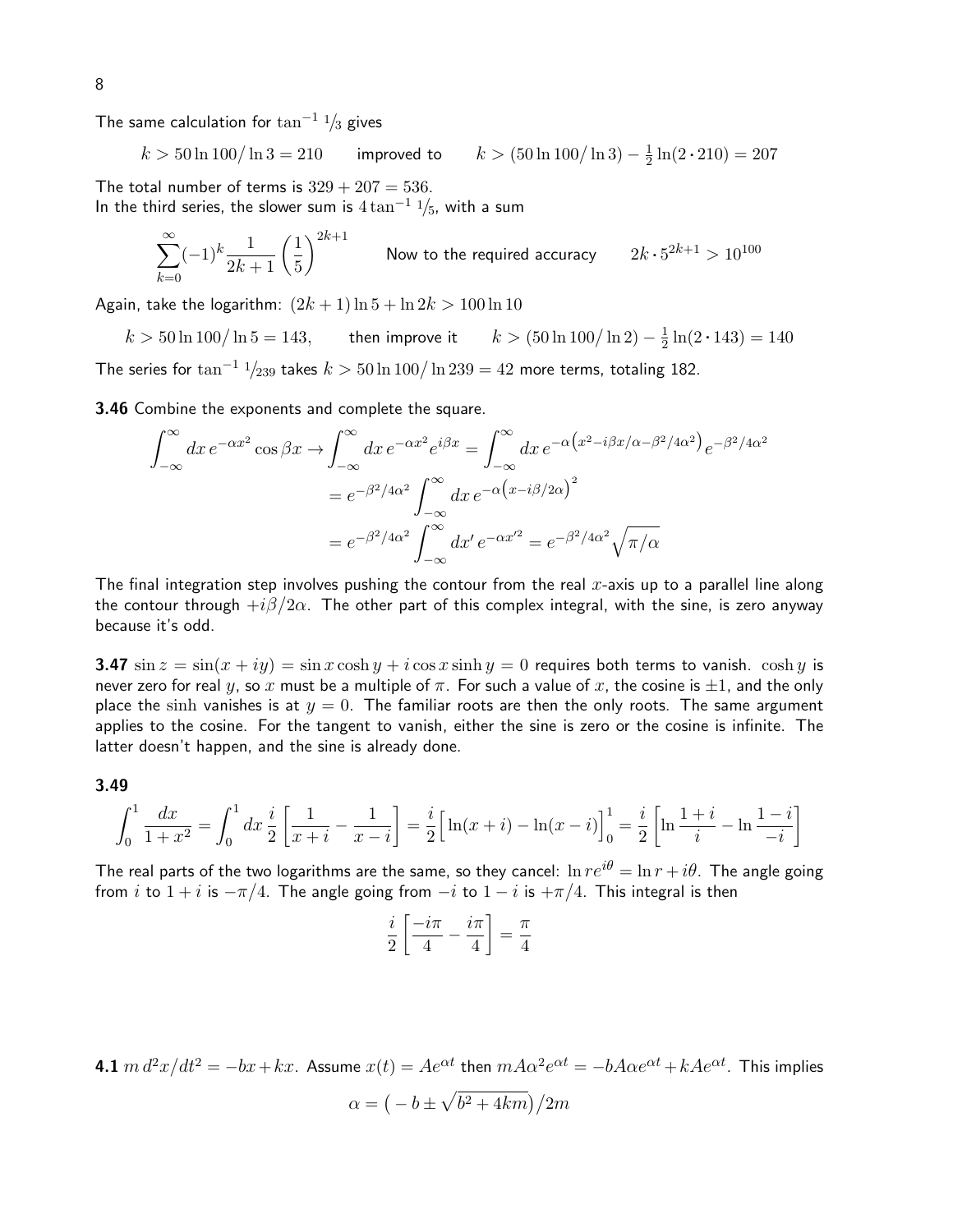The square root is always bigger than b, so the term with the plus sign will have a positive value of  $\alpha$ and so a growing exponential solution.

Apply the initial conditions to  $x(t) = Ae^{\alpha_+ t} + Be^{\alpha_- t}$ .

$$
x(0) = A + B = 0, \qquad v_x(0) = A\alpha_+ + B\alpha_- = v_0
$$

$$
\implies \qquad A = \frac{v_0}{\alpha_+ - \alpha_-} = \frac{mv_0}{\sqrt{b^2 + 4km}}, \qquad B = -A
$$

Combine these to get

$$
x(t) = \frac{mv_0}{\sqrt{b^2 + 4km}} \left[ e^{\alpha_+ t} - e^{\alpha_- t} \right] = \frac{2mv_0}{\sqrt{b^2 + 4km}} e^{-bt/2m} \sinh\left(\sqrt{b^2/4m + k/m} t\right)
$$

This is the same as the equation (4.10) from the text for the stable case, except that the circular sine has become a hyperbolic sine. For small time the sinh is linear, so this is approximately

$$
x(t) \approx \frac{2mv_0}{\sqrt{b^2 + 4km}} \left( \sqrt{b^2/4m + k/m} t \right) = v_0 t
$$

For large time the  $e^{\alpha_+ t}$  dominates, giving exponential growth.

**4.2** For the anti-damped oscillator,  $m\ddot{x} - b\dot{x} + kx = 0$ . Try the exponential solution  $x = e^{\alpha t}$  to get

$$
m\alpha^2 - b\alpha + k = 0, \qquad \text{so} \qquad \alpha = \left[b \pm \sqrt{b^2 - 4km}\right]/2m
$$

The second term, the square root, is necessarily smaller than the first if it is even real, so either both  $\alpha$ 's are real and positive or they are complex with a positive real part.

$$
x(t) = A_1 e^{\alpha_1 t} + A_2 e^{\alpha_2 t}
$$

These terms both grow as positive exponentials for large time whether they oscillate or not. The given initial conditions are  $x(0) = 0$  and  $v_x(0) = v_0$ . These are

$$
A_1 + A_2 = 0, \t A_1 \alpha_1 + A_1 \alpha_2 = v_0, \t implying A_1 = v_0/(\alpha_1 - \alpha_2), \t A_2 = -A_1
$$

$$
x(t) = \frac{2mv_0}{\sqrt{b^2 - 4km}} e^{bt/2m} \sinh\left(\sqrt{b^2 - 4km}t/2m\right)
$$

$$
or \frac{2mv_0}{\sqrt{4km - b^2}} e^{bt/2m} \sin\left(\sqrt{4km - b^2}t/2m\right)
$$

The case  $b^2 = 4km$  is a limit of either of these as  $\sqrt{ } \to 0$ .

4.3 Near the origin,

$$
V(x) = -V_0 \frac{a^2}{a^2 + x^2} = -V_0 \frac{1}{1 + x^2/a^2} = -V_0 \left[1 - \frac{x^2}{a^2} + \dots\right]
$$

If you don't make this approximation, the equation of motion is

$$
m\ddot{x} = -dV/dx = -V_0 \frac{2a^2x}{(a^2 + x^2)^2}
$$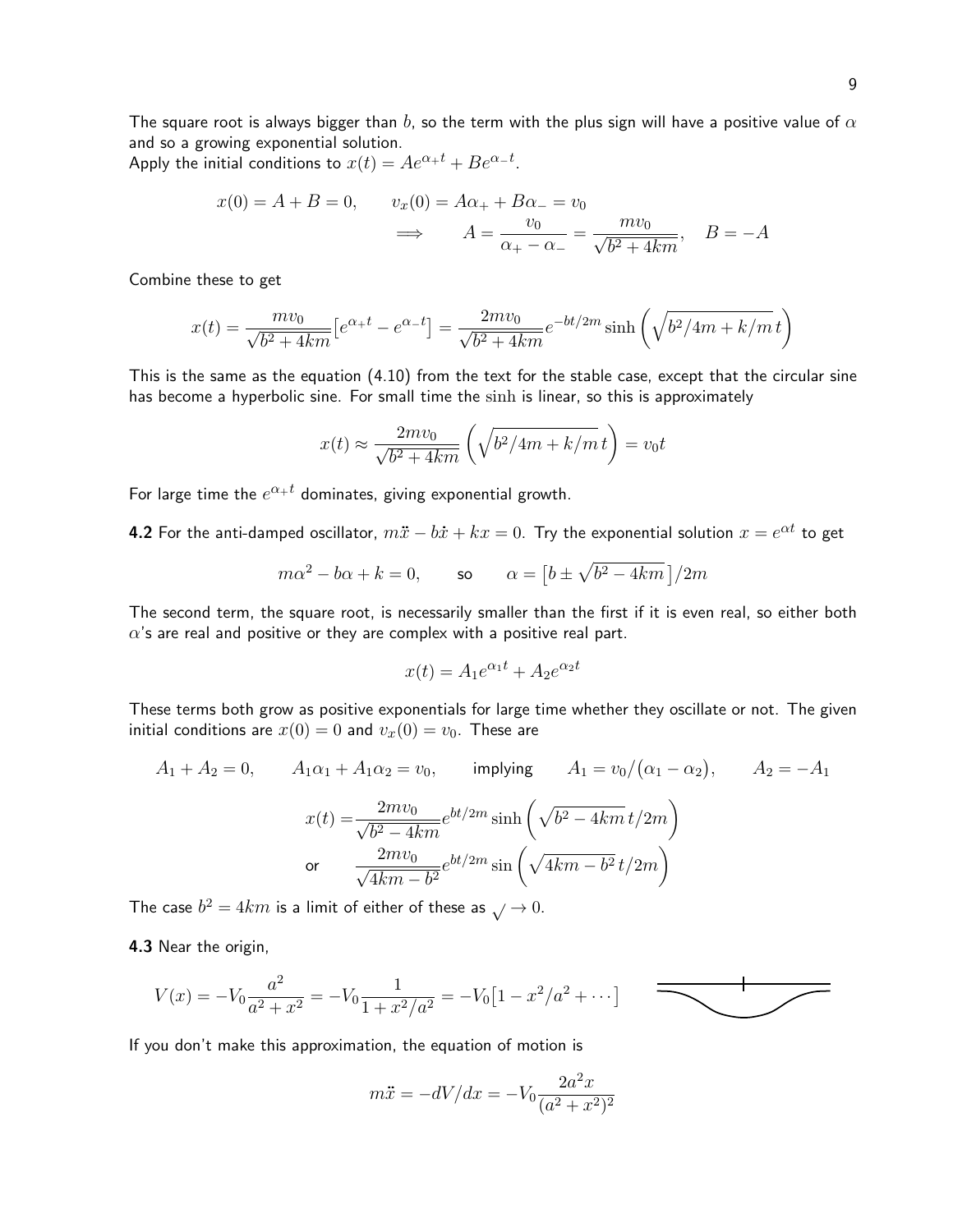For small  $x$  this is  $m\ddot{x}=-2V_0x/a^2.$  That is so whether you is this equation or the approximate one for  $V.$  It is a harmonic oscillator with solution  $e^{i\omega t}$ , and  $\omega^2=2V_0/ma^2.$ 

For the initial conditions  $x(0) = x_0$  and  $v_x(0) = 0$ , use the cosine solution:  $x(t) = x_0 \cos \omega t$ . As the parameter  $a$  gets very large, the function V becomes very deep and very wide. As the width gets large, the restoring force decreases, causing the oscillation frequency to decrease.

4.9 Starting from the result of the problem 4.8,

$$
x(t) = \frac{F_0}{m} \cdot \frac{-\cos\omega_0 t + \cos\omega t}{(\omega_0 - \omega)(\omega_0 + \omega)}
$$

As  $\omega \to \omega_0$ , the second factor in the denominator becomes  $2\omega_0$ . The rest of that quotient is the definition of the derivative of  $-\cos \omega_0 t$  with respect to  $\omega_0$ . The result is then

$$
\frac{F_0}{2m\omega_0}\frac{d}{d\omega_0}(-\cos\omega_0 t) = \frac{F_0}{2m\omega_0}t\sin\omega_0 t
$$

For small time, the series expansion of the sine says that this starts out as  $(F_0/m)t^2/2$ , which is the usual  $at^2/2$  form for constant acceleration starting from rest. For large time the oscillations grow linearly.

4.10 Express everything in terms of  $\cos \omega_0 t$  and  $\sin \omega_0 t$ . These are independent functions, so for this to be an identity their coefficients must match.

$$
2(A + B) = C = E \cos \phi
$$
,  $2i(A - B) = D = -E \sin \phi$ 

From these, you get  $A$  and  $B$  in terms of  $C$  and  $D$  easily, and take the sum of squares for  $E$ .

$$
C^2 + D^2 = E^2 \cos^2 \phi + E^2 \sin^2 \phi = E^2
$$
, also divide  $-D/C = \tan \phi$ 

There are no constraints on any of these parameters, though you may get a surprise if for example  $C=1$  and  $D=2i.$  Then  $E=i\sqrt{3}$  and  $\phi=-1.57+0.55i.$ 

**4.17** This has an irregular singular point at  $x=0$ , but assume  $y=\sum_k a_k x^{k+s}$  anyway.

$$
\sum_{k=0}^{\infty} a_k (k+s)(k+s-1)x^{k+s-2} + \sum_{k=0}^{\infty} a_k x^{k+s-3} = 0
$$

Let  $\ell = k$  in the first sum and  $\ell = k - 1$  in the second.

$$
\sum_{\ell=0}^{\infty} a_{\ell}(\ell+s)(\ell+s-1)x^{\ell+s-2} + \sum_{\ell=-1}^{\infty} a_{\ell+1}x^{\ell+s-2} = 0
$$

The most singular term is in the second sum at  $\ell = -1$ . It is  $a_0x^{s-3}$ . It has to equal zero all by itself and that contradicts the assumption that  $a_0$  is the first non-vanishing term in the sum. The method fails.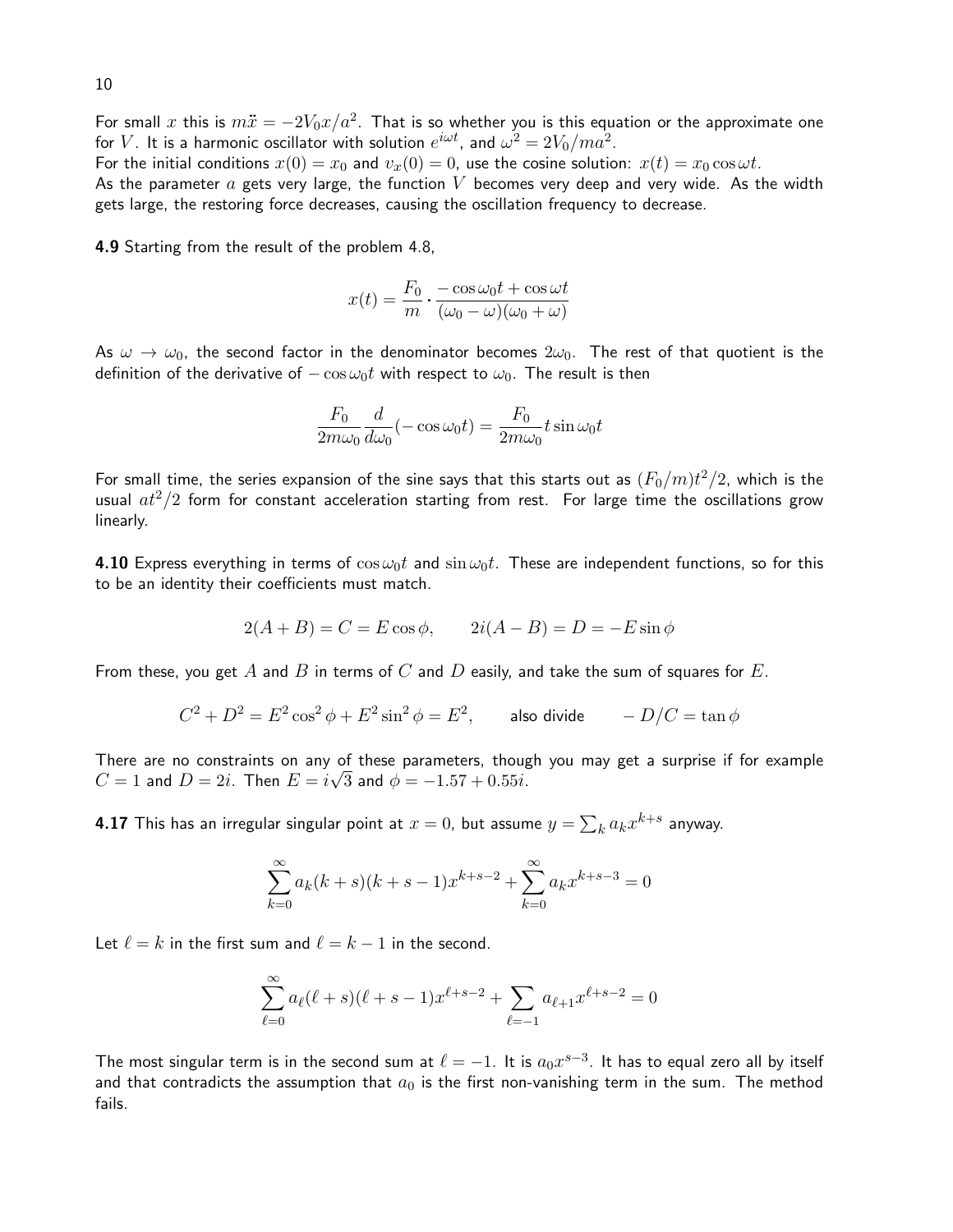**4.18** For the equation  $x^2u''+4xu'+(x^2+2)u=0$  the Frobenius series solution,  $u=\sum_0^\infty a_kx^{k+s}$  is

$$
x^{2} \sum_{0}^{\infty} a_{k}(k+s)(k+s-1)x^{k+s-2} + 4x \sum_{0}^{\infty} a_{k}(k+s)x^{k+s-1} + (x^{2}+2) \sum_{0}^{\infty} a_{k}x^{k+s} = 0
$$
  

$$
\sum_{0}^{\infty} a_{k}(k+s)(k+s-1)x^{k+s} + 4 \sum_{0}^{\infty} a_{k}(k+s)x^{k+s} + 2 \sum_{0}^{\infty} a_{k}x^{k+s} + \sum_{0}^{\infty} a_{k}x^{k+s+2} = 0
$$
  

$$
\sum_{0}^{\infty} a_{k}[(k+s)(k+s-1) + 4(k+s) + 2]x^{k+s} + \sum_{0}^{\infty} a_{k}x^{k+s+2} = 0
$$
  

$$
\sum_{0}^{\infty} a_{k}[(k+s)^{2} + 3(k+s) + 2]x^{k+s} + \sum_{0}^{\infty} a_{k}x^{k+s+2} = 0
$$
  

$$
\sum_{0}^{\infty} a_{k}(k+s+1)(k+s+2)x^{k+s} + \sum_{\ell=2}^{\infty} a_{\ell}x^{k+s+2} = 0
$$
  

$$
\sum_{\ell=0}^{\infty} a_{\ell}(\ell+s+1)(\ell+s+2)x^{\ell+s} + \sum_{\ell=2}^{\infty} a_{\ell-2}x^{\ell+s} = 0
$$

With the standard substitution,  $\ell = k$  in the first sum and  $\ell = k + 2$  in the second. The most singular term comes from  $\ell = 0$  in the first sum, and the recursion relation for  $a_\ell$  comes from the rest.

$$
a_0(s+1)(s+2) = 0
$$
 and  $a_{\ell} = -a_{\ell-2} \frac{1}{(\ell+s+1)(\ell+s+2)}$ 

The  $s = -2$  case gives

$$
a_2 = -a_0 \frac{1}{1 \cdot 2}
$$
,  $a_4 = -a_2 \frac{1}{3 \cdot 4} = a_0 \frac{1}{1 \cdot 2 \cdot 3 \cdot 4}$ 

The pattern is clear,

$$
u = a_0 \sum_{\ell=0}^{\infty} (-1)^{\ell} \frac{x^{2\ell-2}}{(2\ell)!} = a_0 \frac{\cos x}{x^2}
$$

For the other,  $s = -1$  and

$$
a_2 = -a_0 \frac{1}{2 \cdot 3}, \qquad a_4 = -a_2 \frac{1}{4 \cdot 5} = a_0 \frac{1}{2 \cdot 3 \cdot 4 \cdot 5},
$$
  
then 
$$
u = a_0 \sum_{\ell=0}^{\infty} (-1)^{\ell} \frac{x^{2\ell-1}}{(2\ell+1)!} = \frac{\sin x}{x^2}
$$

Where did I come up with this equation? I took the harmonic oscillator and made a substitution in order to turn it into a complicated looking equation.

4.20  $y'' + xy = 0$  and  $y = \sum_{0}^{\infty} a_k x^{k+s}$ , so

$$
\sum_{0}^{\infty} a_k (k+s)(k+s-1)x^{k+s-2} + \sum_{0}^{\infty} a_k x^{k+s+1} = 0
$$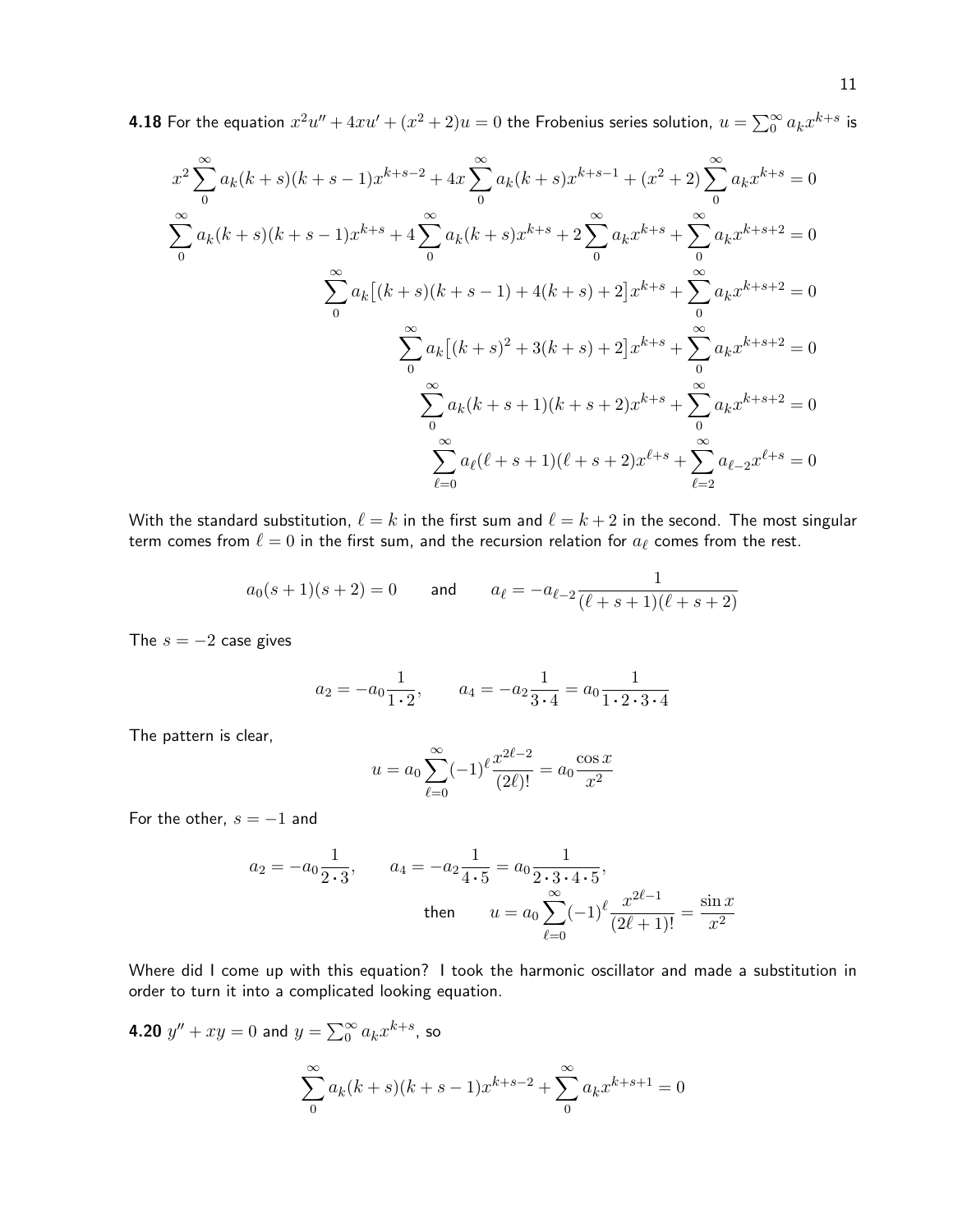Substitute  $k - 2 = n$  in the first sum and  $k + 1 = n$  in the second.

$$
\sum_{n=-2}^{\infty} a_{n+2}(n+2+s)(n+s+1)x^{k+s} + \sum_{n=1}^{\infty} a_{n-1}x^{n+s} = 0
$$

The indicial equation comes from  $n = -2$  in the first sum:  $a_0s(s - 1) = 0$ , so the possible values are  $s=0,\,\,1.$  After that the recursion relation for the coefficients comes by setting the coefficient of  $x^{k+s}$ to zero.

$$
a_{n+2}(n+2+s)(n+s+1) + a_{n-1} = 0,
$$
  
or, with  $n = m+1$   $a_{m+3} = -a_m \frac{1}{[(m+3+s)(m+2+s)]}$ 

For the case  $s = 0$  this is

$$
a_3 = -a_0 \frac{1}{2 \cdot 3}
$$
,  $a_6 = -a_3 \frac{1}{5 \cdot 6} = +a_0 \frac{4}{6!}$ ,  $a_9 = -a_6 \frac{1}{8 \cdot 9} = -a_0 \frac{4 \cdot 7}{9!}$   
 $y = 1 - \frac{x^3}{3!} + \frac{4 x^6}{6!} - \frac{4 \cdot 7 x^9}{9!} + \cdots$ 

For the  $s = 1$  case you have

$$
a_3 = -a_0 \frac{1}{3 \cdot 4}
$$
,  $a_6 = -a_3 \frac{1}{6 \cdot 7} = +a_0 \frac{2 \cdot 5}{7!}$ ,  $a_9 = -a_6 \frac{1}{9 \cdot 10} = -a_0 \frac{2 \cdot 5 \cdot 8}{10!}$   

$$
y = x - \frac{2 x^4}{4!} + \frac{2 \cdot 5 x^7}{7!} - \frac{2 \cdot 5 \cdot 8 x^{10}}{10!} + \cdots
$$

4.25  $m\ddot{x} + kx = F_0 \sin \omega_0 t$ . The Green's function solution is, using Eq. (4.34),

$$
x(t) = \frac{1}{m\omega_0} \int_0^t dt' F_0 \sin \omega_0(t') \sin (\omega_0(t - t'))
$$

The trig identity for the product of two sines is  $2 \sin x \sin y = \cos(x - y) - \cos(x + y)$ .

$$
x(t) = \frac{F_0}{2m\omega_0} \int_0^t dt' \left[ \cos \omega_0 (2t' - t) - \cos(\omega_0 t) \right]
$$
  
= 
$$
\frac{F_0}{2m\omega_0} \left[ \frac{1}{2\omega_0} \sin \omega_0 (2t' - t) - t' \cos(\omega_0 t) \right]_0^t = \frac{F_0}{2m\omega_0^2} \left[ \sin(\omega_0 t) - \omega_0 t \cos(\omega_0 t) \right]
$$

For small  $t$ , use series expansions.

$$
x(t) \approx \frac{F_0}{2m\omega_0^2} \left[ \omega_0 t - \omega_0^3 t^3 / 6 + \dots - \omega_0 t (1 - \omega_0^2 t^2 / 2 + \dots) \right] = \frac{F_0 \omega_0}{2m} \left[ t^3 / 3 + \dots \right]
$$

For a comparison, go back to the original differential equation. For small time, the position hasn't changed much from the origin, so  $m\ddot{x} \approx F_0\omega_0 t$ . Integrate this twice and use the initial conditions  $x(0) = 0 = \dot{x}(0)$ . You get  $x(t) = F_0 \omega_0 t^3 / 6m$ .

For large time, the dominant term is the second:  $x(t) \approx -F_0t \cos(\omega_0 t)/2m\omega_0$ . It grows without bound because the force is exactly at resonance and there's no damping.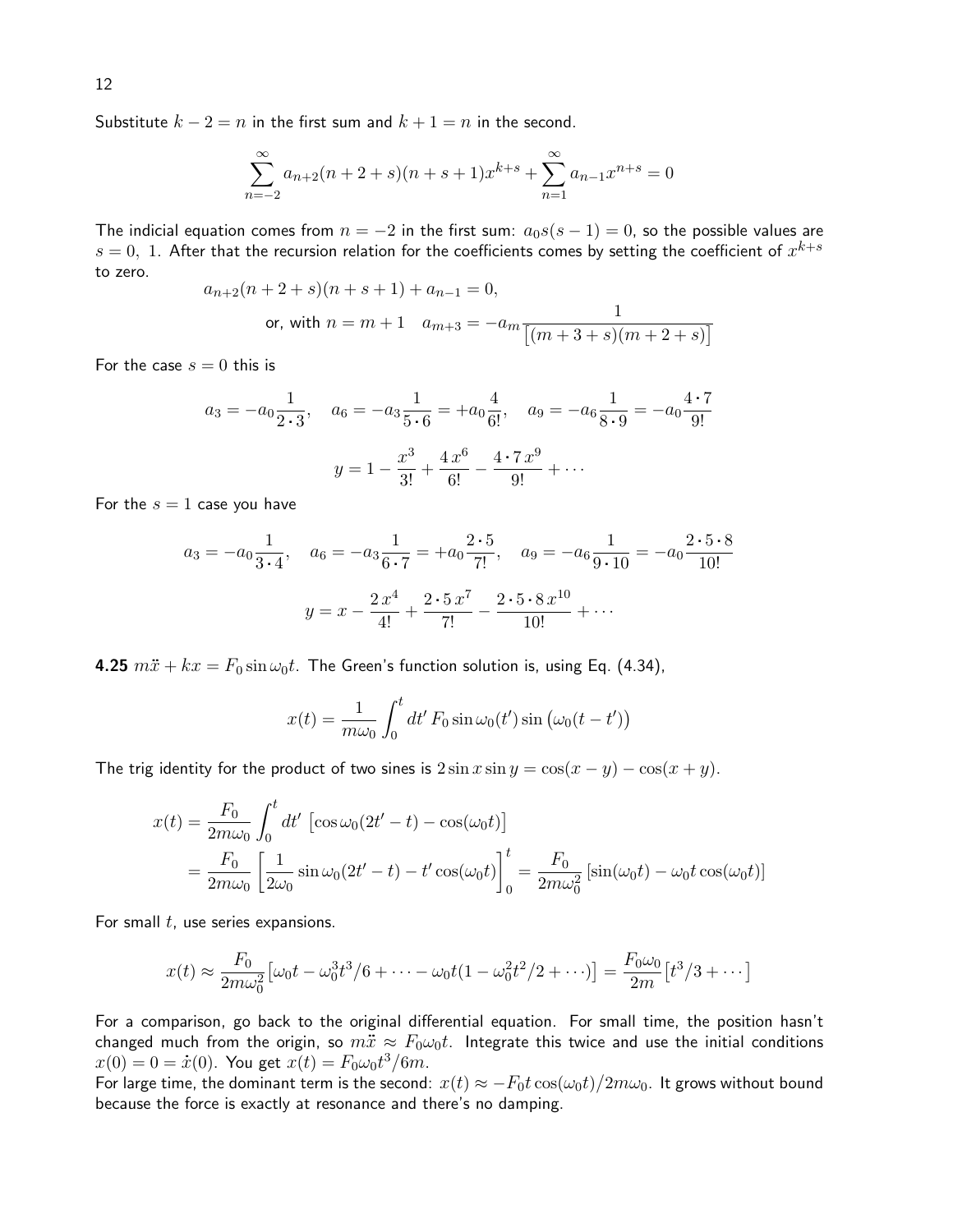4.28

$$
\frac{dN_1}{dt} = -\lambda_1 N_1 \qquad \text{and} \qquad \frac{dN_2}{dt} = -\lambda_2 N_2 + \lambda_1 N_1
$$

The first equation has an exponential solution,  $N_1=N_0e^{-\lambda_1 t}$ . Put that into the second equation.

$$
\frac{dN_2}{dt} = -\lambda_2 N_2 + \lambda_1 N_0 e^{-\lambda_1 t}
$$

The homogeneous part  $(N_2)$  again has an exponential solution:  $Ae^{-\lambda_2 t}$ . For a solution of the inhomogeneous equation try a solution  $N_2 = C e^{-\lambda_1 t}$  and plug in.

$$
-C\lambda_1 e^{-\lambda_1 t} + \lambda_2 C e^{-\lambda_1 t} = \lambda_1 N_0 e^{-\lambda_1 t}
$$

This determines  $C=\lambda_1 N_0/(\lambda_2-\lambda_1).$  The total solution is then

$$
N_2 = Ae^{-\lambda_2 t} + \frac{\lambda_1 N_0}{\lambda_2 - \lambda_1} e^{-\lambda_1 t}
$$

The initial condition that  $N_2(0) = 0$  determines A.

$$
N_2(t) = \frac{\lambda_1 N_0}{\lambda_2 - \lambda_1} \left[ e^{-\lambda_1 t} - e^{-\lambda_2 t} \right]
$$

The total activity is the sum of the activities from elements  $\#1$  and  $\#2$ :  $\lambda_1 N_1 + \lambda_2 N_2$ .

$$
= \lambda_1 N_0 e^{-\lambda_1 t} + \lambda_2 \frac{\lambda_1 N_0}{\lambda_2 - \lambda_1} \left[ e^{-\lambda_1 t} - e^{-\lambda_2 t} \right] = N_0 \lambda_1 \left[ (2\lambda_2 - \lambda_1) e^{-\lambda_1 t} - \lambda_2 e^{-\lambda_2 t} \right] / (\lambda_2 - \lambda_1)
$$

As a check, if  $\lambda_2 \to 0$ , this reduces to the activity of the first element alone.

If  $\lambda_2\gg\lambda_1$ , the second exponential disappears quickly and the result is  $2\lambda_1N_0e^{-\lambda_1t}$ . That is double the activity of the single element. The initial activity is only  $\lambda_1 N_0$ , so it grows over time as the daughter grows. The factor of two appears because an equilibrium occurs after a long time, and for every parent that decays a daughter decays too.

**4.37** The sequence of equations you get by differentiating the original equation determine all the higher derivatives.  $x(0) = 0$  and  $\dot{x}(0) = v_0$ .

$$
\frac{d^2x}{dt^2} = -\frac{b}{m}\frac{dx}{dt} - \frac{k}{m}x \qquad \text{at 0:} \qquad \ddot{x}(0) = -\frac{b}{m}v_0
$$

$$
\dot{\ddot{x}} = -\frac{b}{m}\ddot{x} - \frac{k}{m}\dot{x} \qquad \text{at 0:} \qquad \dot{\ddot{x}}(0) = -\frac{b}{m}\left(-\frac{b}{m}v_0\right) - \frac{k}{m}v_0
$$

$$
\ddot{\ddot{x}} = -\frac{b}{m}\dot{\ddot{x}} - \frac{k}{m}\ddot{x} \qquad \text{at 0:} \qquad \ddot{\ddot{x}}(0) = -\frac{b}{m}\left(\frac{b^2}{m^2}v_0 - \frac{k}{m}v_0\right) - \frac{k}{m}\left(-\frac{b}{m}v_0\right)
$$

The power series expansion of the solution is then

$$
x(t) = v_0 \left[ t - \frac{b}{m} \frac{t^2}{2} + \left( \frac{b^2}{m^2} - \frac{k}{m} \right) \frac{t^3}{6} + \left( -\frac{b^3}{m^3} + \frac{2kb}{m^2} \right) \frac{t^4}{24} + \cdots \right]
$$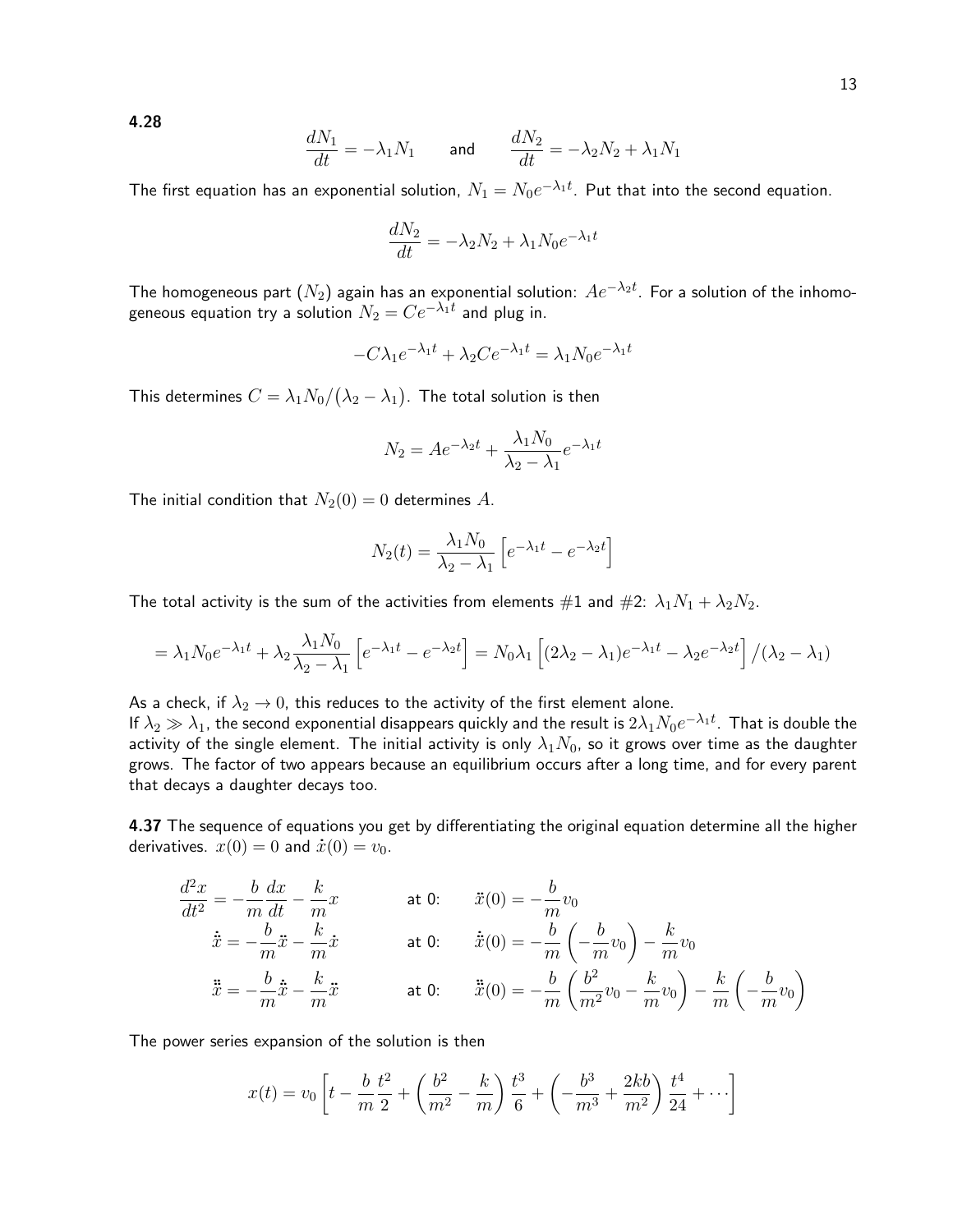$$
\frac{v_0}{\omega'} e^{-\gamma t} \sin \omega' t = \frac{v_0}{\omega'} \left[ 1 - \gamma t + \gamma^2 t^2 / 2 - \gamma^3 t^3 / 6 + \cdots \right] \left[ \omega' t - \omega'^3 t^3 / 6 + \cdots \right]
$$

$$
= v_0 \left[ t - \gamma t^2 + \left( \frac{\gamma^2}{2} - \frac{\omega'^2}{6} \right) t^3 + \left( -\frac{\gamma^3}{6} + \frac{\gamma \omega'^2}{6} \right) t^4 + \cdots \right]
$$

The values of these parameters are  $\gamma=b/2m$  and  $\omega'=\sqrt{(k/m)-(b^2/4m^2)}$ , and with these values everything conspires to agree.

**4.38** A force  $F_0$  that acts for a very small time at  $t'$  changes the velocity by  $\Delta v = F_0 \Delta t'/m$ . The position is from then on,  $\Delta v\,(t-t')$ . Add many of these contributions, each from a force  $F_x(t')$  acting for time  $\Delta t'.$  The total position function is then the sum of each of these contributions.

$$
x(t) = \int_{-\infty}^{t} dt' \frac{F_x(t')}{m}(t - t')
$$

For the special case  $F_x = F_0$  for  $t > 0$  this is

$$
x(t) = \frac{F_0}{m} \int_0^t dt'(t - t') = \frac{F_0}{m}t^2/2
$$

so at least it works in this case.

How can the single integral accomplish the work of two? Differentiate  $x$  to verify the general result, noting that the variable  $t$  appears in two places.

$$
\frac{dx}{dt} = \frac{1}{m} F_x(t')(t - t') \Big|_{t'=t} + \int_{-\infty}^t dt' F_x(t'), \quad \text{then} \quad \frac{d^2x}{dt^2} = \frac{1}{m} \frac{d}{dt} \int_{-\infty}^t dt' F_x(t') = \frac{1}{m} F_x(t)
$$

**4.58** To solve  $x^2y'' - 2ixy' + (x^2 + i - 1)y = 0$  assume a solution  $y = \sum_k a_k x^{k+s}.$ 

$$
x^{2} \sum_{k=0}^{\infty} a_{k}(k+s)(k+s-1)x^{k+s-2}
$$
  
\n
$$
-2ix \sum_{k} a_{k}(k+s)x^{k+s-1} + (x^{2}+i-1) \sum_{k} a_{k}x^{k+s} = 0
$$
  
\n
$$
\sum_{k=0}^{\infty} a_{k}x^{k+s}[(k+s)(k+s-1) - 2i(k+s) + i-1] + \sum_{k} a_{k}x^{k+s+2} = 0
$$
  
\n
$$
\sum_{\ell=0}^{\infty} a_{\ell}x^{\ell+s}[(\ell+s)(\ell+s-1) - 2i(\ell+s) + i-1] + \sum_{\ell=2}^{\infty} a_{\ell-2}x^{\ell+s} = 0
$$

The indicial equation comes from the  $\ell = 0$  term in the first sum:

$$
s(s-1) - 2is + i - 1 = 0 = s2 - s(2i + 1) + i - 1 = (s - i - 1)(s - i)
$$

The values of  $s$  are now  $i$  and  $i+1$ . The recursion relation for  $a_\ell$  is

$$
a_{\ell}x^{\ell+s}[(\ell+s)(\ell+s-1)-2i(\ell+s)+i-1)] + a_{\ell-2} = 0
$$

$$
a_{\ell} = \frac{-a_{\ell-2}}{(\ell+s)(\ell+s-1)-2i(\ell+s)+i-1)} = \frac{-a_{\ell-2}}{\ell^2+\ell(2s-1-2i)+s(s-1)-2is+i-1}
$$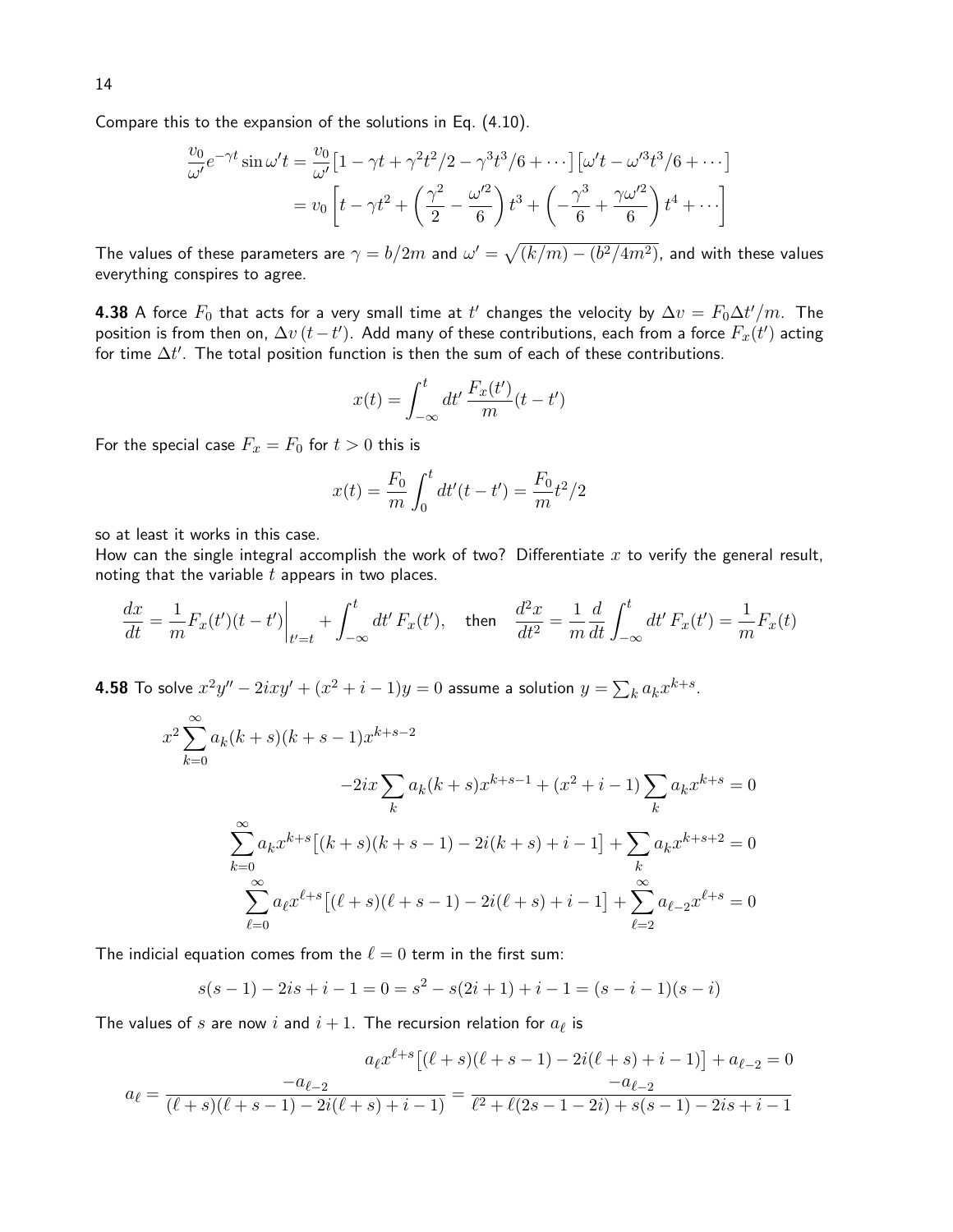$$
a_{\ell} = \frac{-a_{\ell-2}}{\ell^2 + \ell(2s - 1 - 2i)}
$$

The indicial equations give two sequences.

$$
s = i \rightarrow a_{\ell} = \frac{-a_{\ell-2}}{\ell(\ell-1)}
$$
  $s = i + 1 \rightarrow a_{\ell} = \frac{-a_{\ell-2}}{\ell(\ell+1)}$ 

Start with  $s = i$ .

$$
a_2 = a_0 \frac{-1}{1 \cdot 2}
$$
,  $a_4 = \frac{-a_2}{3 \cdot 4} = a_0 \frac{1}{4!}$ 

The pattern is already apparent.

$$
\sum_{\ell=0}^{\infty} a_{\ell} x^{\ell+i} = a_0 x^{i} \left[ 1 - \frac{x^2}{2!} + \frac{x^4}{4!} - \cdots \right] = a_0 x^{i} \cos x
$$

The other series is

$$
\sum_{\ell=0}^{\infty} a_{\ell} x^{\ell+i} = a'_0 x^{i+1} \left[ 1 - \frac{x^2}{3!} + \frac{x^4}{5!} + \cdots \right] = a'_0 x^i \sin x
$$

5.3  $f(x) = 1$ .

**5.4** On the interval  $0 < x < L$  and with boundary conditions  $u'(0) = 0 = u'(L)$ , the orthogonal functions are  $u_n(x) = \cos(n\pi x/L)$  for  $n = 0, 1, 2, \ldots$ .

$$
x^{2} = \sum a_{n} u_{n} \implies \langle u_{n}, x^{2} \rangle = a_{n} \langle u_{n}, u_{n} \rangle
$$
  
or 
$$
\int_{0}^{L} dx \cos(n\pi x/L)x^{2} = a_{n} \int_{0}^{L} dx \cos^{2}(n\pi x/L)
$$

The integral on the right is easy because the average value of  $\cos^2$  over a period (or half-period) is  $1/2$ , so for  $n \geq 1$  the integral is  $L/2$ . For  $n = 0$  it is L.

$$
\int_0^L dx \, \cos \alpha x = \frac{1}{\alpha} \sin \alpha L,
$$

then by differentiation with respect to  $\alpha$  you have

$$
-\int_0^L dx \, x^2 \cos \alpha x = \frac{d^2}{d\alpha^2} \frac{1}{\alpha} \sin \alpha L = \frac{2}{\alpha^3} \sin \alpha L - \frac{2L}{\alpha^2} \cos \alpha L - \frac{L^2}{\alpha} \sin \alpha L
$$

Evaluate this at  $\alpha = n\pi/L$  and the sine terms vanish. For  $n \geq 1$  you have

$$
\int_0^L dx \cos(n\pi x/L)x^2 = \frac{2L^3}{n^2\pi^2}(-1)^n = a_n \frac{L}{2}
$$
 and for  $n = 0$  this is  $\frac{L^3}{3} = a_0 L$   

$$
\sum_{n=0}^\infty a_n u_n = \frac{L^2}{3} + \frac{4L^2}{\pi^2} \sum_{n=1}^\infty \frac{(-1)^n}{n^2} \cos(n\pi x/L)
$$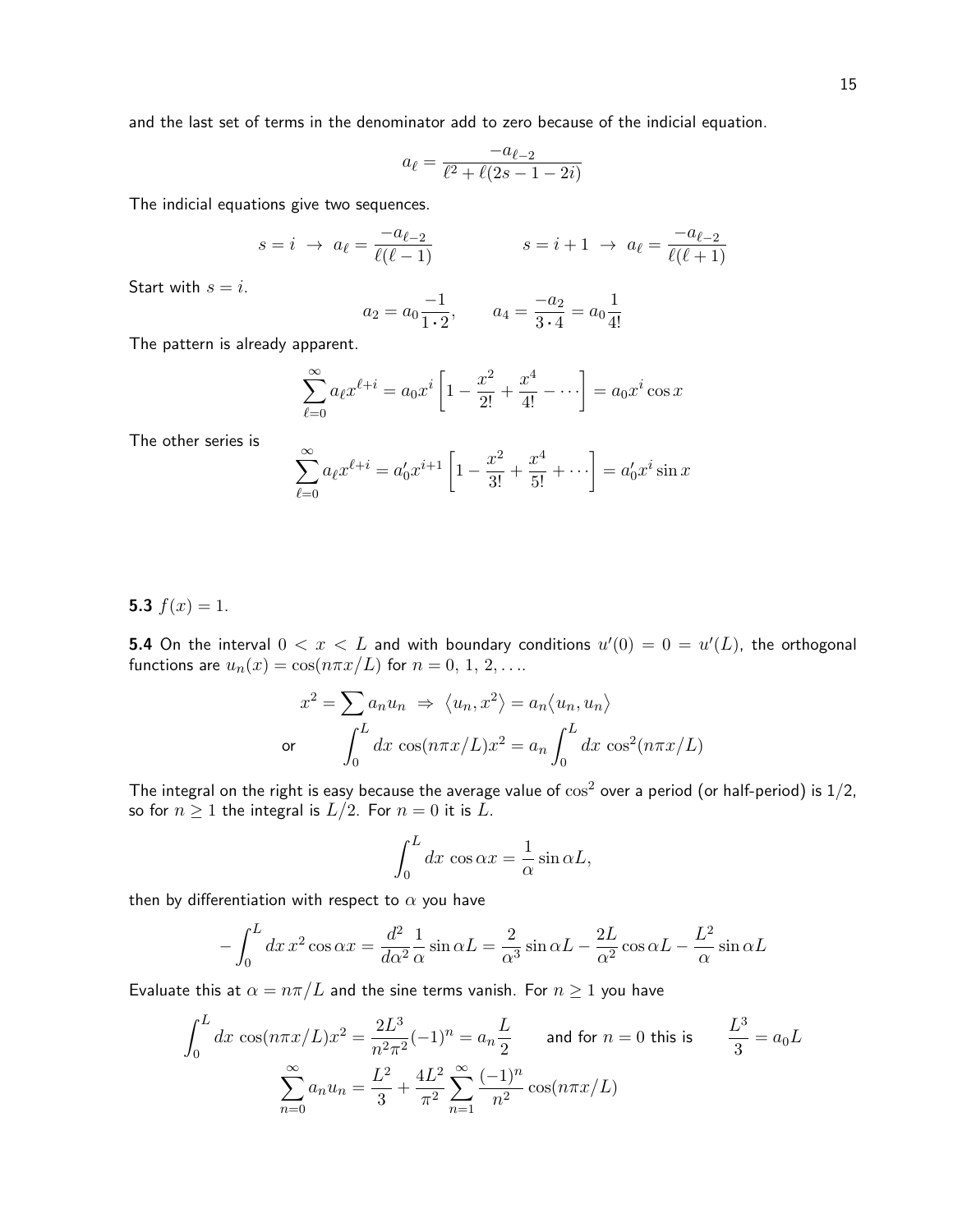Graphs of these partial sums follow Eq. (5.1).

**5.5** The basis functions are  $u_n(x) = \sin(n\pi x/L)$ . The Fourier series for  $f(x) = x$  on this interval is

$$
f = \sum a_n u_n, \qquad \text{then} \qquad \langle u_n, f \rangle = a_n \langle u_n, u_n \rangle,
$$
  
or 
$$
\int_0^L dx \sin\left(\frac{n\pi x}{L}\right) x = a_n \int_0^L dx \sin^2\left(\frac{n\pi x}{L}\right)
$$

On the right, the average of  $\sin^2$  is 1/2, so the integral is  $L/2$ . On the left,

$$
\int_0^L dx \cos \alpha x = \frac{1}{\alpha} \sin \alpha L,
$$
  
then 
$$
\frac{d}{d\alpha} \frac{1}{\alpha} \sin \alpha L = -\int_0^L dx \, x \sin \alpha x = \frac{L}{\alpha} \cos \alpha L - \frac{1}{\alpha^2} \sin \alpha L
$$

Set  $\alpha = n\pi/L$  and the integral is  $(-1)^{n+1}L^2/n\pi$ .

$$
a_n = \frac{2}{L}(-1)^{n+1}\frac{L^2}{n\pi}
$$
, so  $x = \frac{2L}{\pi}\sum_{1}^{\infty}\frac{(-1)^{n+1}}{n}\sin\left(\frac{n\pi x}{L}\right)$ 

This has a slow convergence rate, as the terms go to zero only as  $1/n$ . As a quick check, the first term  $(n = 1)$  starts as  $+\sin \pi x/L$ , not  $-$ . That's how I found my own sign error as I wrote this out.

**5.6** For the same function  $x$  using the basis  $\sin\left(n + \frac{1}{2}\right)\pi x/L$  the setup repeats that of the preceding problem, then

$$
\langle u_n, f \rangle = a_n \langle u_n, u_n \rangle = \int_0^L dx \sin\left(\frac{(n+1/2)\pi x}{L}\right) x = a_n \int_0^L dx \sin^2\left(\frac{(n+1/2)\pi x}{L}\right)
$$

The integral on the right is the same as before, averaging the sine $^2$ . On the left, the same parametric differentiation works, with only a change in the value of  $\alpha$  to  $(n + \frac{1}{2})n\pi/L$ . The integral is

$$
-\frac{L}{\alpha}\cos\alpha L + \frac{1}{\alpha^2}\sin\alpha L = \frac{L^2}{(n+1/2)^2\pi^2}(-1)^n
$$

$$
x = \frac{8L}{\pi^2}\sum_{n=0}^{\infty}\frac{(-1)^n}{(2n+1)^2}\sin\left(\frac{(n+1/2)\pi x}{L}\right)
$$

This converges more rapidly than the preceding case, going as  $1/n^2$ . Again, the first term starts as  $+\sin \pi x/2L$  not  $-$ .

**5.8** The boundary conditions proposed are  $u(0)=0$  and  $u(L)=Lu'(L)$ . Do these make the bilinear concomitant vanish?

$$
u_1' u_2^* - u_1 u_2^{*'} \Big|_0^L = u_1'(L) L u_2^{*'}(L) - L u_1'(L) u_2^{*'}(L) - u_1'(0) u_2^{*}(0) + u_1(0) u_2'(0) = 0
$$

This means that you can use the solutions with these boundary conditions for expansion functions. The condition at  $x = 0$  is easy; that just means you're dealing with  $\sin kx$ . At the other limit,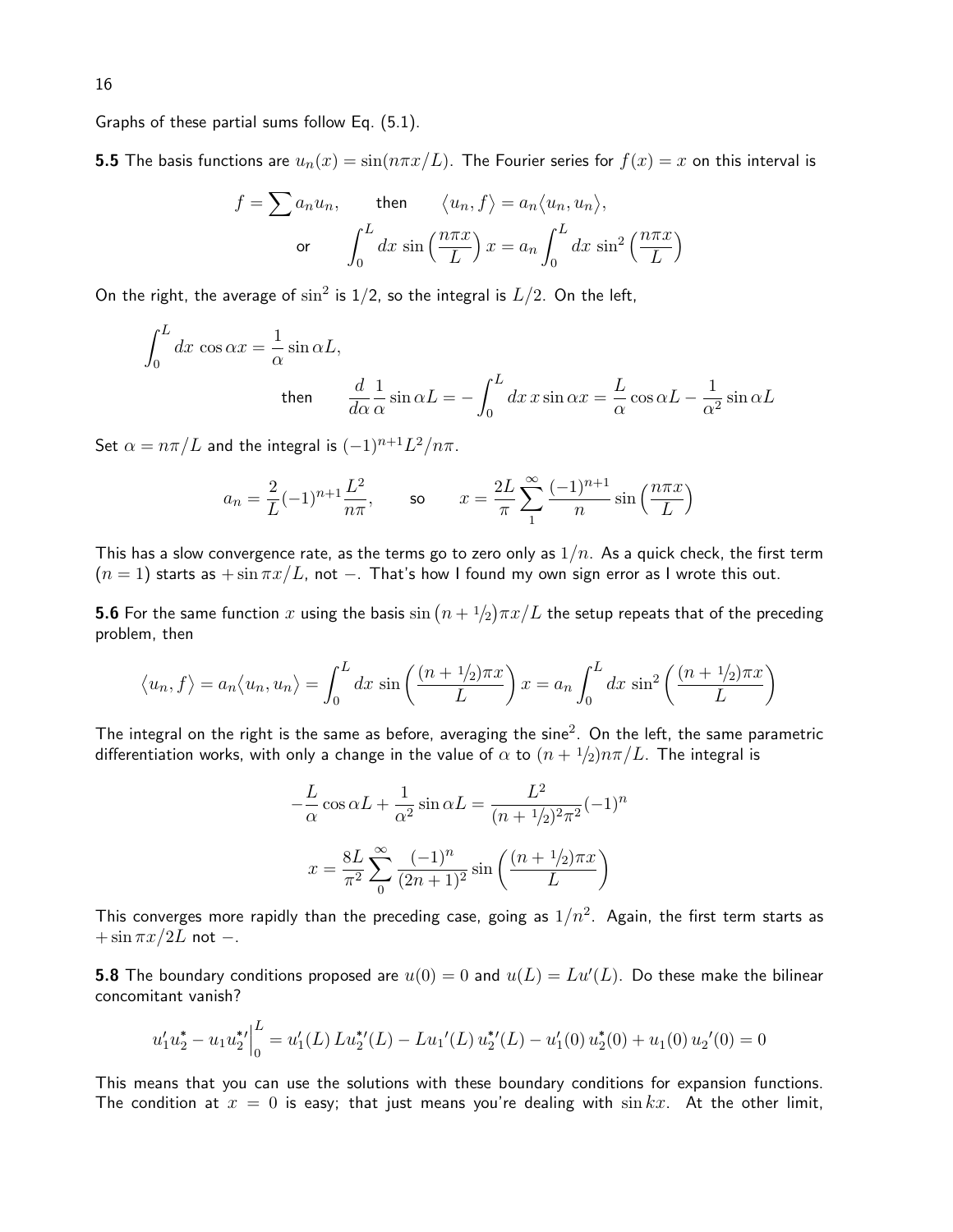$\sin kL = kL \cos kL$ . This equation  $\tan kL = kL$  has many solutions, as you can see from a quick sketch of the graph.



There's no neat analytic solution to this equation, but carry on. Call these solutions  $u_n$ , and as before,

$$
f = \sum a_n u_n, \quad \text{then} \quad \langle u_n, f \rangle = a_n \langle u_n, u_n \rangle,
$$
  
or 
$$
\int_0^L dx \, x \sin k_n x = a_n \int_0^L dx \, \sin^2 k_n x
$$

Plunge ahead and do these integrals.

$$
\int_0^L dx \, x \sin kx = -\frac{d}{dk} \int_0^L dx \, \cos kx = -\frac{d}{dk} \frac{1}{k} \sin kL = \frac{1}{k^2} \sin kL - \frac{L}{k} \cos kL
$$

Now use the equation that the  $k_n$  must satisfy,  $\sin kL = kL \cos kL$ . That gives

$$
\frac{1}{k^2}\sin kL - \frac{L}{k}\cos kL = \frac{1}{k^2}kL\cos kL - \frac{L}{k}\cos kL = 0
$$

This implies that the Fourier coefficient  $a_n$  vanishes for all values of  $n$ . The Fourier series vanishes identically. That's not supposed to happen!

How did this occur? It goes back to the discussion following the equation (5.16). The recommended procedure is to analyze all possible cases of the eigenvalue  $\lambda$ : positive, negative, and zero to determine which are allowed. That's the step that I skipped. There is a zero eigenvalue that is not a sine. It is  $x$ itself. That means that the complete Fourier series expansion in this basis is

 $x = x$ 

**5.10** The functions that vanish at  $-\pi$  and  $\pi$  and that satisfy  $u'' = \lambda u$  are  $\sin n(x + \pi)/2$ ,  $(n \ge 1)$ .

$$
\cos x = \sum_{1}^{\infty} a_n \sin n(x + \pi)/2, \qquad \text{so} \qquad \pi a_n = \int_{-\pi}^{\pi} dx \, \cos x \sin n(x + \pi)/2
$$

The  $\pi$  comes because the average of  $\sin^2$  is 1/2. The cosine is an even function, and the basis elements are odd if  $n$  is an even integer. The only  $n s$  that contribute are then odd. Use the trig identity

$$
2\cos x \sin y = \sin(y+x) + \sin(y-x)
$$
  
\n
$$
2\pi a_n = \int_{-\pi}^{\pi} dx \left[ \sin \left( (n+2)x/2 + n\pi/2 \right) + \sin \left( (n-2)x/2 + n\pi/2 \right) \right]
$$
  
\n
$$
= \int_{-\pi}^{\pi} dx \left[ \sin \left( (n+2)x/2 \right) \cos(n\pi/2) + \cos \left( (n+2)x/2 \right) \sin(n\pi/2) \right]
$$
  
\n
$$
+ \sin \left( (n-2)x/2 \right) \cos(n\pi/2) + \cos \left( (n-2)x/2 \right) \sin(n\pi/2) \right]
$$
  
\n
$$
= \int_{-\pi}^{\pi} dx \left[ \cos \left( (n+2)x/2 \right) \sin(n\pi/2) + \cos \left( (n-2)x/2 \right) \sin(n\pi/2) \right]
$$
  
\n
$$
= \frac{2}{n+2} \sin \left( (n+2)x/2 \right) \sin(n\pi/2) + \frac{2}{n-2} \sin \left( (n-2)x/2 \right) \sin(n\pi/2) \Big|_{-\pi}^{\pi}
$$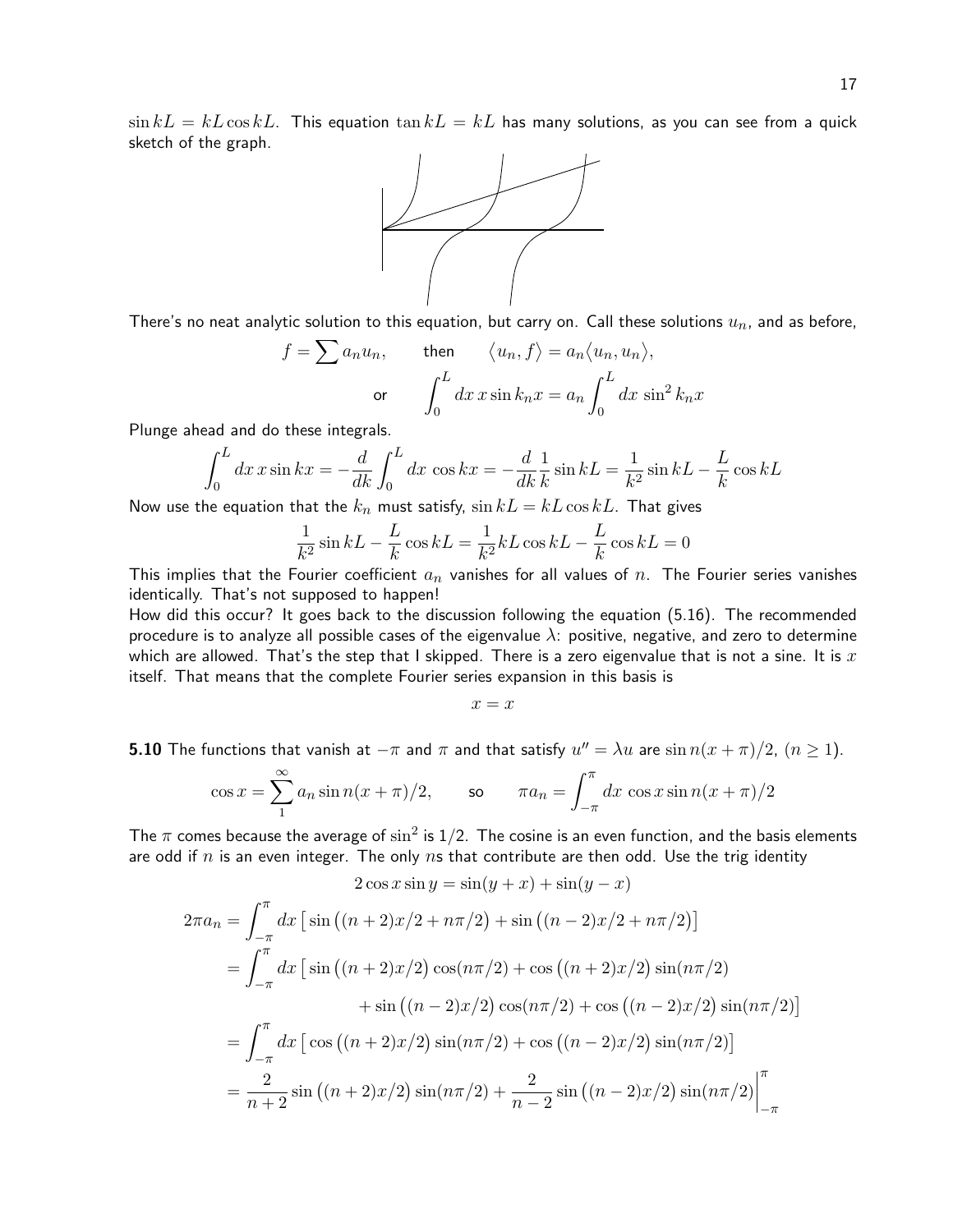Remember that  $n$  is odd when you go through these manipulations, in fact now looks like a good time to make it explicit:  $n = 2k + 1$ ,  $k \ge 0$ .

$$
2\pi a_{2k+1} = \frac{2}{2k+3} \sin\left((2k+3)x/2\right) \sin((2k+1)\pi/2) + \frac{2}{2k-1} \sin\left((2k-1)x/2\right) + \sin((2k+1)\pi/2) \Big|_{-\pi}^{\pi} = \frac{2(-1)^k}{2k+3} \sin\left((2k+3)x/2\right) + \frac{2(-1)^k}{2k-1} \sin\left((2k-1)x/2\right) \Big|_{-\pi}^{\pi}
$$

The values at the lower limit duplicate those at the upper limit, making this

$$
2\pi a_{2k+1} = \frac{4(-1)^k}{2k+3}(-1)^{k+1} + \frac{4(-1)^k}{2k-1}(-1)^{k+1}
$$

$$
a_{2k+1} = -\frac{4}{\pi} \frac{2k+1}{(2k+3)(2k-1)}
$$

This converges as  $1/k$ , and that is appropriate for this sum because all the sine terms vanish at the endpoints but the cosine doesn't. That causes slow convergence.

 $\bf 5.13$  The basis functions are  $u_n=e^{2n\pi it/T}.$ 

$$
\langle u_n, e^{-\alpha t} \rangle = \langle u_n, \sum_m a_m u_m \rangle \qquad \text{is} \qquad \int_0^T dt \, e^{-2n\pi i t/T} e^{-\alpha t} = a_n T
$$

$$
a_n T = \int_0^T dt \, e^{-(\alpha + 2n\pi i/T)t} = \frac{-1}{\alpha + 2n\pi i/T} \left[ e^{-(\alpha + 2n\pi i/T)} - 1 \right]
$$

$$
= \left[ 1 - e^{-\alpha T} \right] \frac{1}{\alpha + 2n\pi i/T} \cdot \frac{\alpha - 2n\pi i/T}{\alpha - 2n\pi i/T}
$$

$$
= \left[ 1 - e^{-\alpha T} \right] \frac{\alpha - 2n\pi i/T}{\alpha^2 + 4n^2\pi^2/T^2} = \left[ 1 - e^{-\alpha T} \right] \frac{\alpha - n i\omega}{\alpha^2 + n^2\omega^2} \qquad (\omega = 2\pi/T)
$$

$$
e^{-\alpha t} = \left[ \left( 1 - e^{-\alpha T} \right) / T \right] \sum_{-\infty}^{\infty} e^{ni\omega t} \frac{\alpha - n i\omega}{\alpha^2 + n^2\omega^2} \qquad (2\pi/T)
$$

Now write this in terms of sines and cosines. The term in  $\alpha$  contributes the cosine; the term in  $ni\omega$ contributes the sine. That is because the cosine is even and the sine is odd.

$$
e^{-\alpha t} = \left[ \left( 1 - e^{-\alpha T} \right) / T \right] \left[ \frac{1}{\alpha} + 2 \sum_{1}^{\infty} \frac{\alpha}{\alpha^2 + n^2 \omega^2} \cos n\omega t + 2 \sum_{1}^{\infty} \frac{n\omega}{\alpha^2 + n^2 \omega^2} \sin n\omega t \right]
$$

As  $\alpha\to 0$ , the combination  $(1-e^{-\alpha T})$  is  $\alpha T$ . The  $1/\alpha$  term is all that's left in the sum and that combines with the overall coefficient to have the limit 1.

In the case of very large  $\alpha$ , the cosine terms dominate. The sine terms have a  $1/\alpha^2$  as coefficients. This looks like

$$
2\sum_{1}^{\infty} \frac{\alpha T}{\alpha^2 T^2 + n^2 \omega^2 T^2} \cos n\omega t
$$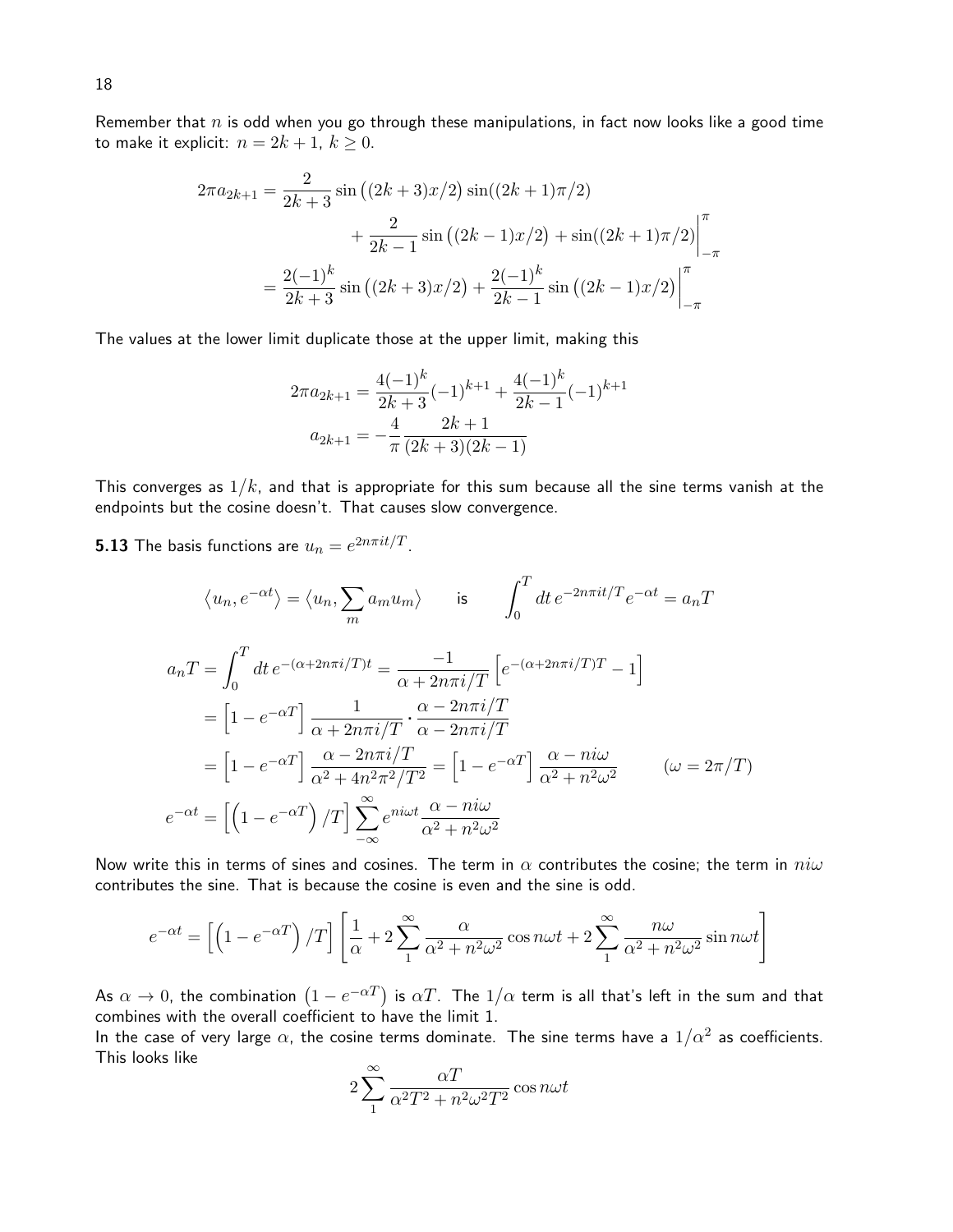For large  $\alpha T$ , the denominator changes very slowly as a function of n. This sum is approximately an integral.

$$
2\int_0^\infty dn\, \frac{\alpha T}{\alpha^2 T^2 + n^2 \omega^2 T^2} \cos n\omega t
$$

This integral can be done by the techniques of contour integration in chapter 14, or you can look it up in the table of integrals by Gradshteyn and Ryzhik: 3.723.2, where the result is  $e^{-\alpha t}$ .

5.22 Nothing.

$$
f = \sum a_n u_n \rightarrow \langle u_n, f \rangle = a_n \langle u_n, u_n \rangle \rightarrow f = \sum \frac{\langle u_n, f \rangle}{\langle u_n, u_n \rangle} u_n
$$

There are just as many factors of  $u_n$  in the numerator as in the denominator, and just as many complex conjugations, so multiplying the basis by any (complex) number changes nothing. Even scaling  $u_n \to \alpha_n u_n$  with each element of the basis changed by a different factor has no effect.

5.31

$$
Si(x) = \frac{2}{\pi} \int_0^x dt \frac{\sin t}{t} dt = \frac{2}{\pi} \int_0^x dt \sum_0^{\infty} (-1)^n \frac{t^{2n}}{(2n+1)!} dt = \frac{2}{\pi} \sum_0^{\infty} (-1)^n \frac{x^{2n+1}}{(2n+1)(2n+1)!}
$$

**5.35**  $x^4$  is even, so I may as well use cosines over this interval.

$$
x^{4} = \sum_{0}^{\infty} a_{n} \cos n\pi x/L \Rightarrow \langle \cos n\pi x/L, x^{4} \rangle = a_{n} \langle \cos n\pi x/L, \cos n\pi x/L \rangle
$$

$$
La_{n} = \int_{-L}^{L} dx \, x^{4} \cos n\pi x/L \qquad \text{(For } n = 0 \text{, it's } 2La_{0}.)
$$

Use parametric differentiation to do this.

$$
\int_{-L}^{L} \cos \alpha x = \frac{2}{\alpha} \sin \alpha L \quad \text{take four derivatives:}
$$
\n
$$
\frac{2 \cdot 4!}{\alpha^5} \sin \alpha L - 4 \frac{2 \cdot 3!}{\alpha^4} L \cos \alpha L - 6 \frac{2 \cdot 2!}{\alpha^3} L^2 \sin \alpha L + 4 \frac{2}{\alpha^2} L^3 \cos \alpha L + \frac{2}{\alpha} L^4 \sin \alpha L
$$

 $\alpha = n\pi/L$ , and the sine terms are out. This is, for  $n \neq 0$ ,

$$
(-1)^n L^5 \left[ \frac{-48}{n^4 \pi^4} + \frac{8}{n^2 \pi^2} \right] = La_n
$$

The  $n = 0$  case is simply  $2L^5/5 = 2La_0$ . Put this into the Fourier series to get

$$
x^{4} = \frac{1}{5}L^{4} + L^{4} \sum_{1}^{\infty} (-1)^{n} \left[ \frac{8}{n^{2} \pi^{2}} - \frac{48}{n^{4} \pi^{4}} \right] \cos n\pi x/L
$$

That this behaves as  $1/n^2$  for large  $n$  is a reflection of the fact that the derivative of the function being expanded is discontinuous at  $x = L$ . Evaluate this at  $x = L$ .

$$
L^{4} = \frac{1}{5}L^{4} + L^{4} \sum_{1}^{\infty} \left[ \frac{8}{n^{2} \pi^{2}} - \frac{48}{n^{4} \pi^{4}} \right]
$$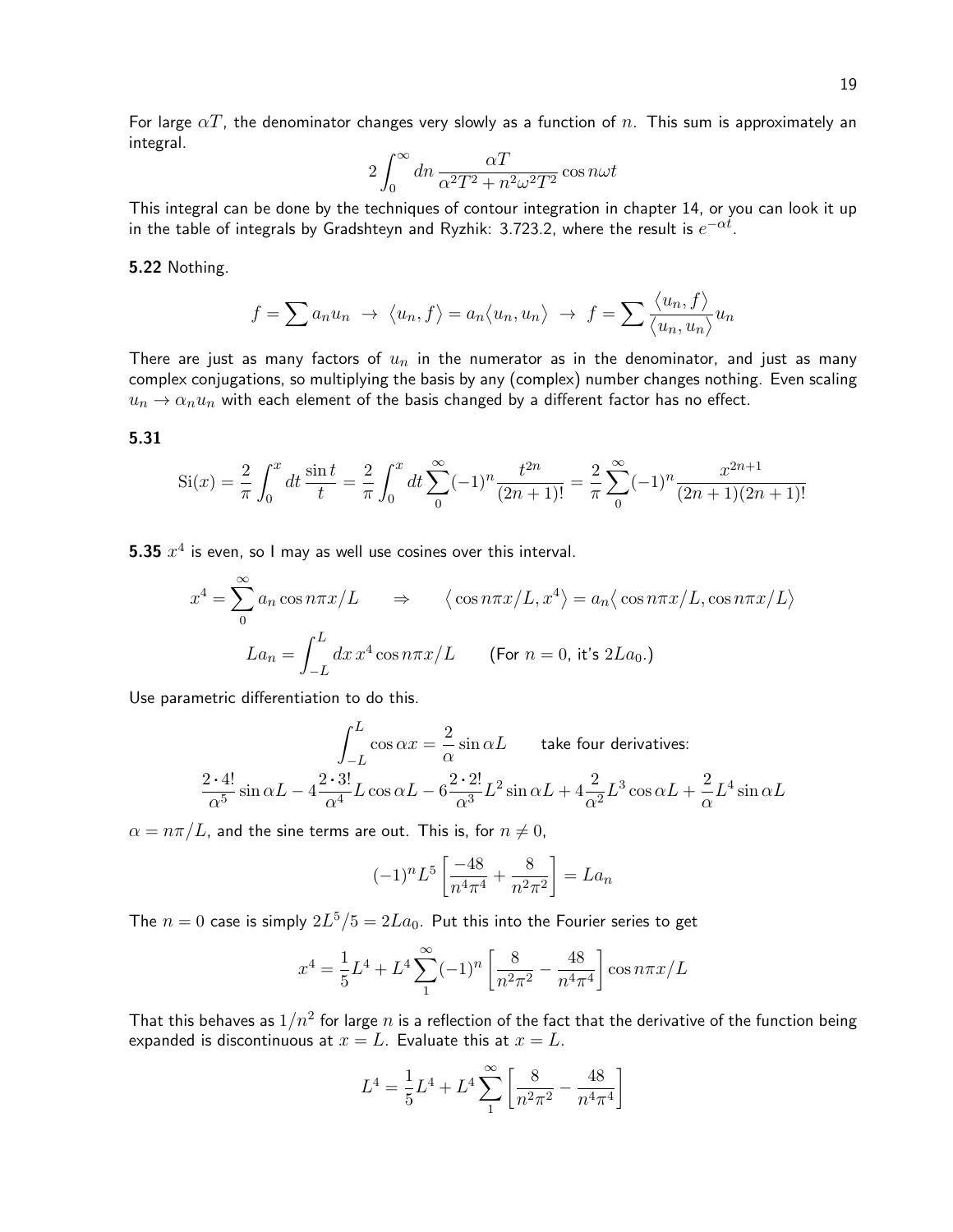The series  $\sum 1/n^2 = \pi^2/6$  from a previous calculation. Solve for the value of the other series.

$$
L^4 = \frac{1}{5}L^4 + \frac{4}{3}L^4 - L^4 \sum_{1}^{\infty} \frac{48}{n^4 \pi^4}
$$
 then 
$$
\sum_{1}^{\infty} \frac{1}{n^4} = \frac{\pi^4}{90}
$$

**5.37** The boundary conditions on  $u''=\lambda u$  are now  $u(0)=0$  and  $2u(L)=Lu'(L)$ . If  $\lambda < 0$  the solutions are  $\sin kx$ , and  $2\sin kL = kL\cos kL$ . There are many such solutions. (Draw graphs!) If  $\lambda = 0$  the solution is  $u = kx$  and  $2kL = kL$ . There is no such solution.

If  $\lambda > 0$  the solution is  $\sinh kx$  and  $2 \sinh kL = kL \cosh kL$ . There is one value of k that this allows. You can find it by iteration on  $kL = 2 \tanh kL$ . Draw a graph of the two sides of the equation, and you see that they cross in the neighborhood of  $kL = 2$ . Start the iteration there.

$$
kL = 2 \rightarrow kL = 2 \coth 2 = 1.9281
$$
  
\n
$$
\rightarrow 2 \coth 1.9281 = 1.91715,
$$
  
\n
$$
\rightarrow 2 \coth 1.91715 = 1.91536
$$
  
\n
$$
\rightarrow 2 \coth 1.91536 = 1.91507
$$

A few more iterations (easy enough if you have tanh on a pocket or desktop calculator) gives 1.91500805. This is unusual in that you have eigenvalues of both signs in the same problem, leading to both circular sines and a hyperbolic sine. For equations more complicated than  $u''=\lambda u$ , this phenomenon is more common, and in as simple an atom as hydrogen, the corresponding differential equation (Schroedinger's) has a infinite number of both positive and negative eigenvalues.



**6.5** For the minimum of this function of  $\lambda = x + iy$  arising during the proof of the Cauchy-Schwartz inequality, take its derivative with respect to  $x$  and  $y$  and set them to zero.

$$
f(x,y) = \langle \vec{u} - \lambda \vec{v}, \vec{u} - \lambda \vec{v} \rangle
$$
  
\n
$$
= \langle \vec{u}, \vec{u} \rangle + (x^2 + y^2) \langle \vec{v}, \vec{v} \rangle - (x + iy) \langle \vec{u}, \vec{v} \rangle - (x - iy) \langle \vec{v}, \vec{u} \rangle,
$$
  
\n
$$
\frac{\partial}{\partial x} \to 2x \langle \vec{v}, \vec{v} \rangle - \langle \vec{u}, \vec{v} \rangle - \langle \vec{v}, \vec{u} \rangle = 0 \quad \text{and}
$$
  
\n
$$
\frac{\partial}{\partial y} \to 2y \langle \vec{v}, \vec{v} \rangle - i \langle \vec{u}, \vec{v} \rangle + i \langle \vec{v}, \vec{u} \rangle = 0
$$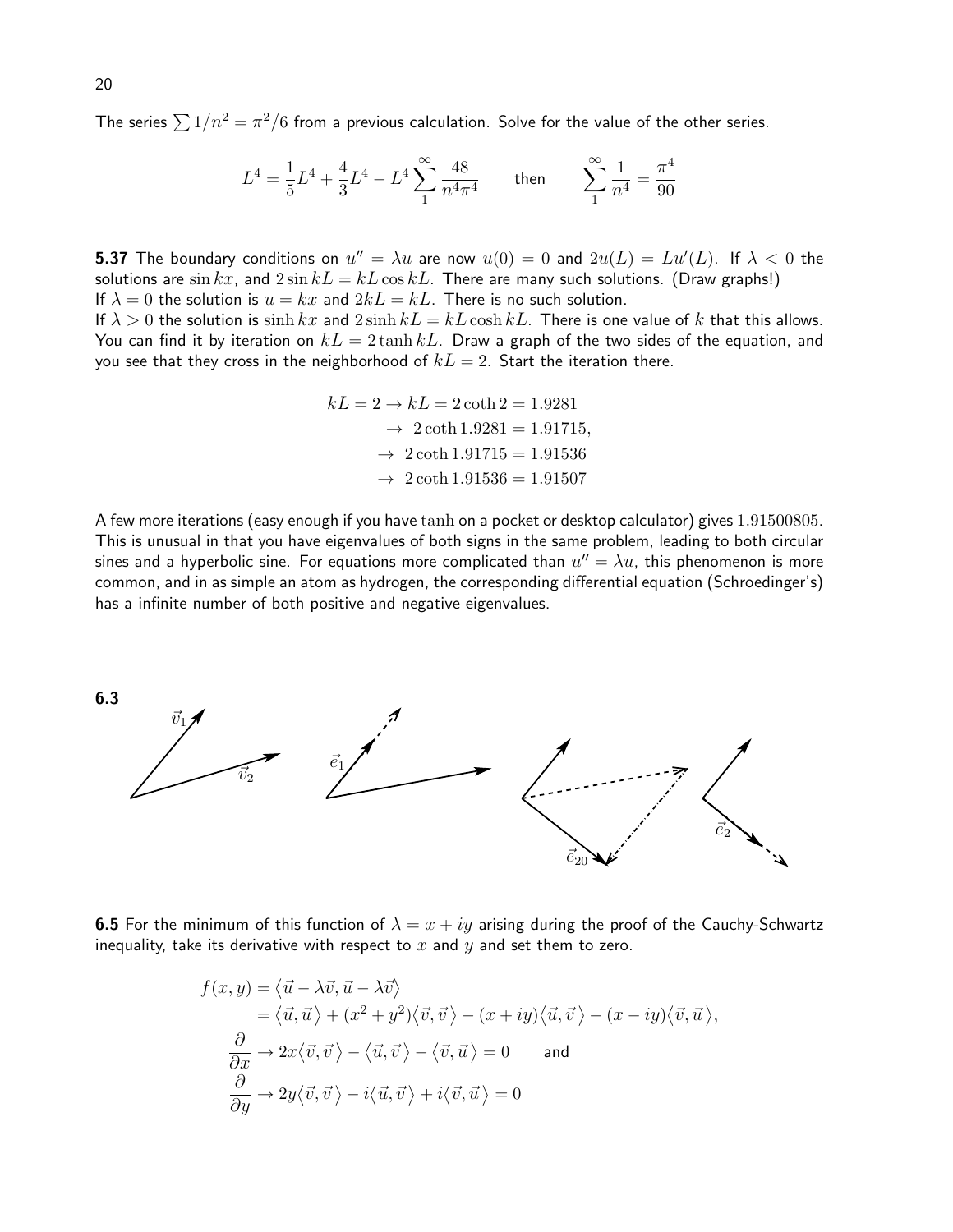$$
x\langle \vec{v}, \vec{v} \rangle = \frac{1}{2} [\langle \vec{u}, \vec{v} \rangle + \langle \vec{v}, \vec{u} \rangle] = \Re(\langle \vec{u}, \vec{v} \rangle)
$$
  
and  $y\langle \vec{v}, \vec{v} \rangle = \frac{-i}{2} [\langle \vec{v}, \vec{u} \rangle - \langle \vec{u}, \vec{v} \rangle] = \Im(\langle \vec{u}, \vec{v} \rangle)$ 

These are the real and imaginary parts of  $\langle \vec u,\vec v\rangle$ , so the combination is then  $\lambda=x+iy=\langle \vec u,\vec v\rangle/\langle \vec v,\vec v\rangle.$ 

**6.6**  $\vec{v}_1 = \hat{x} + \hat{y}$ ,  $\vec{v}_2 = \hat{y} + \hat{z}$ ,  $\vec{v}_3 = \hat{z} + \hat{x}$  Use Gram-Schmidt:

$$
\vec{e}_1 = \vec{v}_1/v_1 = (\hat{x} + \hat{y})/\sqrt{2}
$$
\n
$$
\vec{e}_{20} = \vec{v}_2 - \vec{e}_1(\vec{e}_1 \cdot v_2) = \hat{y} + \hat{z} - [(\hat{x} + \hat{y})/\sqrt{2}] [(\hat{x} + \hat{y})/\sqrt{2}] \cdot [\hat{y} + \hat{z}]
$$
\n
$$
= \hat{y} + \hat{z} - [(\hat{x} + \hat{y})/\sqrt{2}]/\sqrt{2} = -\frac{1}{2}\hat{x} + \frac{1}{2}\hat{y} + \hat{z}
$$
\n
$$
\vec{e}_2 = \left[ -\frac{1}{2}\hat{x} + \frac{1}{2}\hat{y} + \hat{z} \right] / \sqrt{3/2}
$$
\n
$$
\vec{e}_{30} = \vec{v}_3 - \vec{e}_1(\vec{e}_1 \cdot v_3) - \vec{e}_2(\vec{e}_2 \cdot v_3)
$$
\n
$$
= \hat{z} + \hat{x} - [(\hat{x} + \hat{y})/\sqrt{2}] [(\hat{x} + \hat{y})/\sqrt{2}] \cdot [\hat{z} + \hat{x}]
$$
\n
$$
- \sqrt{\frac{2}{3}} \left[ -\frac{1}{2}\hat{x} + \frac{1}{2}\hat{y} + \hat{z} \right] \sqrt{\frac{2}{3}} \left[ -\frac{1}{2}\hat{x} + \frac{1}{2}\hat{y} + \hat{z} \right] \cdot [\hat{z} + \hat{x}]
$$
\n
$$
= \hat{z} + \hat{x} - [(\hat{x} + \hat{y})/\sqrt{2}] / \sqrt{2} - \sqrt{\frac{2}{3}} \left[ -\frac{1}{2}\hat{x} + \frac{1}{2}\hat{y} + \hat{z} \right] \sqrt{\frac{2}{3}} \frac{1}{2}
$$
\n
$$
= \frac{2}{3}\hat{x} - \frac{2}{3}\hat{y} + \frac{2}{3}\hat{z}
$$
\n
$$
\vec{e}_3 = \frac{2}{3} [\hat{x} - \hat{y} + \hat{z}] / \sqrt{4/3} = [\hat{x} - \hat{y} + \hat{z}] / \sqrt{3}
$$

After the computation is over, it's easy to check that the three  $\vec{e}$ 's are orthogonal and normalized.

**6.11** (a) and (b) are different only if you say that a polynomial having degree 3 requires that the coefficient of the  $x^3$  term isn't zero. Some people will make this distinction, but I think it causes more trouble than it's worth.

(c) is a vector space and (d) is not, because  $f(2) = f(1) + 1$  does not imply  $\alpha f(2) = \alpha f(1) + 1$ .

(e) is and (f) is not because  $(-1)f$  is not in the space.

(g) and (h) are different vector spaces because  $\int_{-1}^{1} dx\,x\,(5x^3 - 3x) = 0.$ 

6.13 The parallelogram identity is

$$
\|\vec{u}+\vec{v}\,\|^2+\|\vec{u}-\vec{v}\,\|^2=\left\langle \vec{u}+\vec{v},\vec{u}+\vec{v}\right\rangle+\left\langle \vec{u}-\vec{v},\vec{u}-\vec{v}\right\rangle=2\big\langle \vec{u},\vec{u}\,\big\rangle+2\big\langle \vec{v},\vec{v}\,\big\rangle+ \text{terms that cancel}
$$

and because the norm comes from the scalar product, that's the proof.

**6.22** The functions  $\sin^2 x$ ,  $\cos^2 x$ , and 1 are not linearly independent, so one of them must go.  $\sin^2 x \cos^2 x = (1 - \cos^2 x) \cos^2 x$ , so it is a combination of  $\cos^2 x$  and  $\cos^4 x$ . A choice for basis is

 $\sin x$ ,  $\cos x$ ,  $\sin^2 x$ ,  $\cos^2 x$ ,  $\sin^4 x$ ,  $\cos^4 x$ 

and that is six dimensions.

**6.24** The functions are polynomials of degree  $\leq 4$  and satisfying  $\int_{-1}^{1} dx\,xf(x)=0.$  Any even function of  $x$  satisfies the integral requirement, so 1,  $x^2$ , and  $x^4$  are appropriate elements for a basis. Now look for a linear combination of  $x$  and  $x^3$  that works too.

$$
\int_{-1}^{1} dx \, x(\alpha x + \beta x^3) = \frac{2}{3}\alpha + \frac{2}{5}\beta = 0, \qquad \text{which implies} \qquad \beta = -\frac{5}{3}\alpha
$$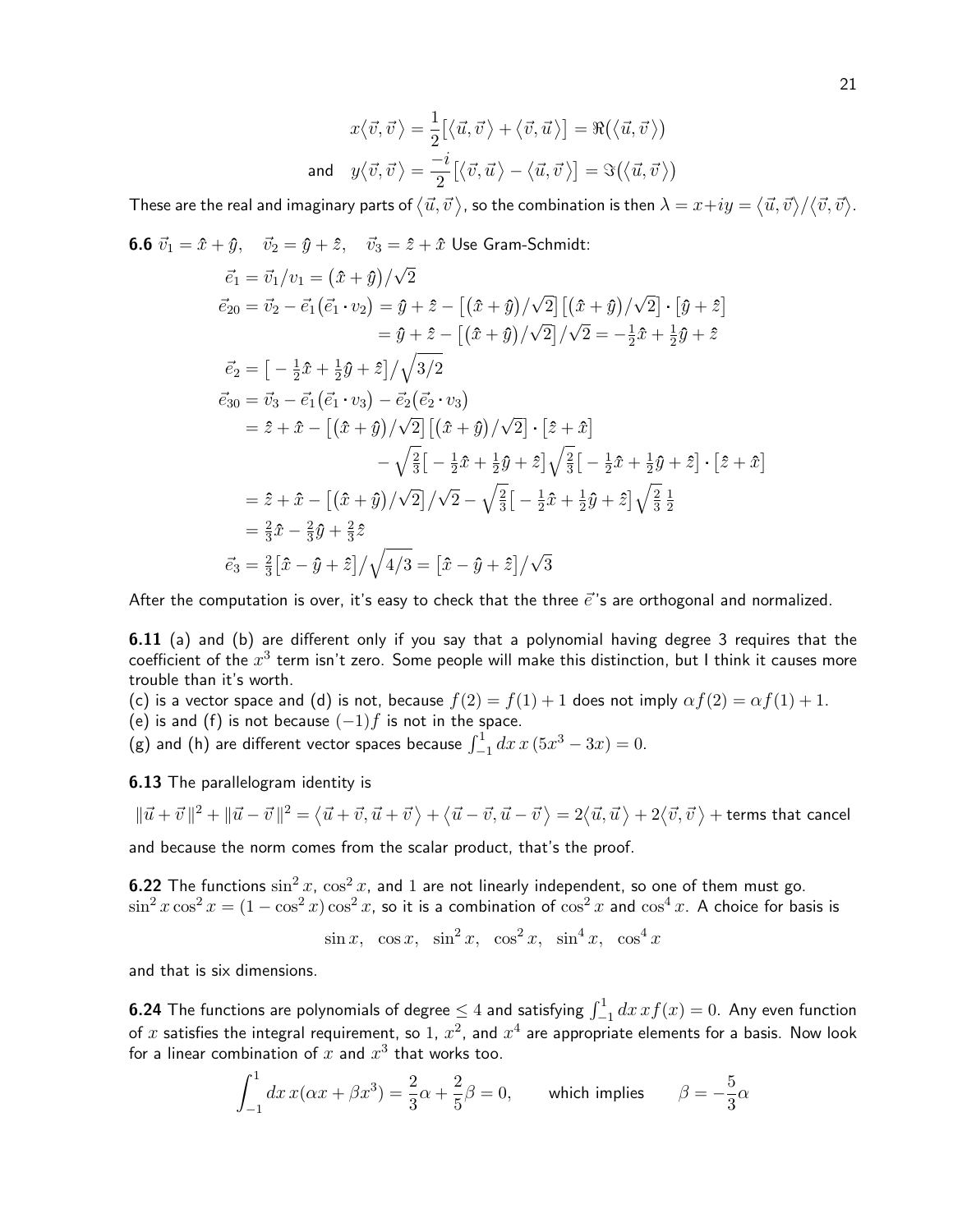The fourth element of the basis is then  $x-\sqrt[5]{3} \, x^3$ . The space is dimension four. Should you have anticipated the number four for the dimension? A moments thought to note that the polynomials without the constraint have dimension five. Next, they are orthogonal to one fixed function  $(x)$  and that drops the dimension.

6.25 Tenth degree polynomials form an 11-dimensional vector space. The triple root provides 3 constraints, so  $11 - 3 = 8$  dimensions. It is a vector space because the triple root constraint is preserved under sums of polynomials and under multiplication by scalars.

6.27 Check axiom 7; that looks the most problematic.

7. 
$$
(\alpha + \beta)\vec{v} = \alpha\vec{v} + \beta\vec{v}
$$
.  $f_3 = f_1 + f_2$  means  $f_3(x) = Af_1(x - a) + Bf_2(x - b)$ 

Let  $\vec{v} = f$ , then  $\alpha \vec{v} = \alpha f$  and

$$
\alpha \vec{v} + \beta \vec{v} = \alpha f + \beta f = f_3 \quad \text{then} \quad f_3(x) = A\alpha f(x - a) + B\beta f(x - b)
$$

Is this equal to  $(\alpha + \beta) f(x)$  for all  $x$ ? Pick an f that's non-zero at only one point, say  $x_0$ , then for all  $\boldsymbol{x}$ 

$$
(\alpha + \beta) f(x) = A\alpha f(x - a) + B\beta f(x - b)
$$

Let  $\beta = 0$  then this is true only if  $a = 0$  and  $A = 1$ . Similarly  $b = 0$  and  $B = 1$ , so this reduces to the standard case.

Do the same sort of manipulation for the definition  $f_3(x) = f_1(x^3) + f_2(x^3)$ . Again, let  $f_1 = \alpha f$  and  $f_2 = \beta f$ , and

$$
\alpha \vec{v} + \beta \vec{v} = \alpha f + \beta f = f_3 = (\alpha + \beta)f \qquad \text{and} \qquad f_3(x) = \alpha f(x^3) + \beta f(x^3) = (\alpha + \beta)f(x)
$$

At  $x = 0 \pm 1$  this works, but at any other value of x it requires f to be a constant.

**6.30** The constant  $\lambda$  must be real and non-negative. (It could even be zero, reducing this to a familiar case.)

**6.31**  $\langle 1, x \rangle = \sqrt{\langle 1, 1 \rangle} \sqrt{\langle x, x \rangle} \cos \theta$ . Now to evaluate all these products.

$$
\langle 1, x \rangle = \int_0^1 x^2 dx \, 1 \cdot x = \frac{1}{4}, \qquad \langle 1, 1 \rangle = \int_0^1 x^2 dx \, 1^2 = \frac{1}{3}, \qquad \langle x, x \rangle = \int_0^1 x^2 dx \, x^2 = \frac{1}{5}
$$

Solve for  $\cos \theta = (1/4)/\sqrt{(1/3)(1/5)} = \sqrt{15}/4$ , so  $\theta = 14.48^{\circ}$ .

For the earlier scalar product,  $\langle 1, x \rangle$  is an odd function integrated from  $-1$  to  $+1.$  The result is zero, so the angle in this case is  $90^\circ.$ 

$$
a \cdot d + \frac{1}{2}b \cdot d + \frac{1}{2}a \cdot c - \frac{1}{2}a \cdot c - \frac{1}{2}b \cdot d - b \cdot c = a \cdot d - b \cdot c
$$

7.3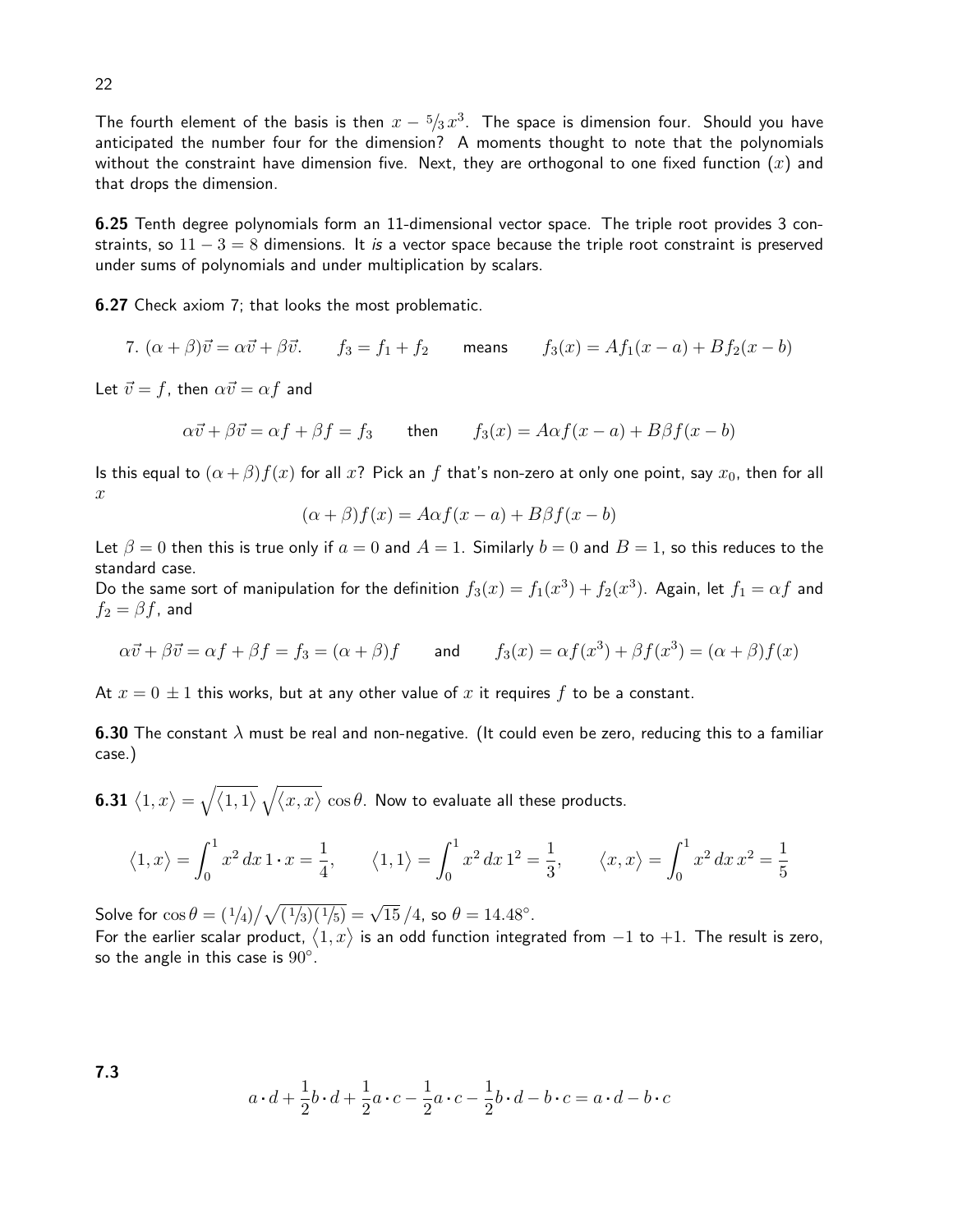**7.8**  $\vec{e}_0 = 1$ ,  $\vec{e}_1 = x$ ,  $\vec{e}_2 = x^2$ ,  $\vec{e}_3 = x^3$ .

$$
\frac{d}{dx}\vec{e}_0 = 0, \quad \frac{d}{dx}\vec{e}_1 = 1 = \vec{e}_0, \quad \frac{d}{dx}\vec{e}_2 = 2x = 2\vec{e}_1, \quad \frac{d}{dx}\vec{e}_3 = 3x^2 = 3\vec{e}_2
$$

These determine the respective columns of the matrix of components of  $d/dx$ .

$$
\begin{pmatrix}\n0 & 1 & 0 & 0 \\
0 & 0 & 2 & 0 \\
0 & 0 & 0 & 3 \\
0 & 0 & 0 & 0\n\end{pmatrix}
$$
\nwhose square is the components of  $d^2/dx^2$ :\n
$$
\begin{pmatrix}\n0 & 0 & 2 & 0 \\
0 & 0 & 0 & 6 \\
0 & 0 & 0 & 0 \\
0 & 0 & 0 & 0\n\end{pmatrix}
$$

7.9 Use the Legendre polynomials for a basis, and

$$
\frac{d}{dx}\vec{e}_0 = 0, \quad \frac{d}{dx}\vec{e}_1 = 1 = \vec{e}_0, \quad \frac{d}{dx}\vec{e}_2 = 3x = 3\vec{e}_1, \quad \frac{d}{dx}\vec{e}_3 = 15/2x^2 - 3/2 = 5\vec{e}_2 + \vec{e}_0
$$

The components of this operator is

$$
\begin{pmatrix}\n0 & 1 & 0 & 1 \\
0 & 0 & 3 & 0 \\
0 & 0 & 0 & 5 \\
0 & 0 & 0 & 0\n\end{pmatrix}
$$
\nwhose square is the components of  $d^2/dx^2$ :\n
$$
\begin{pmatrix}\n0 & 0 & 3 & 0 \\
0 & 0 & 0 & 15 \\
0 & 0 & 0 & 0 \\
0 & 0 & 0 & 0\n\end{pmatrix}
$$

7.10  $\det\left(A^{-1}\right)=1/\det\left(A\right).$  This is so because if  $A$  takes the unit square into a parallelogram, the inverse operator  $A^{-1}$  takes the parallelogram back to the square. The ratio of areas is inverted.

7.16 The basic definition of the inertia tensor is as the operator

$$
I(\vec{\omega}) = \int dm \,\vec{r} \times (\vec{\omega} \times \vec{r}) = \int dm \left( r^2 \vec{\omega} - \vec{r}(\vec{\omega} \cdot \vec{r}) \right)
$$

Substitute this into the supposed identity.

$$
\vec{\omega}_1 \cdot I(\vec{\omega}_2) = \vec{\omega}_1 \cdot \int dm \left( r^2 \vec{\omega}_2 - \vec{r}(\vec{\omega}_2 \cdot \vec{r}) \right) = \int dm \left( r^2 \vec{\omega}_1 \cdot \vec{\omega}_2 - \vec{\omega}_1 \cdot \vec{r}(\vec{\omega}_2 \cdot \vec{r}) \right)
$$

This is clearly symmetric in the two  $\omega$ s, so it is the same as  $I(\vec{\omega}_1)\cdot\vec{\omega}_2$ 

**7.27** For the basis of powers,  $\vec{e}_k = x^k$   $(k = 0,\,1,\,2,\,3)$ , the translation operator gives

$$
T_a \vec{e}_0 = 1 = \vec{e}_0
$$
  
\n
$$
T_a \vec{e}_2 = x^2 - 2ax + a^2 = \vec{e}_2 - 2a\vec{e}_1 + a^2 \vec{e}_0
$$
  
\n
$$
T_a \vec{e}_1 = x - a = \vec{e}_1 - a\vec{e}_0
$$
  
\n
$$
T_a \vec{e}_3 = x^3 - 3ax^2 + 3a^2x - a^3 = \vec{e}_3 - 3a\vec{e}_2 + 3a^2\vec{e}_1 - a^3\vec{e}_0
$$

These provide the columns of the matrix,

$$
\begin{pmatrix}\n1 & -a & a^2 & -a^3 \\
0 & 1 & -2a & 3a^2 \\
0 & 0 & 1 & -3a \\
0 & 0 & 0 & 1\n\end{pmatrix}
$$
 square it to get\n
$$
\begin{pmatrix}\n1 & -2a & 4a^2 & -8a^3 \\
0 & 1 & -4a & 12a^2 \\
0 & 0 & 1 & -6a \\
0 & 0 & 0 & 1\n\end{pmatrix}
$$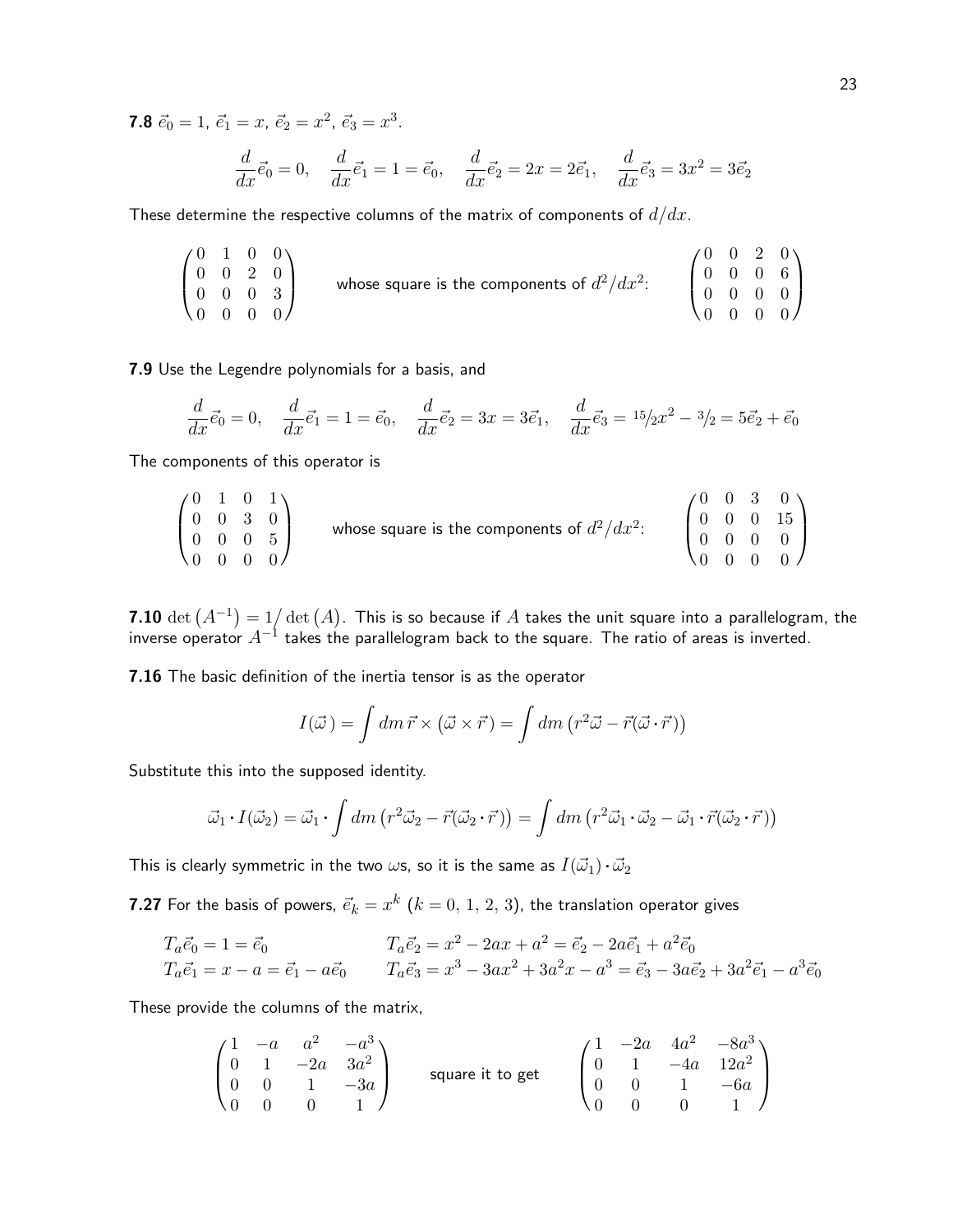and this represents translation by 2a. For the inverse, let  $a \rightarrow -a$ , and the product of this matrix and the original is one.

If  $a$  is very large, then a function such as  $x^3$  will translate into something that, near the origin, has a value near to  $-a^3$ . That dictates the resulting  $\vec{e}_0$ -component of the result. Similarly the function  $x^2$ will have a value at the origin of  $a^2$  after translation by  $a.$ 

### 7.28

$$
f(\hat{x}) = \hat{x} \times \vec{B} = \hat{z}B_y - \hat{y}B_z
$$
  
\n
$$
f(\hat{y}) = \hat{y} \times \vec{B} = -\hat{z}B_x + \hat{x}B_z \implies (B) = \begin{pmatrix} 0 & B_z & -B_y \\ -B_z & 0 & B_x \\ B_y & -B_x & 0 \end{pmatrix}
$$
  
\n
$$
f(\hat{z}) = \hat{z} \times \vec{B} = \hat{y}B_x - \hat{x}B_y
$$

For the eigenvectors, pick a basis so that  $\hat{z}$  is along  $\vec{B}$ , then only the  $B_z$  element is present.

$$
\begin{pmatrix} 0 & B_z & 0 \ -B_z & 0 & 0 \ 0 & 0 & 0 \end{pmatrix} \begin{pmatrix} v_x \ v_y \ v_z \end{pmatrix} = \lambda \begin{pmatrix} v_x \ v_y \ v_z \end{pmatrix}
$$

The determinant of  $(B-\lambda I)$  is  $-\lambda^3-\lambda B_z^2=0$  with roots  $\lambda=0,\,\pm iB_z.$  The eigenvector for  $\lambda=0$ is  $\hat{z}$ . For the other two,

$$
B_z v_y = \pm i B_z v_x, \qquad \text{and} \qquad -B_z v_x = \pm i B_z v_y
$$

These are of course the same equation, with solution  $v_y = \pm iv_x$ . The eigenvectors are therefore  $\hat{x} \pm i\hat{y}$ .

7.31 The Cayley-Hamilton theorem in a (very) special case:

$$
M = \begin{pmatrix} a & b \\ c & d \end{pmatrix} \Rightarrow \det(M - \lambda I) = \det \begin{pmatrix} a - \lambda & b \\ c & d - \lambda \end{pmatrix}
$$
  
=  $(a - \lambda)(d - \lambda) - bc = \lambda^2 - \lambda(a + d) + ad - bc$ 

Substitute  $M$  for  $\lambda$ .

$$
M^2 - M(a+d) + (ad - bc)I = \begin{pmatrix} a & b \\ c & d \end{pmatrix}^2 - (a+d) \begin{pmatrix} a & b \\ c & d \end{pmatrix} + (ad - bc) \begin{pmatrix} 1 & 0 \\ 0 & 1 \end{pmatrix}
$$
  
= 
$$
\begin{pmatrix} a^2 + bc & ab + bd \\ ca + dc & cb + d^2 \end{pmatrix} - \begin{pmatrix} a^2 + ad & ab + db \\ ac + dc & ad + d^2 \end{pmatrix} + \begin{pmatrix} ad - bc & 0 \\ 0 & ad - bc \end{pmatrix}
$$
  
= 
$$
\begin{pmatrix} 0 & 0 \\ 0 & 0 \end{pmatrix}
$$

7.41 The eigenvalues and eigenvectors of two-dimensional rotations:

$$
\begin{pmatrix}\n\cos \alpha & -\sin \alpha \\
\sin \alpha & \cos \alpha\n\end{pmatrix}\n\begin{pmatrix}\nc \\
d\n\end{pmatrix} = \lambda \begin{pmatrix}\nc \\
d\n\end{pmatrix}
$$
 requires  
\n
$$
\det \begin{pmatrix}\n\cos \alpha - \lambda & -\sin \alpha \\
\sin \alpha & \cos \alpha - \lambda\n\end{pmatrix} = 0 = (\cos \alpha - \lambda)^2 + \sin^2 \alpha = \lambda^2 - 2\lambda \cos \alpha + 1
$$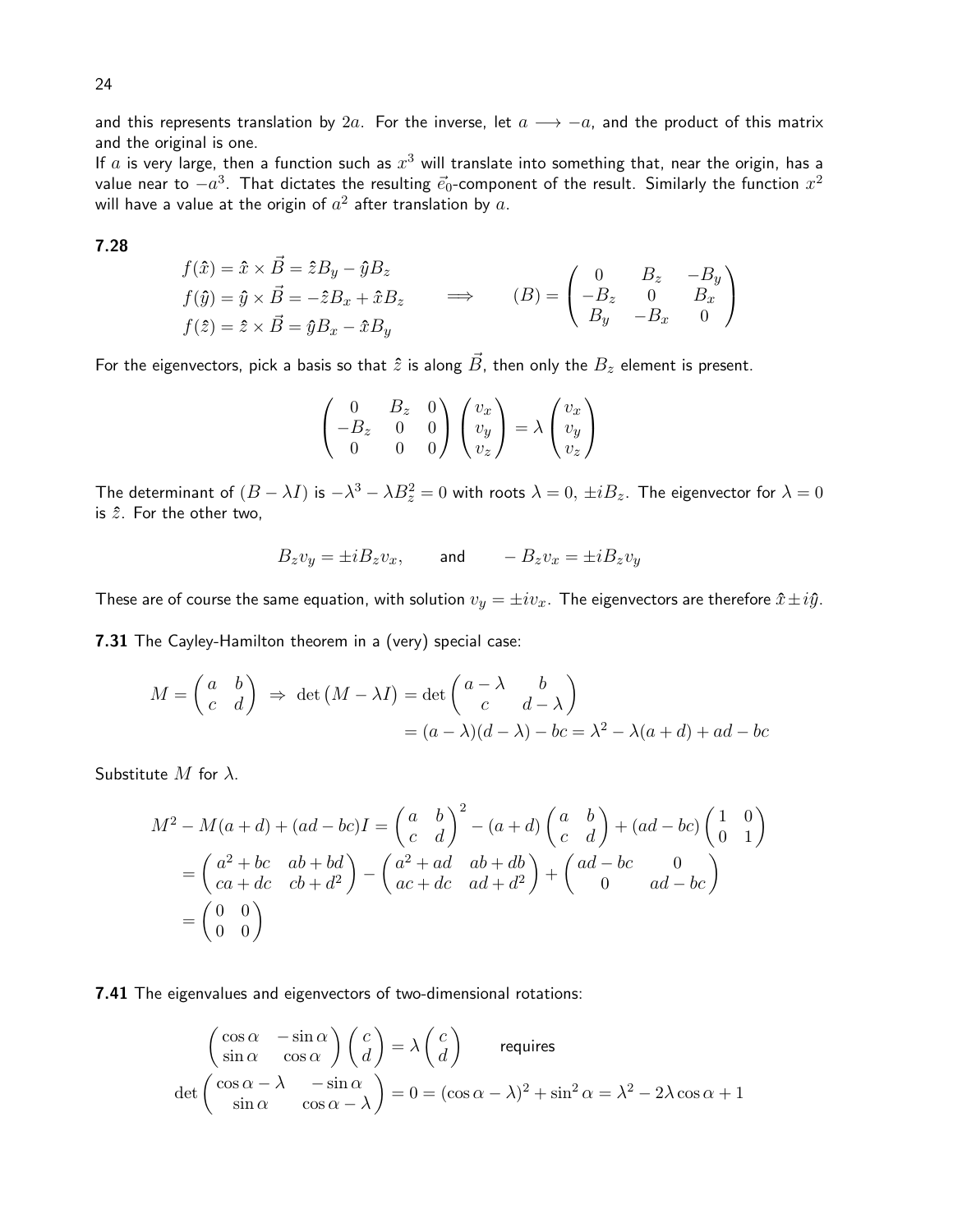The roots of this equation are  $\lambda = \cos\alpha \pm \pi$ √  $\overline{\cos^2\alpha-1}=\cos\alpha\pm i\sin\alpha=e^{\pm i\alpha}$ . The corresponding eigenvectors are  $(\sin \alpha \neq 0)$ 

$$
\begin{pmatrix}\n\cos \alpha & -\sin \alpha \\
\sin \alpha & \cos \alpha\n\end{pmatrix}\n\begin{pmatrix}\nc \\
d\n\end{pmatrix} = e^{\pm i\alpha}\n\begin{pmatrix}\nc \\
d\n\end{pmatrix}, \text{ or } c\cos \alpha - d\sin \alpha = e^{\pm i\alpha}c \Rightarrow -d = \pm ic
$$

Write out the column matrices for the eigenvectors and then translate them into the common vector notation.

$$
e^{i\alpha} \rightarrow \begin{pmatrix} 1 \\ -i \end{pmatrix} \rightarrow \hat{x} - i\hat{y}, \qquad e^{-i\alpha} \rightarrow \begin{pmatrix} 1 \\ i \end{pmatrix} \rightarrow \hat{x} + i\hat{y}
$$

**7.47** The cofactor method says to multiply the elements of a column by the determinant of the corresponding minor — itself a determinant of one lower rank. Each increase in the dimension then multiplies the number of multiplications by that dimension. In other words, n! products for an  $n \times n$  determinant.

$$
10! \rightarrow 3.6 \times 10^{6} \times 10^{-10} \text{ sec} = 10^{-4} \text{ sec}
$$
  
\n
$$
20! \rightarrow 2.4 \times 10^{18} \times 10^{-10} \text{ sec} = 10^{8} = 1 \text{ year}
$$
  
\n
$$
30! \rightarrow 2.6 \times 10^{32} \times 10^{-10} \text{ sec} = 10^{22} = 10^{14} \text{ year} = 10000 \times \text{age of universe}
$$

Gauss elimination requires fewer multiplications. The number required is

$$
n(n-1) + (n-1)(n-2) + \dots < n^3
$$
  
\n
$$
10^3 \times 10^{-10} \text{ sec} = 10^{-7} \text{ sec}
$$
  
\n
$$
20^3 \rightarrow 8 \times 10^{-7} \text{ sec}
$$
  
\n
$$
30^3 \rightarrow 27 \times 10^{-7} \text{ sec}
$$
  
\n
$$
100^3 \rightarrow 10^{-4} \text{ sec}
$$
  
\n
$$
1000^3 \rightarrow 10^{-1} \text{ sec}
$$

The contrast is striking.

**8.4**  $x = u + v$ , and  $y = u - v$ . Use Eq. (8.6) with  $f \rightarrow y$ ;  $x' \rightarrow x$ ;  $(x, y) \rightarrow (x, y)$ ; First  $y' \rightarrow u$  then second  $y' \to v$ 

$$
\frac{\partial y}{\partial x}\Big|_{u} = \left(\frac{\partial y}{\partial x}\right)_{y} \left(\frac{\partial x}{\partial x}\right)_{u} + \left(\frac{\partial y}{\partial y}\right)_{x} \left(\frac{\partial y}{\partial x}\right)_{u} = 0 \cdot 1 + 1 \cdot (-1) = -1
$$
  

$$
\frac{\partial y}{\partial x}\Big|_{v} = \left(\frac{\partial y}{\partial x}\right)_{y} \left(\frac{\partial x}{\partial x}\right)_{v} + \left(\frac{\partial y}{\partial y}\right)_{x} \left(\frac{\partial y}{\partial x}\right)_{v} = 0 \cdot 1 + 1 \cdot 1 = 1
$$

As a verification of this calculation, do it without using the chain rule, first solving for  $y$  in terms of  $x$ and  $u: x + y = 2u$ . Now it's obvious that  $\partial y / \partial x \big|_{u} = -1$ . Similarly  $x - y = 2v$ , giving the other equation.

**8.8** For the two resistors in parallel, the power is  $P$ :

$$
I = I_1 + I_1
$$
, and  $P = I_1^2 R_1 + I_2^2 R_2$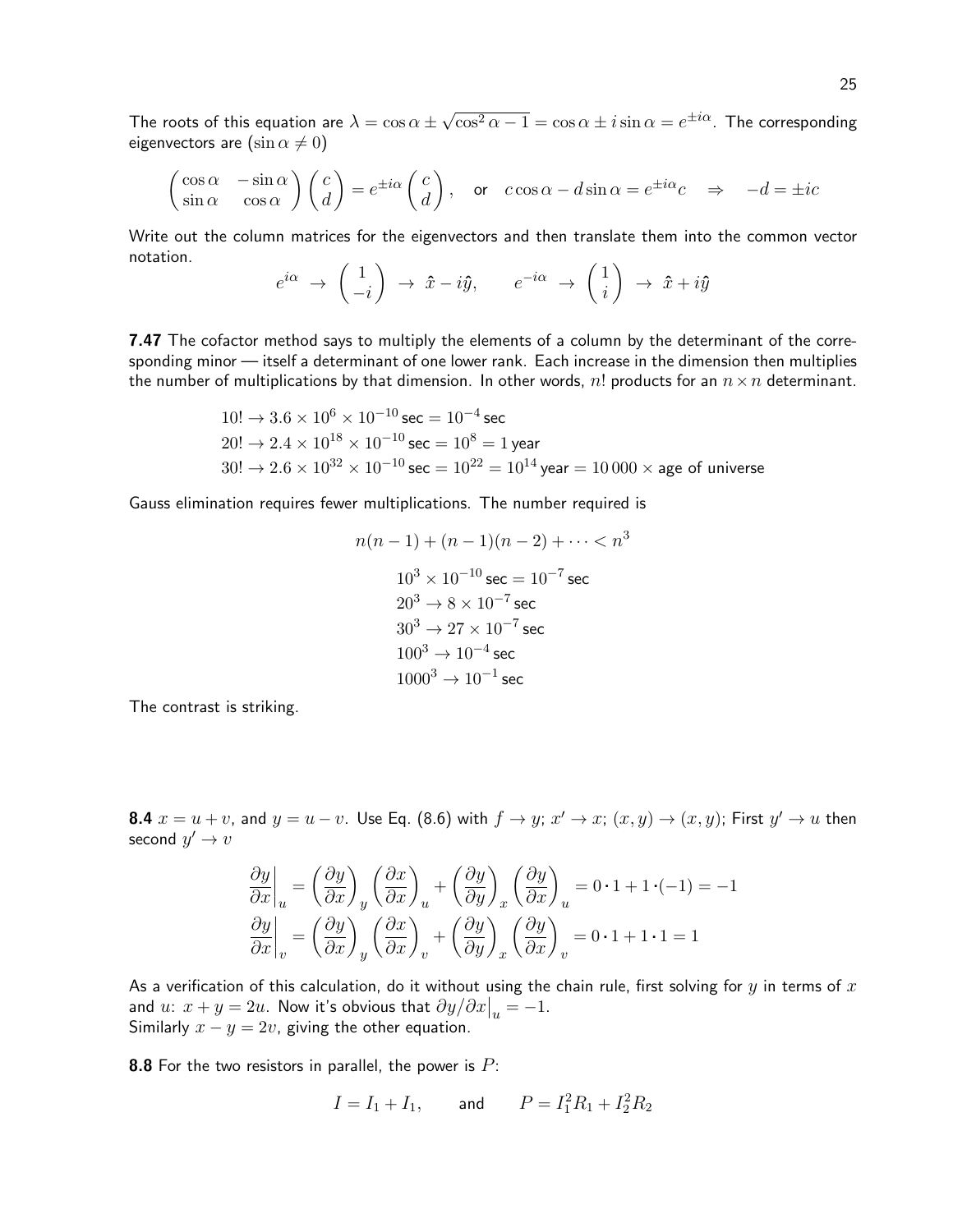Minimize this, eliminating  $I_2$ .

$$
P = R_1 I_1^2 + R_2 (I - I_1)^2, \qquad \text{then} \qquad \frac{dP}{dI_1} = 2R_1 I_1 + 2R_2 (I_1 - I) = 0
$$
  

$$
\Rightarrow I_1 = IR_2 / (R_1 + R_2)
$$

The original equations were symmetric under the interchange of indices  $1 \leftrightarrow 2$ , so the solutions are too:  $I_2 = IR_1/(R_1 + R_2)$ . Now it's easy to see that  $I_1R_1 = I_2R_2$ . The minimum power consumption occurs when the voltages in the parallel resistors match. Is this a minimum? The power,  $P$ , is a quadratic in  $I_1$  with a positive coefficient on the squared term. That makes this a minimum.

**8.10** The kinetic energy of the drumhead is, for  $z = A\,r\bigl(1 - r^2/R^2\bigr)\sin\theta\cos\omega_2t$ 

$$
\int dA \frac{1}{2} \sigma \dot{z}^2 = \int dA \frac{1}{2} \sigma A^2 r^2 (1 - r^2 / R^2)^2 \sin^2 \theta \omega_2^2 \sin^2 \omega_2 t
$$
  
\n
$$
= \frac{1}{2} \sigma A^2 \omega_2^2 \sin^2 \omega_2 t \int_0^R r dr r^2 (1 - r^2 / R^2)^2 \int_0^{2\pi} d\theta \sin^2 \theta
$$
  
\n
$$
= \frac{\pi}{4} \sigma A^2 \omega_2^2 \sin^2 \omega_2 t \int_0^{r=R} du u (1 - u/R^2)^2
$$
  
\n
$$
= \frac{\pi}{4} A^2 \omega_2^2 \sin^2 \omega_2 t \left[ \frac{1}{2} u^2 - \frac{2}{3} u^3 / R^2 + \frac{1}{4} u^4 / R^4 \right]_0^{r=R}
$$
  
\n
$$
= \frac{\pi}{4} \sigma A^2 \omega_2^2 \sin^2 \omega_2 t \left[ \frac{1}{2} R^4 - \frac{2}{3} R^4 + \frac{1}{4} R^4 \right] = \frac{\pi}{48} \sigma A^2 \omega_2^2 R^4 \sin^2 \omega_2 t
$$

**8.11** The potential energy for the mode  $z=z_0\big(1-r^2/R^2\big)\cos\omega t$  is

$$
\int dA \frac{1}{2} T (\nabla z)^2 = \int dA \frac{1}{2} T (\hat{r} z_0 2r / R^2 \cos \omega t)^2
$$
  
=  $\frac{1}{2} T z_0^2 \cos^2 \omega t \int_0^R 2\pi r dr dr^2 / R^4 = \pi T z_0^2 \cos^2 \omega t$ 

The sum of the kinetic and potential energy is

$$
\pi T z_0^2 \cos^2 \omega t + \frac{1}{6} \sigma R^2 \pi z_0^2 \omega^2 \sin^2 \omega t
$$

For this to be constant, the coefficients of  $\sin^2$  and  $\cos^2$  must match.

$$
\pi T z_0^2 = \frac{1}{6} \sigma R^2 \pi z_0^2 \omega^2 \qquad \text{or} \qquad \omega^2 = 6T/\sigma R^2
$$

8.29 Minimize the heat generation in the three resistors in parallel. Use Lagrange multipliers.

$$
P = I_1^2 R_1 + I_2^2 R_2 + I_3^2 R_3, \quad \text{and} \quad I_1 + I_2 + I_3 = I
$$
  
Then 
$$
\frac{\partial}{\partial I_1} \left[ I_1^2 R_1 + I_2^2 R_2 + I_3^2 R_3 - \lambda (I - I_1 - I_2 - I_3) \right] = 0
$$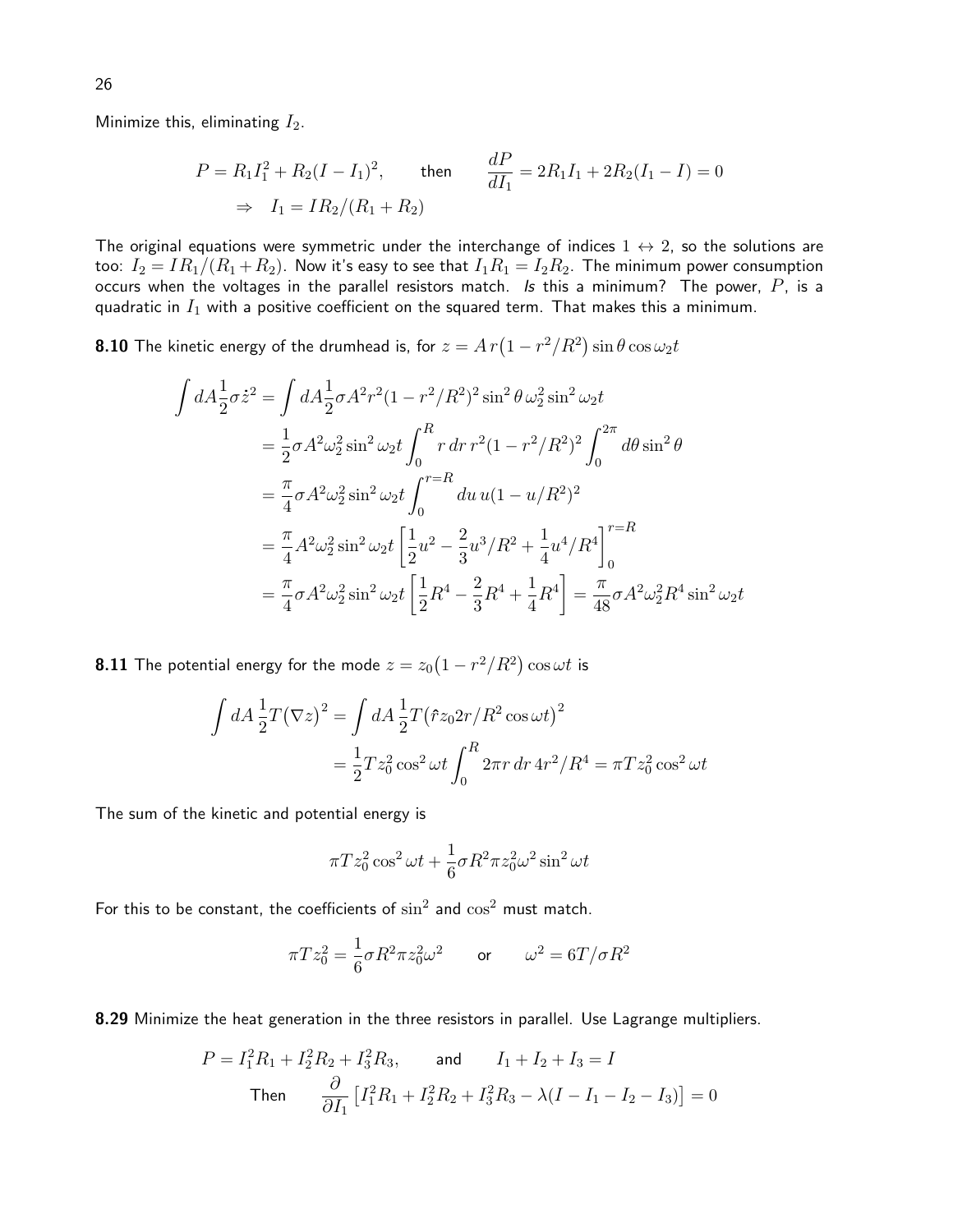with similar equations for derivatives with respect to  $I_2$  and  $I_3$ . The four equations are then

$$
2I_1R_1 + \lambda = 0, \qquad 2I_2R_2 + \lambda = 0, \qquad 2I_3R_3 + \lambda = 0, \qquad I_1 + I_2 + I_3 = I
$$

Without any further fuss, this tells you that  $I_1R_1 = I_2R_2 = I_3R_3$ . The parameter  $\lambda$  is, except for a factor  $-1/2$ , the common voltage across the resistors.

8.33 You can of course do the gradient in rectangular coordinates, but this is

$$
\nabla r^2 e^{-r} = \hat{r} \frac{\partial}{\partial r} r^2 e^{-r} = \hat{r} \left[ 2r - r^2 \right] e^{-r}
$$

8.34 Use the same parametrization as the picture with Eq. (8.44),



The total cross section is  $\int d\Omega R^2/4 = \pi R^2$ .

**8.37** Assuming only one b for a given  $\theta$ , and that  $db/d\theta$  exists, then  $db/d\theta$  will not change sign. In what follows then there can be an overall  $\pm$  that will make everything positive.

$$
\frac{d\sigma}{d\Omega} = \frac{b}{\sin\theta} \frac{db}{d\theta}, \qquad \text{so} \qquad \sigma = \int d\Omega \frac{b}{\sin\theta} \frac{db}{d\theta}
$$

$$
= \int \sin\theta \, d\theta \, d\phi \, \frac{b}{\sin\theta} \frac{db}{d\theta} = 2\pi \int d\theta \, b \frac{db}{d\theta} = 2\pi \int b \, db = \pi b_{\text{max}}^2
$$

**8.49** The vector  $\vec{r}$  from a point on the surface to one inside is  $\vec{r}=\vec{R}+\vec{r}'$  . Then,  $r^2=R^2+r'^{\,2}+2\vec{R}\cdot\vec{r}'$  . The volume integral is



The average value of the cosine over its range is zero, so the last term vanishes. The first two are now easy.

$$
\int r^2 dV = \frac{4\pi}{3} R^5 + \int_0^R 4\pi r'^2 dr' r'^2 = \frac{4\pi}{3} R^5 + \frac{4\pi R^5}{5}
$$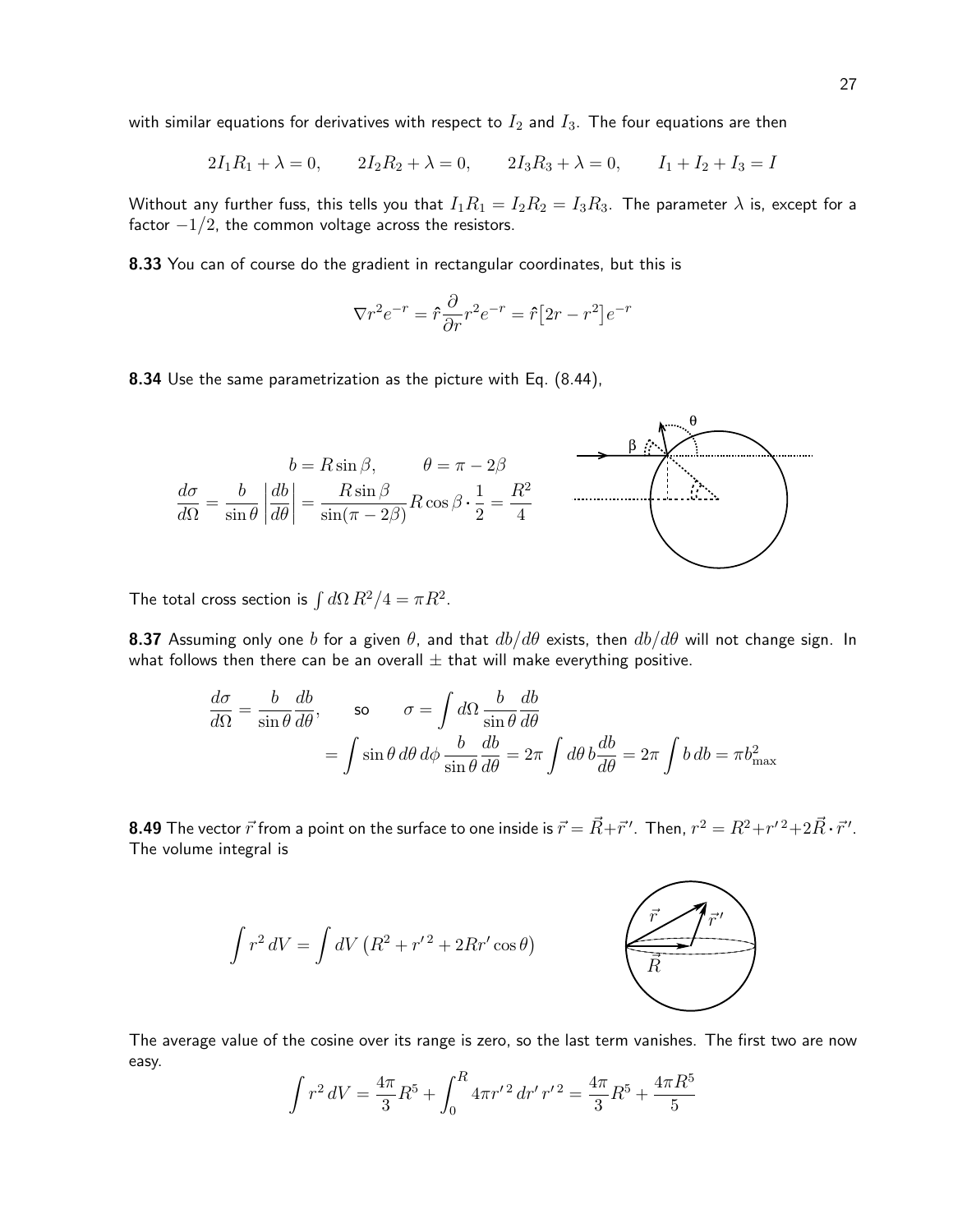Divide this by the total volume  $4\pi R^3/3$  to get  $8R^2/5$ .

**8.51** The angular terms are both odd.  $\cos \theta$  and  $\sin^3 \phi$  integrate to zero over the sphere so those terms contribute nothing.

$$
\int \rho \, dV = \int_0^R 4\pi r^2 \, dr \, \rho_0 \left( 1 + r^2 / R^2 \right) = 4\pi \rho_0 \left[ R^3 / 3 + R^3 / 5 \right] = 32\pi \rho_0 R^3 / 15
$$

Note that the coefficients 1/2 and 1/4 are small enough that the density never becomes negative.

**Footnote,** section 9.2 The parabola is  $y = x^2$ . A general straight line is  $y = mx + b$ . This line will almost always intersect the parabola in two points, and the unique exception occurs when it is tangent. Solve these two equations simultaneously and you get a quadratic equation,  $x^2-mx-b=0$ . For there to be only one root requires that the discriminant  $(m^2+4b)$  is zero, and the rest of the quadratic formula is then  $x = m/2$ , or  $m = 2x$ . That is the value of the slope at the coordinate x. To handle higher powers, I don't know such a direct way, but you can use a geometric argument to derive the product rule and then use it to handle the higher exponents. Similarly geometric arguments will get the chain rule and all the rest of the apparatus to differentiate elementary functions

**9.1** The geometry is the same as the example following Eq. (9.3) in the text, so

$$
\Delta \text{flow}_k = \vec{v} \cdot \Delta \vec{A}_k = v_0 \frac{x_k y_k}{b^2} \hat{x} \cdot a \Delta \ell_k (\hat{x} \cos \phi - \hat{y} \sin \phi)
$$

$$
= v_0 \frac{x_k y_k}{b^2} a \Delta \ell_k \cos \phi = v_0 \frac{\ell_k \sin \phi \ell_k \cos \phi}{b^2} a \Delta \ell_k \cos \phi
$$

Sum over the  $\Delta \ell_k$  and take the limit to get an integral.

$$
\int_0^{b/\cos\phi} d\ell \, v_0 \frac{a}{b^2} \ell^2 \sin\phi \cos^2\phi = v_0 \frac{a}{b^2} \frac{\ell^3}{3} \sin\phi \cos^2\phi \Big|_0^{b/\cos\phi}
$$

$$
= v_0 \frac{a}{3b^2} \left(\frac{b}{\cos\phi}\right)^3 \sin\phi \cos^2\phi = v_0 \frac{ab}{3} \tan\phi
$$

If  $\phi = 0$  there is no flow, because the velocity of the fluid is zero where  $x = 0$ . As  $\phi \to \pi/2$  this approaches infinity. That's because the velocity gets bigger as  $y$  gets large.

9.8

$$
\text{Area} = \int_0^{\theta_0} \sin \theta \, d\theta \int_0^{2\pi} d\phi R^2 = 2\pi R^2 (1 - \cos \theta_0)
$$

(b) For small  $\theta_0$ , this is approximately  $2\pi R^2[1-(1-\theta_0^2/2)]=\pi (R\theta_0)^2.$  This is the area of the small disk of radius  $R\theta_0$ .

The largest  $\theta_0$  can get is  $2\pi.$  Then the area is  $4\pi R^2.$ For the integrals of  $\vec{v} = \hat{r}v_0 \cos \theta \sin^2 \theta$ ,

$$
\int \vec{v} \cdot d\vec{A} = R^2 \int_0^{\theta_0} \sin \theta \, d\theta \int_0^{2\pi} d\phi \, \hat{r} \cdot \hat{r} v_0 \cos \theta \sin^2 \phi
$$

$$
= v_0 \pi R^2 \int -d(\cos \theta) \cos \theta = v_0 \pi R^2 (1 - \cos^2 \theta_0) / 2
$$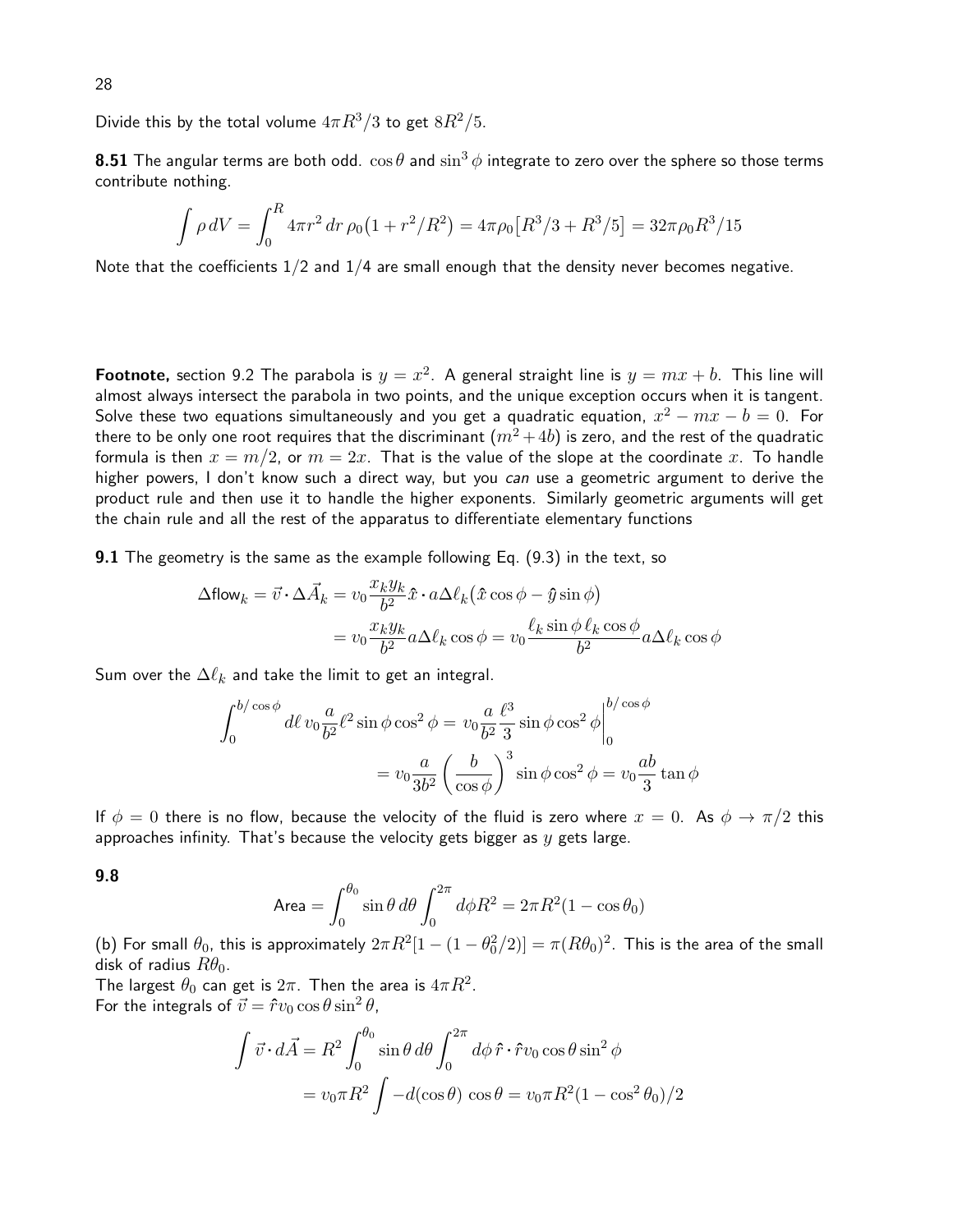The integral of  $\vec{v} \times d\vec{A}$  is zero because  $\vec{v}$  is parallel to  $\hat{n} = \hat{r}$ .

9.21 The source charge is spherically symmetric, so the electric field will be too. The reason for this is that if  $\vec{E}$  has a non-radial component at some point, then rotate the entire system by  $\pi$  about an axis through this point and the origin. The charge distribution won't change, but the sideways components of  $\vec{E}$  will reverse. That can't happen. The field strength will not depend on angle for a similar reason: Rotate the system about any other axis through the origin and it take  $E$  to another point. It's still radial and the charge hasn't changed. That means that the field strength hasn't changed either.  $\vec{E}=\hat{r}E_r(r)$ .

$$
\nabla \cdot \vec{E} = \frac{1}{r^2} \frac{d(r^2 E_r)}{dr} = \rho(r)/\epsilon_0 = \begin{cases} \rho_0/\epsilon_0 & (0 < r < R) \\ 0 & (R < r) \end{cases}
$$

Integrate this.

$$
E_r(r) = \begin{cases} \rho_0 r / 3\epsilon_0 + C_1/r^2 & (r < R) \\ C_2/r^2 & (R < r) \end{cases}
$$

If  $C_1$  is non-zero, you will have a singularity from a point charge at the origin. Non is specified in the given charge density;  $C_1 = 0$ . The field is continuous at  $r = R$ , for otherwise you have an infinite  $dE_r/dr$  and so an infinite charge density there.

$$
\rho_0 R/3\epsilon_0 = C_2/R^2 \implies C_2 = \rho_0 R^3/3\epsilon_0 = Q/4\pi\epsilon_0
$$

(b) The total energy in this field is the integral of the energy density over all space.

$$
\int d^3 r \frac{\epsilon_0 E^2}{2} = \int_0^\infty 4\pi r^2 dr \frac{\epsilon_0 E^2}{2}
$$
  
= 
$$
\int_0^R 2\pi \epsilon_0 r^2 dr (Qr/4\pi R^3 \epsilon_0)^2 + \int_R^\infty 2\pi \epsilon_0 r^2 dr (Q/4\pi \epsilon_0 r^2)^2
$$
  
= 
$$
2\pi \epsilon_0 \left(\frac{Q}{4\pi \epsilon_0}\right)^2 \left[\frac{r^5}{5R^6}\Big|_0^R + \frac{-1}{r}\Big|_R^\infty\right] = 2\pi \epsilon_0 \left(\frac{Q}{4\pi \epsilon_0}\right)^2 \frac{6}{5R} = \frac{3}{5} \cdot \frac{Q^2}{4\pi \epsilon_0 R}
$$

(c) Assign all the mass of the electron to this energy by  $E_0 = mc^2$ .

$$
mc^2 = \frac{3}{5} \cdot \frac{Q^2}{4\pi\epsilon_0 R} \qquad \text{or} \qquad R = \frac{3}{5} \cdot \frac{e^2}{4\pi\epsilon_0 mc^2}
$$

Here I changed the charge  $Q$  to the conventional symbol for the elementary charge. The value of this is  $1.7 \times 10^{-15}$  m. The last factor (not including the 3/5) is called the "classical electron radius" because of its appearance in an early attempt to model the structure of the electron.

9.26 The gravitational field of a spherical mass distribution is

$$
g_r(r) = \begin{cases} -GM/r^2 & (R < r) \\ -GMr/R^3 & (r < R) \end{cases}
$$

The energy density is  $u=g^2/8\pi G$ , and the additional gravitational field that this produces is, from problem 9.14

$$
\frac{-4\pi G}{r^2} \int_0^r dr' \, r'^2 \rho(r'), \qquad \text{where} \qquad \rho = u/c^2
$$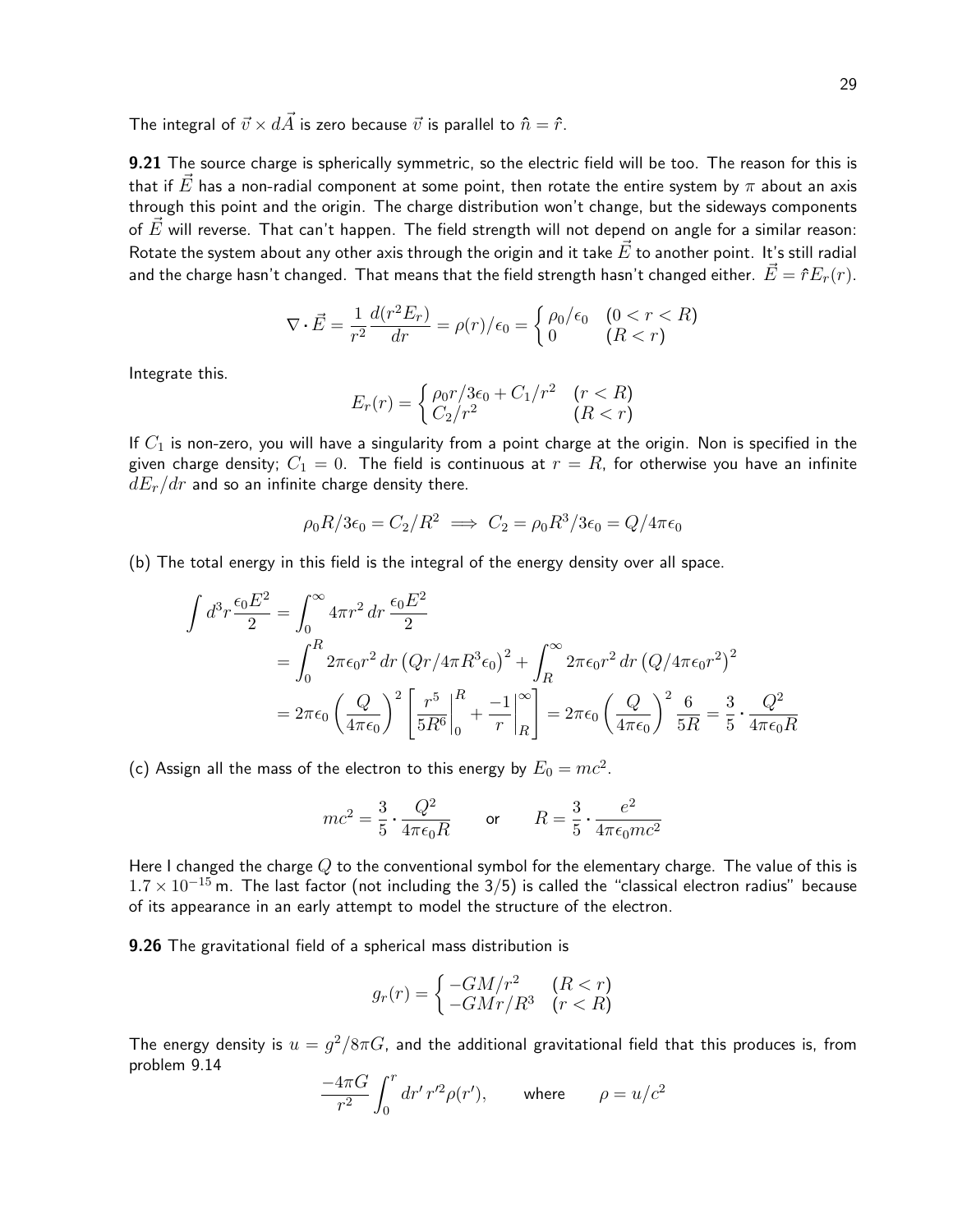For the interior of this spherical mass, this is

$$
\frac{-4\pi G}{r^2} \int_0^r dr' \, r'^2 \left[ -\frac{GMr'}{R^3} \right]^2 / 8\pi Gc^2 = -\frac{G^2M^2}{2c^2r^2R^6} \int_0^r dr' \, r'^4 = -\frac{G^2M^2r^3}{10c^2R^6}
$$

At the surface of the sphere the ratio of this correction to the original field is

$$
\frac{G^2M^2R^3}{10c^2R^6} \div \frac{GM}{R^2} = \frac{GM}{10Rc^2}
$$
 Yes, this is dimensionless

For the sun, assuming that it is a uniform sphere (it isn't),  $R = 700,000$  km and  $M = 2 \times 10^{30}$  kg. This ratio is  $2 \times 10^{-7}$ .

For this ratio to equal one, doubling the field, you have  $R=GM/10c^2.$  For the sun this is  $150$  meters. The Schwarzchild radius that appears in the general theory of relativity is  $2GM/c^2$ .

**9.27** The gravitational field is independent of  $\theta$  and  $\phi$ , so only the r-derivative in the divergence is present.

$$
\nabla \cdot \vec{g} = \frac{1}{r^2} \frac{d(r^2 g_r)}{dr} = -4\pi G \rho = -4\pi G (g_r^2 / 8\pi G c^2) = -g_r^2 / 2c^2
$$

To solve this equation, multiply by  $r^2$  and let  $f(r) = r^2 g_r(r)$ .

$$
\frac{df}{dr} = -\frac{1}{2c^2r^2}f^2
$$
 separate variables, and  $\frac{df}{f^2} = -\frac{1}{2c^2}\frac{dr}{r^2}$   
so  $-\frac{1}{f} = \frac{1}{2c^2} \cdot \frac{1}{r} + K$  then  $f = \frac{-2c^2r}{1 + 2Kc^2r}$  and  $g_r(r) = \frac{-2c^2}{r + 2Kc^2r^2}$ 

The requirement that this behave as  $-GM/r^2$  for large  $r$  determines the constant  $K=1/GM.$ 

$$
g_r(r) = \frac{-2c^2}{r + 2c^2r^2/GM} = \frac{-GM}{r^2 + GMr/2c^2} = \frac{-GM}{r(r+R)} \qquad \text{where} \qquad R = GM/2c^2
$$

This is less singular than Newton's solution for a point mass; it goes only as  $1/r$  at the origin instead of as  $1/r^2$ . This happens because the source of the field is the field itself, and for a sphere of radius  $r_{\rm *}$ most of that field is outside the surface of the sphere. None of that part of the field will contribute to the field, making it weaker than expected as  $r \to 0$ .

(b) For the sun,  $M = 1.997 \times 10^{30}$  kg, and  $R = 740$  m. The Schwarzchild radius that appears in the general theory of relativity is four times this.

**9.28** The total energy in the gravitational field of the preceding problem is

$$
\int u \, dV = \int_0^\infty 4\pi r^2 \, dr \, \frac{1}{8\pi G} \left(\frac{-GM}{r(r+R)}\right)^2 = \int_0^\infty dr \, \frac{GM^2}{2} \frac{r^2}{r^2(r+R)^2}
$$

$$
= \frac{GM^2}{2} \int_0^\infty dr \, \frac{1}{(r+R)^2} = \frac{GM^2}{2} \frac{1}{R} = \frac{GM^2}{2} \frac{2c^2}{GM} = Mc^2
$$

9.30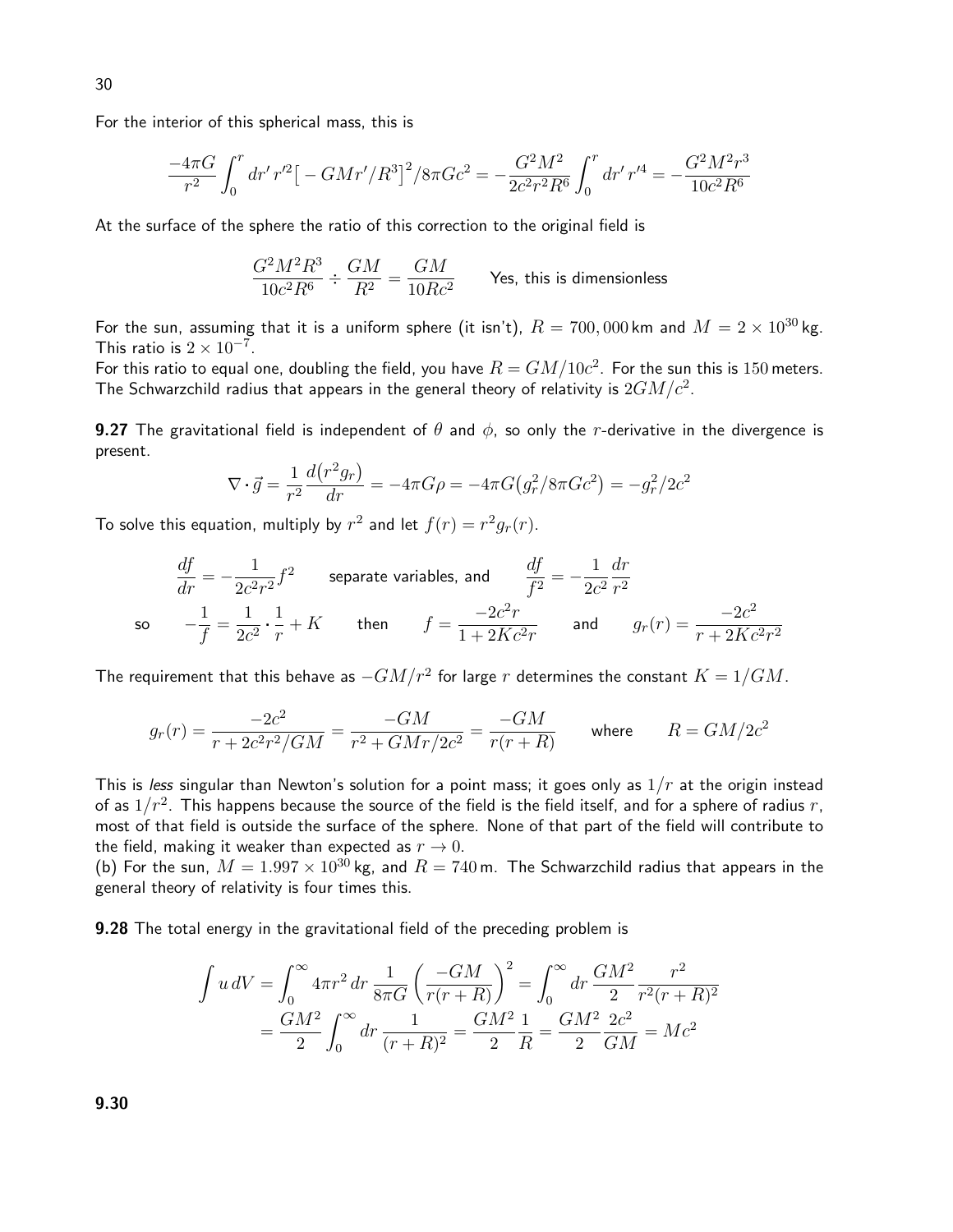**9.31** For a point mass at coordinates  $(0, 0, d)$ , the potential is  $-GM/|\vec{r} - \hat{z}d|$ . This is

$$
\frac{-GM}{\sqrt{(\vec{r} - \hat{z}d)^2}} = \frac{-GM}{\sqrt{r^2 - 2dz + d^2}} = \frac{-GM}{\sqrt{r^2 - 2dr\cos\theta + d^2}}
$$

In order to expand this for small  $d$ , use the binomial expansion and rearrange the expression to conform to that.

$$
\frac{-GM}{r}\sqrt{1-2(d/r)\cos\theta+(d^2/r^2)} = \frac{-GM}{r}\left[1\right]
$$
  
+ $\left(-\frac{1}{2}\right)(-2(d/r)\cos\theta+(d^2/r^2)) + \left(\frac{13}{2}\frac{1}{2!}\right)(-2(d/r)\cos\theta+(d^2/r^2))^2$   
+ $\left(-\frac{13}{2}\frac{5}{2}\frac{1}{2!}\right)(-2(d/r)\cos\theta+(d^2/r^2))^3 + \cdots\right]$ 

In order to keep terms consistently to order  $d^3/r^3$ , you need only some parts of the terms that I've written out.

$$
\frac{-GM}{r}\left[1+\left(-\frac{1}{2}\right)\left(-2(d/r)\cos\theta+(d^2/r^2)\right)\right.+\left(\frac{13}{2}\frac{1}{2!}\right)\left(4(d^2/r^2)\cos^2\theta-4(d^3/r^3)\cos\theta\right)+\left(-\frac{13}{2}\frac{5}{2}\frac{1}{3!}\right)\left(-8(d^3/r^3)\cos^3\theta\right)\right]
$$

Now collect all the terms of like order in powers of  $d/r$ .

$$
-\frac{GM}{r} - \frac{GMd}{r^2} \left[\cos\theta\right] - \frac{GMd^2}{r^2} \left[\frac{3}{2}\cos^2\theta - \frac{1}{2}\right] - \frac{GMd^3}{r^3} \left[\frac{5}{2}\cos^3\theta - \frac{3}{2}\cos\theta\right] - \cdots
$$

Look back at Eq. (4.61) to see that the angular dependence consists of Legendre polynomials of  $\cos \theta$ .

### 9.35

$$
\delta_{ij}\epsilon_{ijk}=0,\quad \epsilon_{mjk}\epsilon_{njk}=2\delta_{mn},\quad \partial_ix_i=3,\quad \partial_ix_j=\delta_{ij},\quad \epsilon_{ijk}\epsilon_{ijk}=6,\quad \delta_{ij}v_j=v_i
$$

You can do the first of these by writing it out, but there's a trick that shows up so often in these manipulations that it's worth mentioning. The indices i and j are dummies. They're summed over, so you can call them anything you want. I'll call  $i$  j and I'll call j  $i$ . That leaves the sum alone, and it is

$$
\delta_{ij}\epsilon_{ijk} = \delta_{ji}\epsilon_{jik}
$$

Interchanging the indices on  $\delta$  leaves it alone, but interchanging them on  $\epsilon$  changes the sign. This is equal to minus itself, so it's zero.

For the second, if  $m \neq n$ , then there are no terms in the sum that are non-zero. If they are equal, there are two terms,  $1^2 + (-1)^2$ .

# The rest are simpler.

The last identity  $\epsilon_{ijk}\epsilon_{mnk} = \delta_{im}\delta_{jn} - \delta_{in}\delta_{jm}$  is just enumeration: i and j must be different for a non-zero result on the left, say  $(i, j) = (2, 3)$ . Then the sum on  $k$  contains only the term  $k = 1$ , and  $(m, n)$  must be either  $(2, 3)$  or  $(3, 2)$ . The two cases give the terms on the right. All other cases are the same.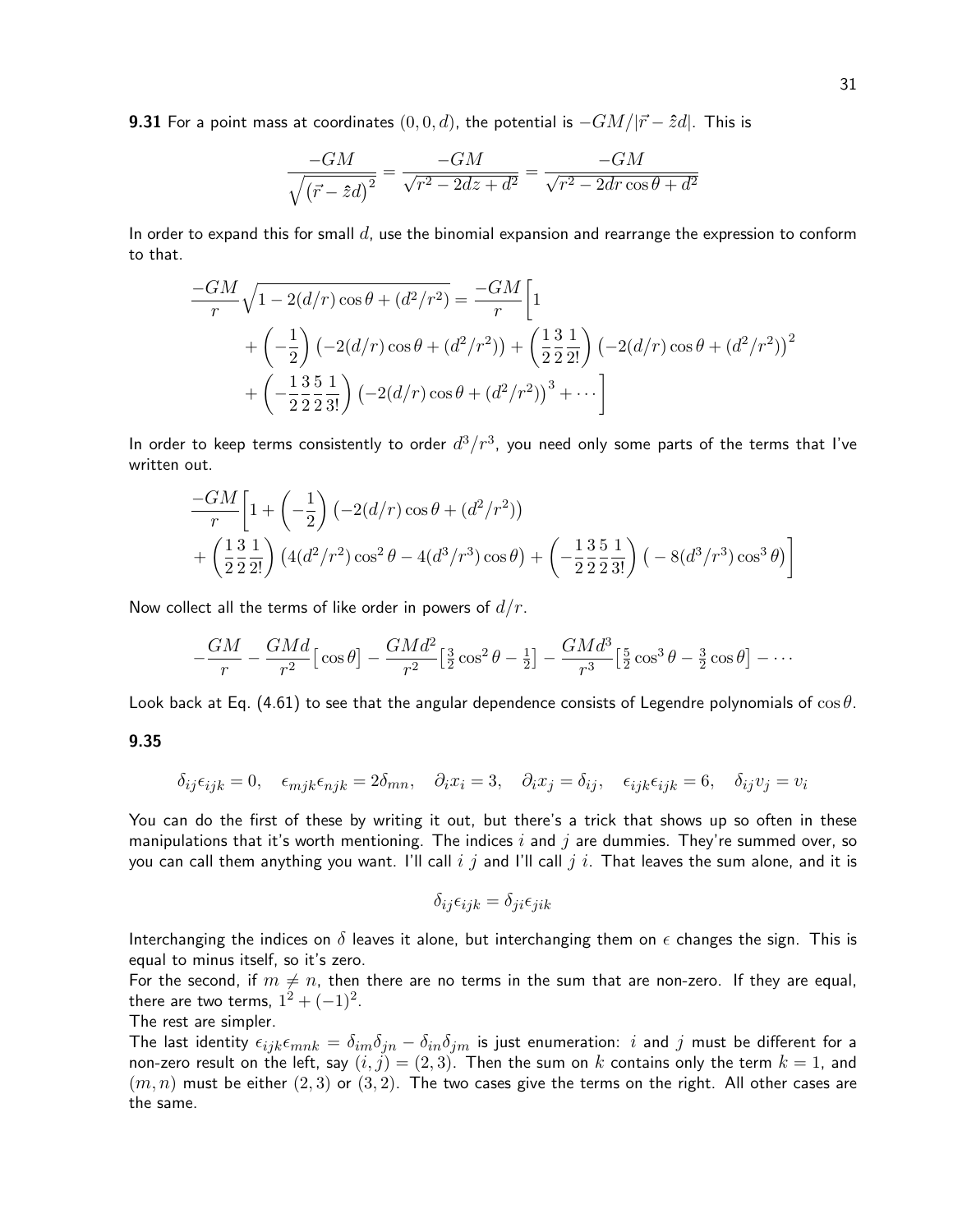10.2 The  $n = 0$  solution is really the solution with separation constant zero and that is of the form Eq. (10.12):  $T(x,t) = Ax + B$ . Apply the boundary conditions of the example involving Eq. (10.10).  $T(0, t) = A = 0$ , and  $R(L, t) = AL + B = 0$ . The result is  $A = B = 0$ .

 ${\bf 10.16}$  With a solution assumed to be in the form  $\sum r^n (a_n \cos n\theta + b_n \sin n\theta)$ , take the  $\theta=0$  line to be as indicated, aimed toward the split between the cylinders. Apply the boundary condition

$$
V(R,\theta) = \sum_{n=0}^{\infty} R^n \left( a_n \cos n\theta + b_n \sin n\theta \right) = \begin{cases} V_0 & (0 < \theta < \pi) \\ -V_0 & (\pi < \theta < 2\pi) \end{cases}
$$

You can anticipate that the resulting potential will be an odd function of  $\theta$  because the boundary condition is, but let that go and simply use Fourier series to evaluate the coefficients.

$$
\int_0^{2\pi}d\theta\, \cos m\theta\, V(R,\theta)=0=a_m R^m \pi\quad \text{or } 2\pi \text{ if } m=0
$$

The first integral is zero because cosine is an even function and  $V$  is odd over the domain of integration.

$$
\int_0^{2\pi} d\theta \sin m\theta \, V(R,\theta) = b_m R^m \pi = \begin{cases} 0 & (m \text{ even}) \\ 4V_0 \pi/m & (m \text{ odd}) \end{cases}
$$

Let  $m = 2k + 1$ , and

$$
V(r,\theta) = \frac{4V_0}{\pi} \sum_{k=0}^{\infty} \frac{1}{2k+1} \left(\frac{r}{R}\right)^{2k+1} \sin(2k+1)\theta
$$

On the central axis, I expect the  $E$ -field to have magnitude about  $2V_0/2R$ , maybe more, because  $2R$ is the diameter of the cylinder and  $2V_0$  is the potential difference. The electric field at  $r=0$  comes from the  $k = 0$  term alone.

$$
\frac{4V_0}{\pi R}r\sin\theta = \frac{4V_0}{\pi R}y
$$

Higher order terms have vanishing derivatives there.  $-d/dy$  of this shows a field strength of  $4V_0/\pi R$ . That's slightly larger than my estimate because these are not parallel plates, and the metal curves in closer to the axis.

10.26 The solutions of Laplace's equation in cylindrical coordinates include the cases for which the separation constant is zero. In particular,  $V(r, \theta) = A\theta + B$ . For this problem, the potential is zero at  $\theta = 0$  and  $V_0$  at  $\theta = \pi/2$ . This is

$$
0 = A \cdot 0 + B, \qquad \text{and} \qquad V_0 = A\pi/2 + B
$$

So  $V(r,\theta)=2V_0\theta/\pi$ , and the electric field has  $E_\theta=-(1/r)d/d\theta$  of  $V$ . That is,  $\vec{E}=-2V_0\hat{\theta}/\pi r$ 

10.27 The solution of Laplace's equation in plane polar coordinates is Eq. (10.51). In particular  $V = A_0 + B_0 \phi$  will fit the boundary conditions of this problem. As drawn this is for above the plane, and at  $\phi = 0$  the potential is  $V_0 = A_0$ . At  $\phi = \pi$  the potential is  $-V_0 = A_0 + B_0 \pi$ , so  $B_0 = -2V_0/\pi$ . The electric field is

$$
\vec{E} = -\nabla V = -\hat{\phi}\frac{1}{r}\frac{dV}{d\phi} = \frac{2V_0}{\pi r}\hat{\phi}
$$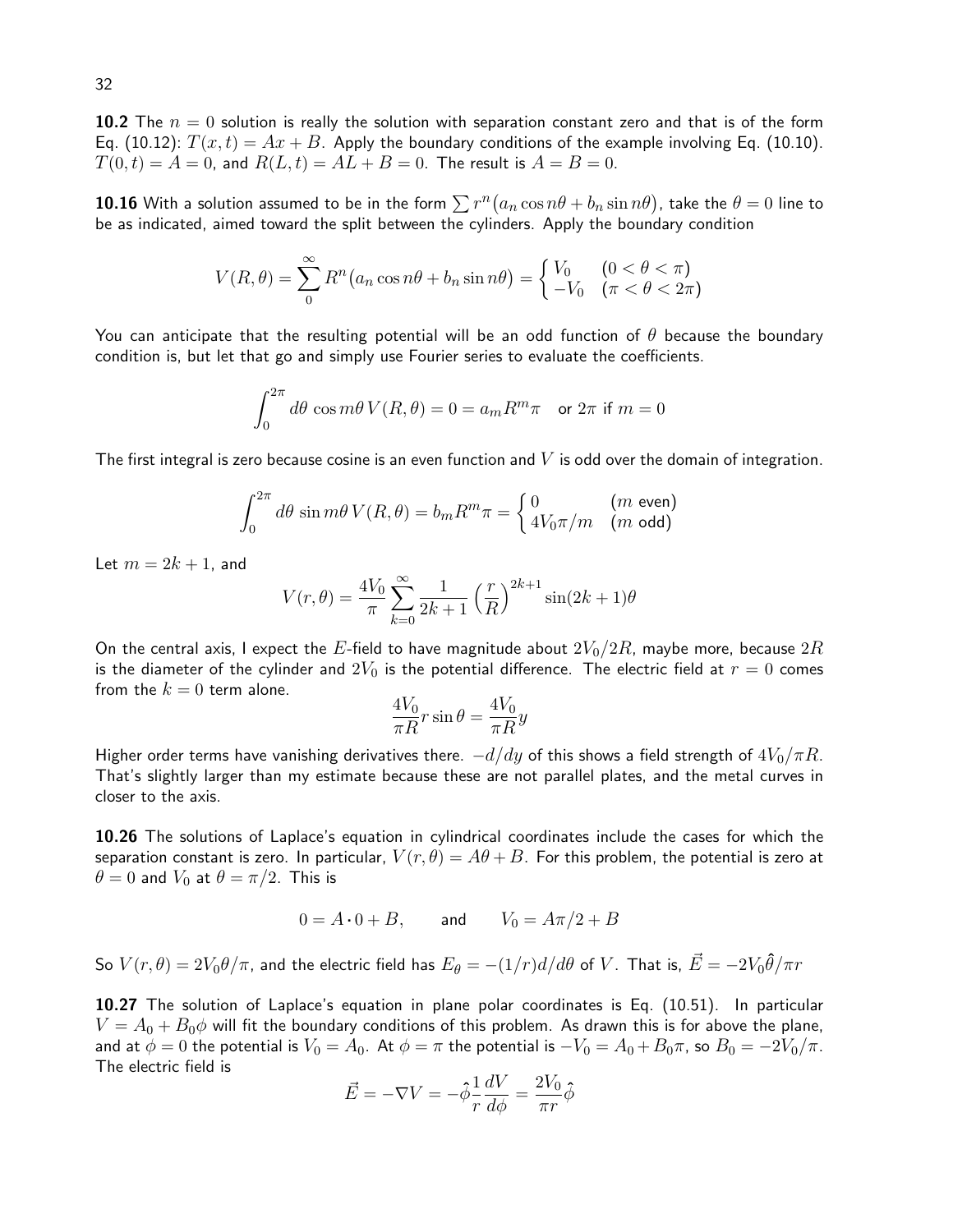

The electric field below is the mirror image of the one above.

# 10.29

$$
V(r, \theta) = \frac{4V_0}{\pi} \sum_{k=0}^{\infty} \frac{1}{2k+1} \left(\frac{r}{R}\right)^{2k+1} \sin(2k+1)\theta
$$

Temporarily drop the  $R$ , and let  $r$  replace  $r/R$ . I'll put it back at the end. First sum the series  $\sum_0^\infty \big[ r^{2k+1} \sin(2k+1)\theta \big]/(2k+1).$  The imaginary part of

$$
\sum_{0}^{\infty} \left[ r^{2k+1} e^{i(2k+1)\theta} \right] / (2k+1) = \sum_{0}^{\infty} z^{2k+1} / (2k+1) = f(z)
$$

Differentiate:  $f'(z) = \sum_{0}^{\infty} z^{2k} = 1/(1-z^2)$ . Now integrate, noting that  $f(0) = 0$  and using Eq. (1.4)

$$
f(z) = \int_0^z \frac{dz}{1 - z^2} = \tanh^{-1} z = \frac{1}{2} \ln \frac{1 + z}{1 - z} = \frac{1}{2} \ln \frac{1 + re^{i\theta}}{1 - re^{i\theta}}
$$
  
=  $\frac{1}{2} \ln \frac{1 + r \cos \theta + ir \sin \theta}{1 - r \cos \theta - ir \sin \theta} = \frac{1}{2} \left[ \tan^{-1} \frac{r \sin \theta}{1 + r \cos \theta} - \tan^{-1} \frac{-r \sin \theta}{1 - r \cos \theta} \right]$ 

The last equation is really the imaginary part of what preceded, because that's all that I want. Recall the logarithm,  $\ln(re^{i\phi}) = \ln r + i\phi$ . Reinstate the R factor in order to interpret this result

$$
V(r,\theta) = \frac{2V_0}{\pi} \left[ \tan^{-1} \frac{r \sin \theta}{R + r \cos \theta} + \tan^{-1} \frac{r \sin \theta}{R - r \cos \theta} \right]
$$

Now draw a picture of R, r, and  $\theta$  and interpret the numerators and the denominators. You immediately see that the arctangents are simply angles as measured from the two breaks in the boundary circle. The sketch shows  $\theta_1$ , and  $\theta_2$  is at the other end of the diameter.



If you remember a theorem from Euclidean plane geometry, you can easily see that this matches the boundary conditions. The sum of the two angles  $\theta_1$  and  $\theta_2$ , when the point is on the semicircle, is  $90^\circ$ .

11.1 For a two point extrapolation formula, write the Taylor series expansions for the function. The data is given at  $-h$  and at  $-2h$ .

$$
f(-h) = f(0) - hf'(0) + (h^2/2)f''(0) - \qquad \text{and} \qquad f(-2h) = f(0) - 2hf'(0) + (2h^2)f''(0) -
$$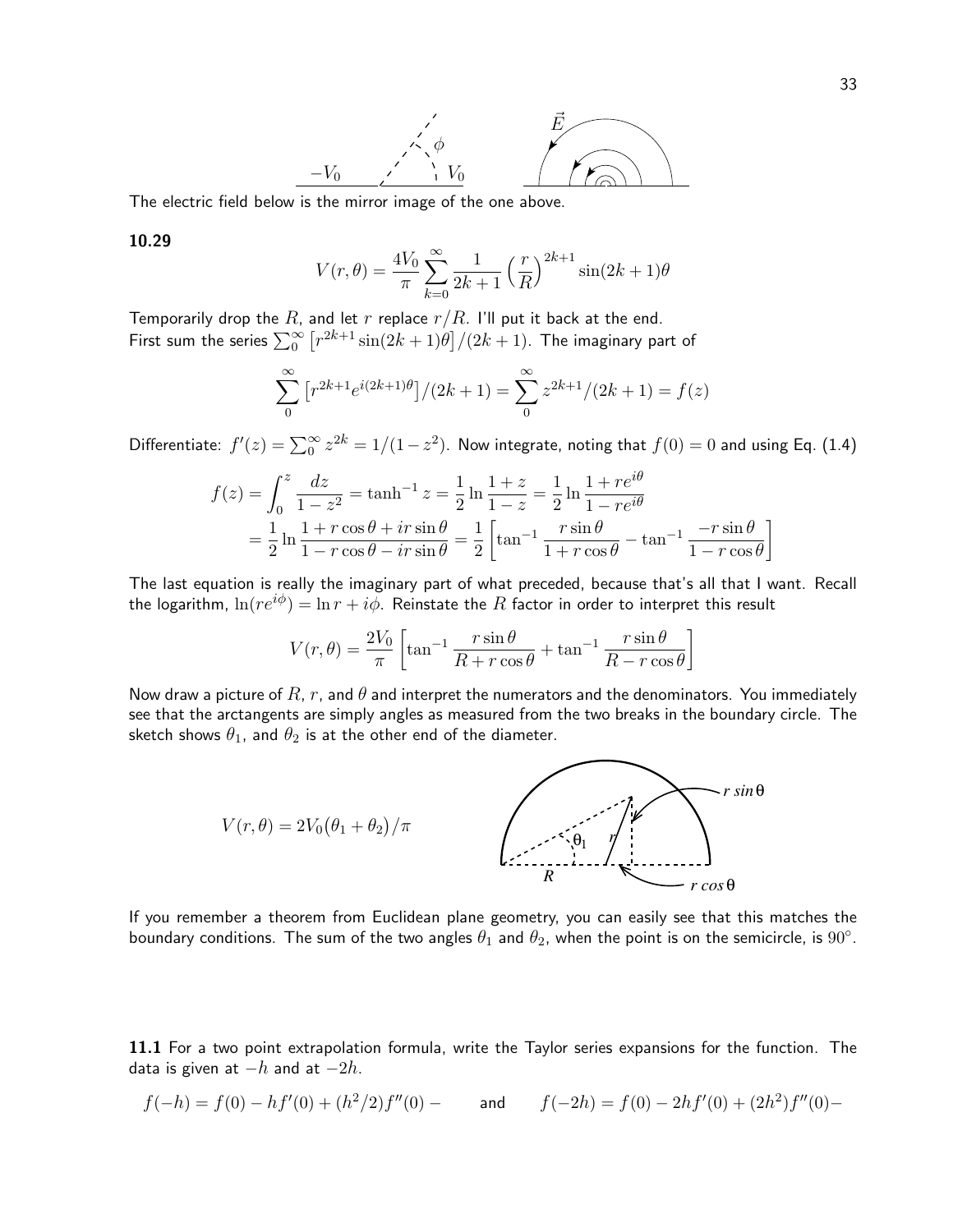$f(0)$  is the term you seek, so eliminate the largest term after that, the  $hf^{\prime}$  term.

$$
2f(-h) - f(-2h) = f(0) + (h^2 - 2h^2)f''(0) + \text{ so } f(0) = 2f(-h) - f(-2h) + h^2f''(0) + \cdots
$$

**11.3** Solve  $f(x) = x^2 - a = 0$ . Newton's method says  $x_{k+1} = x_k - \frac{f(x_k)}{f'(x_k)} = x_k - \frac{x_k^2 - a}{2x_k}$ . Start with a guess such as 0.5 and watch the sequence.

 $x_0 = .5$   $x_1 = 2.35$   $x_2 = 1.5694$  $x_3 = 1.42189$   $x_4 = 1.414234$   $x_5 = 1.4142135625$ 



as compared to  $\sqrt{2}=1.4142135623731.$  A more intelligent initial choice will require fewer iterations, and a computer library routine that uses this method will optimize this choice.

**11.4** Except for the first root, the roots of  $e^{-x} = \sin x$  are near to  $n\pi$  for positive integers  $n$ . Use Newton's method for these and return to the lowest root later.



These roots are

$$
n = 1: \quad \pi - 0.045166 = 3.096427, \qquad n = 2: \quad 2\pi + 0.001864, \qquad n = 3: \quad 3\pi - 0.0000807
$$

For  $n\geq 3$  the first correction to  $n\pi$  is already below  $10^{-4}$  so the higher order corrections will be far smaller. What about the first two?

$$
x_1 = x_0 - \left[ e^{-x_0} - \sin x_0 \right] / \left[ -e^{-x_0} - \cos x_0 \right]
$$

For  $n = 1$  it is 3.0963639, a tiny change from the first order term, so I won't even bother with the corresponding correction to the next root.

For the single lowest root in the graph, it looks to be around  $x_0 = 1$ , so start there. The equation to iterate is the same.

$$
x_1 = 1 - [ \ ] / [ \ ] = 0.4785,
$$
  $x_2 = 0.58415,$   $x_3 = 0.588525,$   $x_4 = 0.5885327$ 

A more accurate sketch would probably have provided a more accurate starting point, but this converged anyway.

**11.6** Use Simpson's rule to do the integral for  $erf(1)$ . Take four points.

$$
\frac{2}{\sqrt{\pi}} \frac{0.25}{3} \left[ e^{0} + 4e^{-1/16} + 2e^{-1/4} + 4e^{-9/16} + e^{-1} \right] = \frac{2}{\sqrt{\pi}} \frac{0.25}{3} \cdot 8.96226455749185 = 0.842736
$$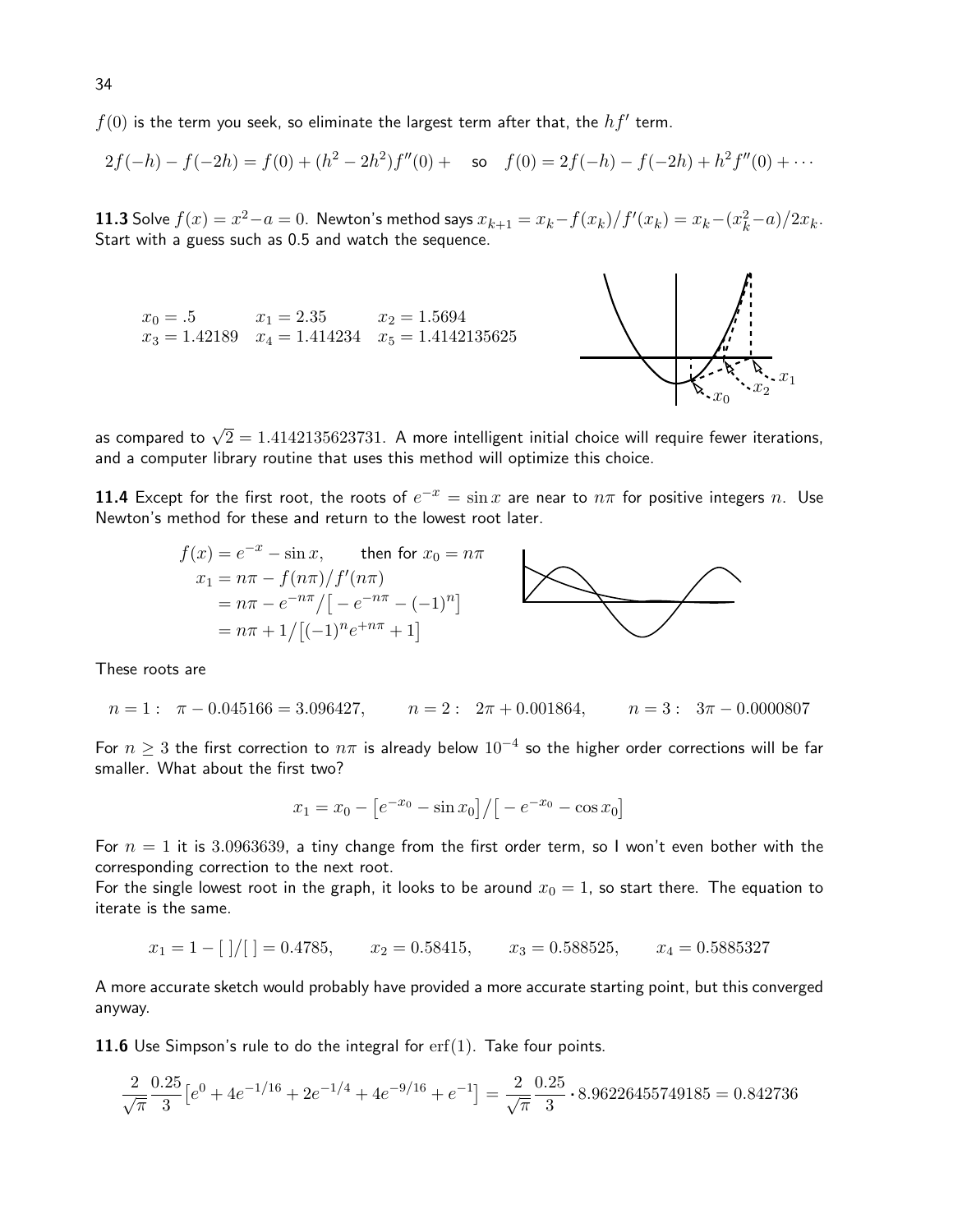A more accurate value for erf(1) is 0.842700792949715.

11.10 One or two point integration when the weighting function is  $e^{-x}$ . Assume the integration points are  $x_{1,2,3}$  and that the weights for the points are  $\alpha$ ,  $\beta$ ,  $\gamma$ .

$$
\int_0^\infty dx \, e^{-x} f(x) = \alpha f(x_1) + \beta f(x_2) + \gamma f(x_3)
$$
  

$$
\int_0^\infty dx \, e^{-x} [f(0) + x f'(0) + x^2 f''(0)/2 + x^3 f'''(0)/6 + \cdots]
$$
  

$$
= \alpha [f(0) + x_1 f'(0) + x_1^2 f''(0)/2 + x_1^2 f'''(0)/6 + \cdots]
$$
  

$$
+ \beta [f(0) + x_2 f'(0) + x_2^2 f''(0)/2 + x_2^2 f'''(0)/6 + \cdots]
$$
  

$$
+ \gamma [\cdots]
$$

Do the integrals and match corresponding coefficients of  $f$  and as many of its derivatives as possible.

$$
f(0) + f'(0) + f''(0) + f'''(0) + \dots = \alpha[f(0) + x_1 f'(0) + x_1^2 f''(0)/2 + \dots] + \beta \dots
$$

This is several equations.

$$
1 = \alpha + \beta + \gamma
$$
  
\n
$$
1 = \alpha x_1 + \beta x_2 + \gamma x_3
$$
  
\n
$$
1 = \frac{1}{2} \alpha x_1^2 + \frac{1}{2} \beta x_2^2 + \frac{1}{2} \gamma x_3^2
$$
  
\n
$$
1 = \frac{1}{6} \alpha x_1^3 + \frac{1}{6} \beta x_2^3 + \cdots
$$

For the one point formula just set  $\beta = \gamma = 0$  and you get  $\alpha = 1$  and  $x_1 = 1$ .

For the two point formula set  $\gamma = 0$  and you have four unknowns. Given the statement that the integration points are roots of  $1 - 2x + \frac{1}{2}$  $\frac{1}{2}x^2 = 0$ , you have  $x_{1,2} = 2 \mp \sqrt{2} = 0.586, 3.414$ .

$$
\beta = 1 - \alpha, \quad \text{then} \quad 1 = \alpha (2 - \sqrt{2}) + (1 - \alpha)(2 + \sqrt{2})
$$

$$
\alpha = \frac{2 + \sqrt{2}}{4} = 0.854, \quad \beta = \frac{2 - \sqrt{2}}{4} = 0.146
$$

11.11  $d \sin x/dx = \cos x$ , and at  $x = 1$  this is 0.5403023058681397. Compute it by a centered difference  $[f(x+h) - f(x-h)]/2h$  where  $x = 1$  and  $h = 10^{-n}$  for  $n = 1, 2, 3, \ldots$  The results are  $[approx - exact]$ 

| $1 \cdot$ | -8.5653592455298876E-02 | $1$ .     | -8.5653573E-02      |
|-----------|-------------------------|-----------|---------------------|
| 2:        | -9.0005369837992122E-04 | 2:        | -8.9991093E-04      |
| 3:        | -9.0049934062391701E-06 | $3 \cdot$ | -7.0333481E-06      |
| 4 :       | -9.0050373838246323E-08 |           | 4: 1.3828278E-05    |
| 5:        | -9.0056824497697363E-10 | 5:        | 1.3828278E-05       |
| 6 :       | -9.0591562029729289E-12 | 6:        | -8.8024139E-04      |
| 7:        | -3.8594127893532004E-14 |           | $7: -3.8604736E-03$ |
| 8:        | 1.3839193679920925E-11  | $8 \cdot$ | 0.3537674           |
| 9:        | -1.9432762343729593E-10 |           |                     |
| 10 :      | -2.9698851850001873E-09 |           |                     |

This calculation was done using an accuracy of about 17 digits for the left set and about 8 for the second. You can see that the error is smallest at about  $h=10^{-7}$  in the first case and about  $h=10^{-3}$ for the second. Decreasing the interval beyond that point results in larger rather than smaller errors.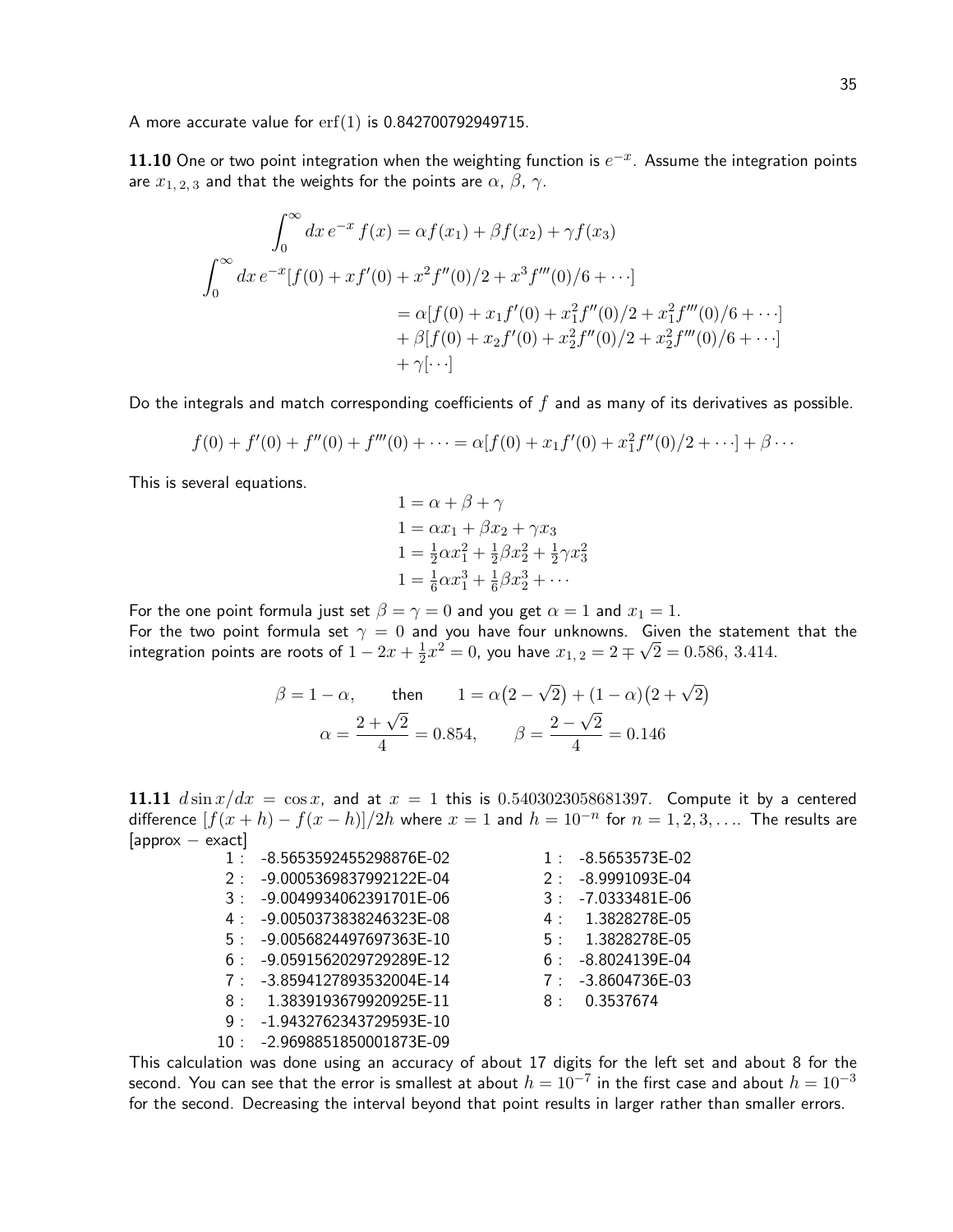To analyze this analytically, assume that the function f has some fuzz attached to it:  $f(x) \pm \epsilon$ . In this example,  $\epsilon$  is about  $10^{-17}$  or  $10^{-8}$  respectively. When you calculate the numerical derivative you are calculating

$$
\frac{f(x+h) \pm \epsilon - f(x-h) \pm \epsilon}{2h}
$$

The truncation error is stated in Eq. (11.8) to be  $h^2f'''(x)/6.$  The error from roundoff is about  $\epsilon/h,$ and as  $h$  decreases the truncation error goes down and the roundoff error goes up. The sum has a minimum when 1/<sup>3</sup>

$$
\frac{d}{dh}\left[\frac{\epsilon}{h} - \frac{1}{6}h^2 f'''\right] = 0, \quad \text{or} \quad h = \left(\frac{3\epsilon}{|f'''(x)|}\right)^{1/3}
$$

For the sine function with  $\epsilon=10^{-8}$  and  $|f'''|=.5$  this is  $h=0.004$ . For  $\epsilon=10^{-17}$  it is  $h=4\times10^{-6}$ . These are in rough agreement with the numerical example above.

 $\bf 11.14$  Try to minimize  $F=\sum_i\left[y_i-\sum_\mu f_\mu(x_i)\right]^2$  subject to the constraint  $G\,=\, \sum_\mu \alpha_\mu f_\mu(x_0)\,-\,K\,=\,0.$  This looks like a job for Lagrange multipliers. Minimize  $F-\lambda G;$ differentiate with respect to  $\alpha_{\nu}$ .

$$
\frac{\partial}{\partial \alpha_{\nu}}(F - \lambda G) = -2 \sum_{i} \left[ y_i - \sum_{\mu} \alpha_{\mu} f_{\mu}(x_i) \right] f_{\nu}(x_i) - \lambda f_{\nu}(x_0) = 0
$$

Save some factors of 2, and redefine  $\lambda \to 2\lambda$ . Rearrange the equations to be

$$
\sum_{\mu} \left[ \sum_{i} f_{\nu}(x_i) f_{\mu}(x_i) \right] \alpha_{\mu} = \sum_{i} y_i f_{\nu}(x_i) + \lambda f_{\nu}(x_0)
$$

Following the notation of equations (11.50) and (11.51), this is

 $Ca = b + \lambda f_0$ , where  $f_0 \leftrightarrow f_{\nu}(x_0)$  then  $a = C^{-1}(b + \lambda f_0)$ 

To solve for  $\lambda$ , take this solution for the column matrix, a and substitute it into the constraint  $G = 0$ .

$$
G = \langle f_0, a \rangle - K = 0 = \langle f_0, \left[ C^{-1} (b + \lambda f_0) \right] \rangle - K, \quad \text{then} \quad \lambda \langle f_0, C^{-1} f_0 \rangle = K - \langle f_0, C^{-1} b \rangle
$$

11.19

$$
x = x_2 - f(x_2)\frac{x_2 - x_1}{f(x_2) - f(x_1)} \qquad \text{becomes} \qquad x = \frac{f(x_2)x_1 - f(x_1)x_2}{f(x_2) - f(x_1)}
$$

When you get close to the correct answer, both the numerator and the denominator are small. A little error in the numerator is magnified when you divide by a small number. In the first version, when  $x_2$  is close to the right answer, the numerator in the second term is much smaller than the denominator so that the error magnification is less.

11.34 Subtract two square roots whose arguments are almost equal.

$$
\sqrt{b+\epsilon} - \sqrt{b} = \sqrt{b} \left[ \sqrt{1+\epsilon/b} - 1 \right] = \sqrt{b} \left[ \epsilon/2b - \epsilon^2/8b^2 \right] = \epsilon/2\sqrt{b} - \epsilon^2/8b^{3/2}
$$

The second term at the end is the truncation error if you keep only the first term.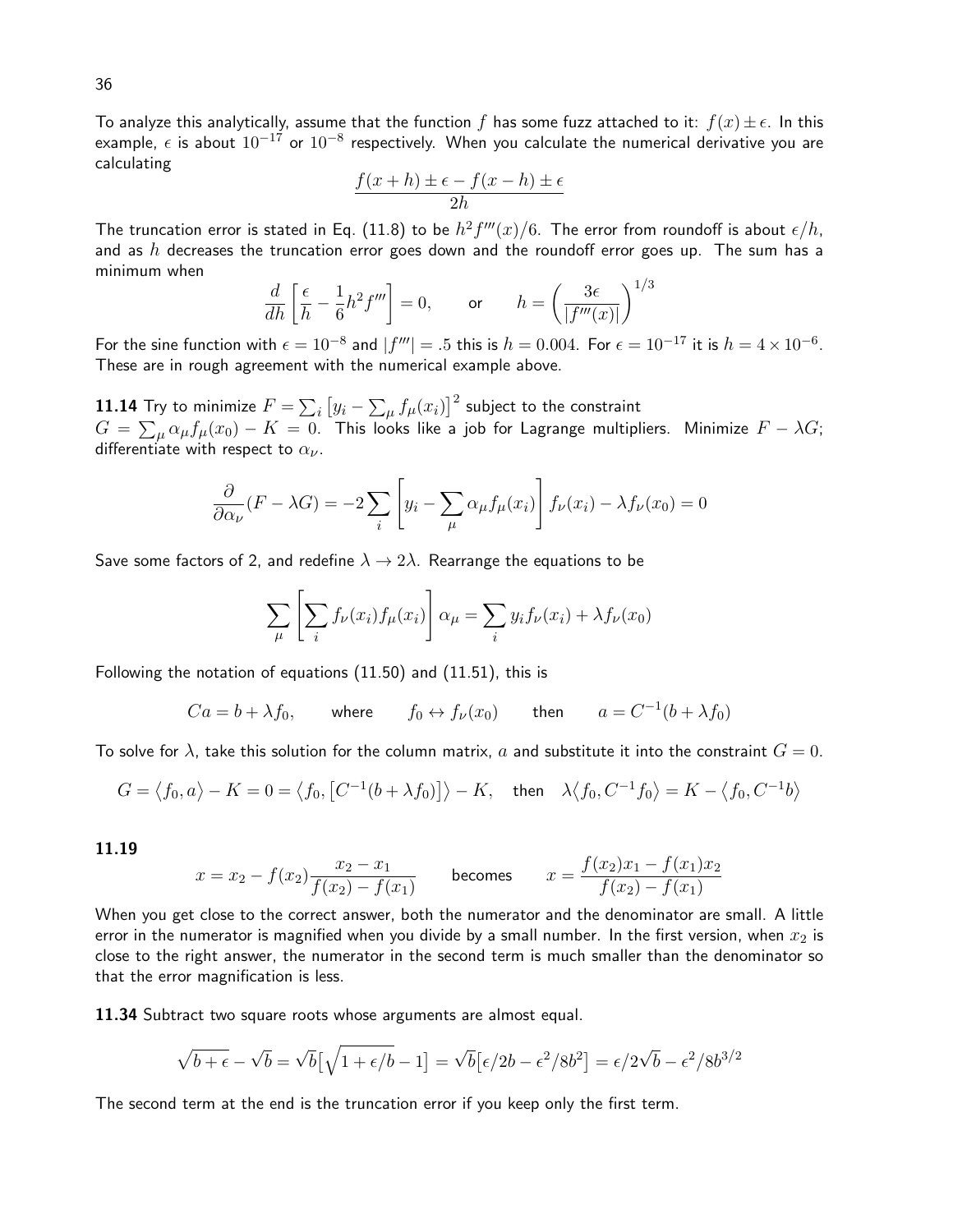12.4  $\vec{d} = f(\vec{F})$ , so if you choose the basis along the directions of the springs, the calculation becomes straight forward.  $\hat{x}$  along one of the  $k_1$  springs, and  $\hat{y}$  along  $k_2$  etc. Assume that the springs obey the usual  $F_x = -kx$  relation, then a force along  $\hat{x}$  gives a displacement  $+F_x\hat{x}/2k_1$  because there are two springs in that direction.

$$
f(\hat{x}) = \hat{x}/2k_1,
$$
  $f(\hat{y}) = \hat{y}/2k_2,$   $f(\hat{z}) = \hat{z}/2k_3$ 

 $1/2k_1$  0 0  $0 \frac{1}{2k_2} \frac{1}{2}$ 0 0  $1/2k_3$   $\setminus$  $\overline{1}$ 

and these show the components of  $f$  to be the diagonal matrix  $\sqrt{ }$  $\mathcal{L}$ 

**12.5** The components of a tensor are defined by  $F(\vec{e}_i) = F_{ji} \vec{e}_j$ . Let  $F = ST$ , then

$$
F(\vec{e_i}) = S(T(\vec{e_i})) = S(T_{ki}\vec{e_k}) = T_{ki}S(\vec{e_k}) = T_{ki}S_{jk}\vec{e_j} = F_{ji}\vec{e_j}
$$

Equate the coefficients of the basis vectors on the two sides of the last equation to get

$$
F_{ji} = S_{jk} T_{ki}
$$

and this is matrix multiplication.

**12.12**  $\vec{e}_1 = 2\hat{x}$  and  $\vec{e}_2 = \hat{x} + 2\hat{y}$ .

The vector  $\vec{e}^2$  is orthogonal to  $\vec{e_1}$  so it is along  $\hat{y}$ . To make the scalar product with  $\vec{e_1}$  equal to one, it must be  $\vec{e}^2 = \hat{y}/2$ .

The vector  $\vec{e}^1$  is orthogonal to  $\vec{e}_2$  so it is along  $2\hat{x}-\hat{y}$ . To make the scalar product with  $\vec{e}_1$  equal to one, make it  $\vec{e}^1 = (2\hat{x} - \hat{y})/4$ .

The various dot products that you can take here are

$$
\vec{e}_1 = 2\hat{x} \qquad \vec{e}_2 = \hat{x} + 2\hat{y} \qquad \vec{e}^1 = (2\hat{x} - \hat{y})/4 \qquad \vec{e}^2 = \hat{y}/2
$$
\n
$$
\vec{e}^1 \cdot \vec{e}^1 = 5/16, \qquad \vec{e}^2 \cdot \vec{e}^2 = 1/4, \qquad \vec{e}^1 \cdot \vec{e}^2 = \vec{e}^2 \cdot \vec{e}^1 = -1/8
$$
\n
$$
\vec{e}_1 \cdot \vec{e}_1 = 4, \qquad \vec{e}_2 \cdot \vec{e}_2 = 5, \qquad \vec{e}_1 \cdot \vec{e}_2 = \vec{e}_2 \cdot \vec{e}_1 = 2
$$
\n
$$
\vec{A} = \hat{x} - \hat{y} = -\frac{1}{2}\vec{e}_2 + \frac{3}{4}\vec{e}_1 \qquad \vec{B} = \hat{y} = \frac{1}{2}\vec{e}_2 - \frac{1}{4}\vec{e}_1
$$
\n
$$
\vec{A} = \hat{x} - \hat{y} = 2\vec{e}^1 + -\vec{e}^2 \qquad \vec{B} = \hat{y} = 2\vec{e}^2
$$
\n
$$
\vec{A} \cdot \vec{B} = \left(-\frac{1}{2}\vec{e}_2 + \frac{3}{4}\vec{e}_1\right) \cdot \left(\frac{1}{2}\vec{e}_2 - \frac{1}{4}\vec{e}_1\right) = -\frac{1}{4} \cdot 5 - \frac{3}{16} \cdot 4 + \frac{1}{8} \cdot 2 + \frac{3}{8} \cdot 2 = \frac{-16}{16} = -1
$$
\n
$$
\vec{A} \cdot \vec{B} = (2\vec{e}^1 - \vec{e}^2) \cdot (2\vec{e}^2) = 4 \cdot -\frac{1}{8} - 2 \cdot \frac{1}{4} = -1
$$
\n
$$
\vec{A} \cdot \vec{B} = \left(-\frac{1}{2}\vec{e}_2 + \frac{3}{4}\vec{e}_1\right) \cdot (2\vec{e}^2) = -1 + 0 = -1
$$
\n
$$
\vec{A} \cdot \vec{B} = (2\vec{e}^1 - \vec{e}^2)
$$

The scalar product is designed to be easiest in the last two cases, between mixed types of components.

12.15 If  $T(\vec{v},\vec{v}) = 0$  for all  $\vec{v}$ , then

$$
T(\alpha \vec{u} + \beta \vec{v}, \alpha \vec{u} + \beta \vec{v}) = 0 = \alpha^2 T(\vec{u}, \vec{u}) + \alpha \beta [T(\vec{u}, \vec{v}) + T(\vec{v}, \vec{u})] + \beta^2 T(\vec{v}, \vec{v})
$$

The first and last terms are zero, implying that the middle terms must add to zero:  $T(\vec{u}, \vec{v})+T(\vec{v}, \vec{u}) = 0$ and that is what was to be proved.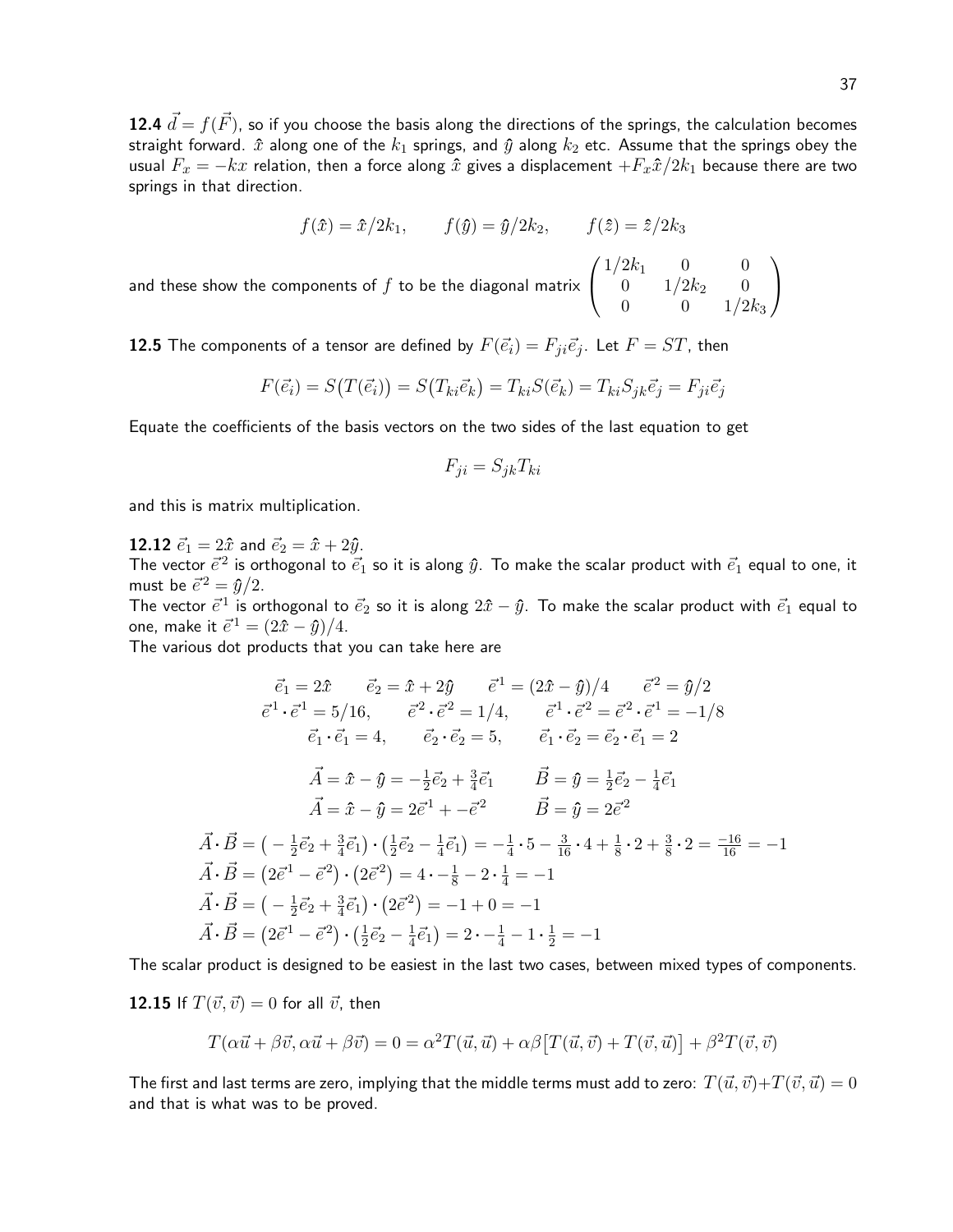**13.2** The width of the base of the parabola is  $2a$ . Its height is  $a^2/b$ . I can estimate the length by the triangle of this size:  $2\sqrt{a^2+(a^2/b)^2}=2a\sqrt{1+a^2/b^2}.$  That's a lower bound. For an upper bound, the rectangle enclosing it has length  $2a + 2a^2/b = 2a(1 + a/b)$ . To compute the length of arc,

$$
\int d\ell = \int_{-a}^{a} dx \sqrt{1 + 4x^2/b^2}
$$

Let  $2x/b = \sinh \theta$ , then the integral is

$$
\int \frac{b}{2} \cosh \theta \, d\theta \sqrt{1 + \sinh^2 \theta} = \frac{b}{2} \int \cosh^2 \theta \, d\theta = \frac{b}{2} \int d\theta (1 + \cosh 2\theta)/2
$$

$$
= \frac{b}{4} \Big[ \theta + 1/2 \sinh 2\theta \Big]_{x=-a}^{x=a} = \frac{b}{2} \Big[ \theta + \sinh \theta \cosh \theta \Big]_{x=a}
$$

$$
= \frac{b}{2} \Big[ \sinh^{-1} (2a/b) + (2a/b) \sqrt{1 + (2a/b)^2} \Big]
$$

If  $a \ll b$  this is approximately  $(b/2)\lceil (2a/b)+(2a/b)\rceil = 2a$ . That agrees with both the upper and lower estimates that I started with.

If  $b \ll a$  the inverse hyperbolic sine is small because is increases logarithmically. The other term is algebraic, so the result is approximately  $(b/2)(2a/b)^2=2a^2/b$ , again agreeing with both estimates.

13.3 To show that this is an ellipse,

$$
\frac{x^2}{a^2} + \frac{y^2}{b^2} = \cos^2 \phi + \sin^2 \phi = 1
$$

is a standard form for an ellipse.

To compute its area, make the change of variables  $y^\prime\,=\,y a/b$ , then the element of area  $\,dx\,dy\,=$  $dx dy' a/b$  because the rectangular element of area is stretched by this factor. In these coordinates the equation of the curve is  $x^2+y'^2=a^2$ , and that's a circle of area  $\pi a^2$ . The original area is scaled by the factor  $b/a$ , so it is  $\pi ab$ . The ellipse really is a squashed circle. For the circumference,

$$
\oint d\ell = \oint \sqrt{dx^2 + dy^2} = \oint \sqrt{(a \sin \phi)^2 + (b \cos \phi)^2} \, d\phi = 4 \int_0^{\pi/2} \sqrt{a^2 \sin^2 \phi + b^2 \cos^2 \phi} \, d\phi
$$

Manipulate this now. Let  $m=1-b^2/a^2$ 

$$
=4\int_0^{\pi/2} \sqrt{a^2 + (b^2 - a^2)\cos^2\phi} \, d\phi = 4\int_0^{\pi/2} a\sqrt{1 - (1 - b^2/a^2)\cos^2\phi} \, d\phi
$$

This is the complete elliptic integral of the second kind, Equation 17.3.3 in Abramowitz and Stegun. It doesn't matter whether it's a sine or a cosine in the integrand.

$$
Area = 4aE(m)
$$

Eq. 17.3.12 of A&S says that  $E(0) = \pi/2$ , so if  $b = a$ , this reduces to the circumference of a circle,  $2\pi a$ .

If  $b \to 0$  then  $m \to 1$ , and  $E(1) = 1$ . The circumference becomes 4a.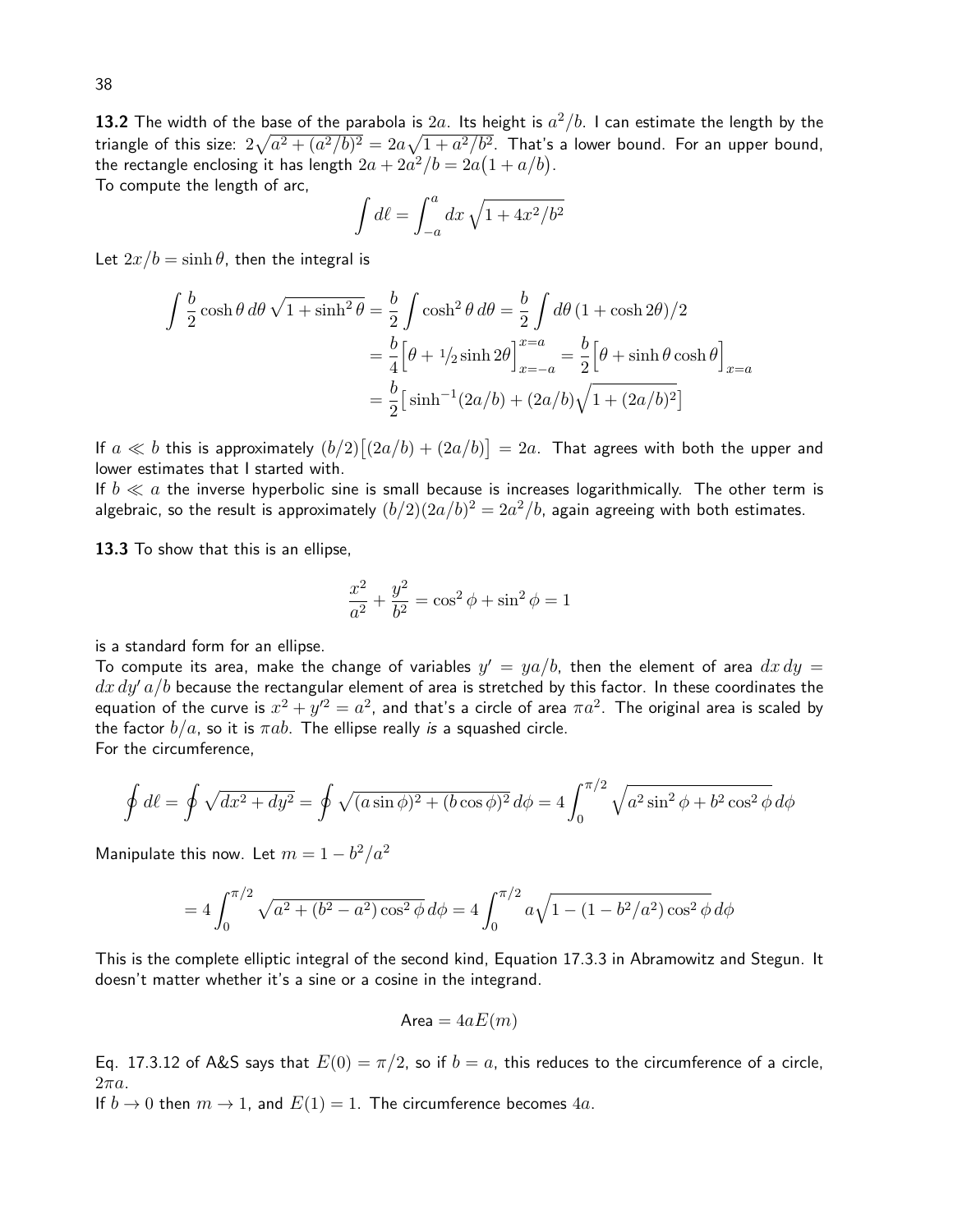13.13  $\vec{F} = \hat{r}f(r, \theta, \phi) + \hat{\theta}q(r, \theta, \phi) + \hat{\phi}h(r, \theta, \phi)$  The line integral in this example is solely in the  $\hat{\phi}$ direction, so  $\vec{F} \cdot \vec{d\ell}$  contains only the term in h. The other side of Stokes' theorem involves the curl, and for that use Eq. (9.33).

$$
\nabla \times \vec{F} = \hat{r} \frac{1}{r \sin \theta} \left( \frac{\partial (\sin \theta \, h)}{\partial \theta} - \frac{\partial g}{\partial \phi} \right) + \hat{\theta} \left( \frac{1}{r \sin \theta} \frac{\partial f}{\partial \phi} - \frac{1}{r} \frac{\partial (rh)}{\partial r} \right) + \hat{\phi} \frac{1}{r} \left( \frac{\partial (rg)}{\partial r} - \frac{\partial f}{\partial \theta} \right)
$$

The surface integral has its normal vector along  $\hat{r}$ , so it is the integral

$$
\int dA \frac{1}{r \sin \theta} \left( \frac{\partial (\sin \theta \, h)}{\partial \theta} - \frac{\partial g}{\partial \phi} \right)
$$

Look at the second term, the one with  $q$  in it.

$$
\int_0^\pi \frac{r^2 \sin \theta}{r \sin \theta} d\theta \int_0^{2\pi} d\phi \frac{\partial g}{\partial \phi}
$$
 and the phi integral is 
$$
\int_0^{2\pi} d\phi \frac{\partial g}{\partial \phi} = g(r, \theta, \phi) \Big|_0^{2\pi}
$$

If q is a function, that is, if it is single-valued, it has the same value at these two limits. That term vanishes, and the integral depends on  $h$  alone.

13.25 Translate this to index notation and it is

$$
(\nabla \cdot (\vec{A} \times \vec{B}))_i = \partial_i \epsilon_{ijk} A_j B_k = \epsilon_{ijk} (\partial_i A_j) B_k + \epsilon_{ijk} (\partial_i B_k) A_j
$$
  

$$
= \epsilon_{kij} (\partial_i A_j) B_k - \epsilon_{jik} (\partial_i B_k) A_j
$$
  

$$
= ((\nabla \times \vec{A}) \cdot \vec{B} - (\nabla \times \vec{B}) \cdot \vec{A})_i
$$

Here I used that fact that  $\epsilon$  is unchanged under cyclic permutations of the indices and that it changes sign under interchange of any two.

Apply Gauss's theorem to this, changing the vector  $\vec{A}$  to  $\vec{v}$  to avoid confusion with area, then using the assumption that  $\vec{B}$  is a constant vector to take it outside the integral.

$$
\oint (\vec{v} \times \vec{B}) \cdot d\vec{A} = \int \nabla \cdot (\vec{v} \times \vec{B}) dV
$$
\n
$$
= \int dV (\nabla \times \vec{v}) \cdot \vec{B} - (\nabla \times \vec{B}) \cdot \vec{A}
$$
\n
$$
\oint (d\vec{A} \times \vec{v} \cdot \vec{B}) = \vec{B} \cdot \int dV (\nabla \times \vec{v})
$$

This used the fact that a cyclic permutation of the triple product leaves it unchanged. Now because  $\vec{B}$  is an arbitrary vector, the factors times  $\vec{B} \cdot$  must be equal.

$$
\oint d\vec{A} \times \vec{v} = \int dV (\nabla \times \vec{v})
$$

13.26  $\partial_i(fF_i)=(\partial_if)F_i+f\partial_iF_i$  is simply the product rule for ordinary functions. Translate it into vector notation and it is  $\nabla \cdot (f \vec{F}) = \vec{F} \cdot \nabla f + f \nabla \cdot \vec{F}$ .

Integrate this over a volume and apply Gauss's theorem.

$$
\int \nabla \cdot (f\vec{F})dV = \oint f\vec{F} \cdot d\vec{A} = \int dV \left(\vec{F} \cdot \nabla f + f\nabla \cdot \vec{F}\right)
$$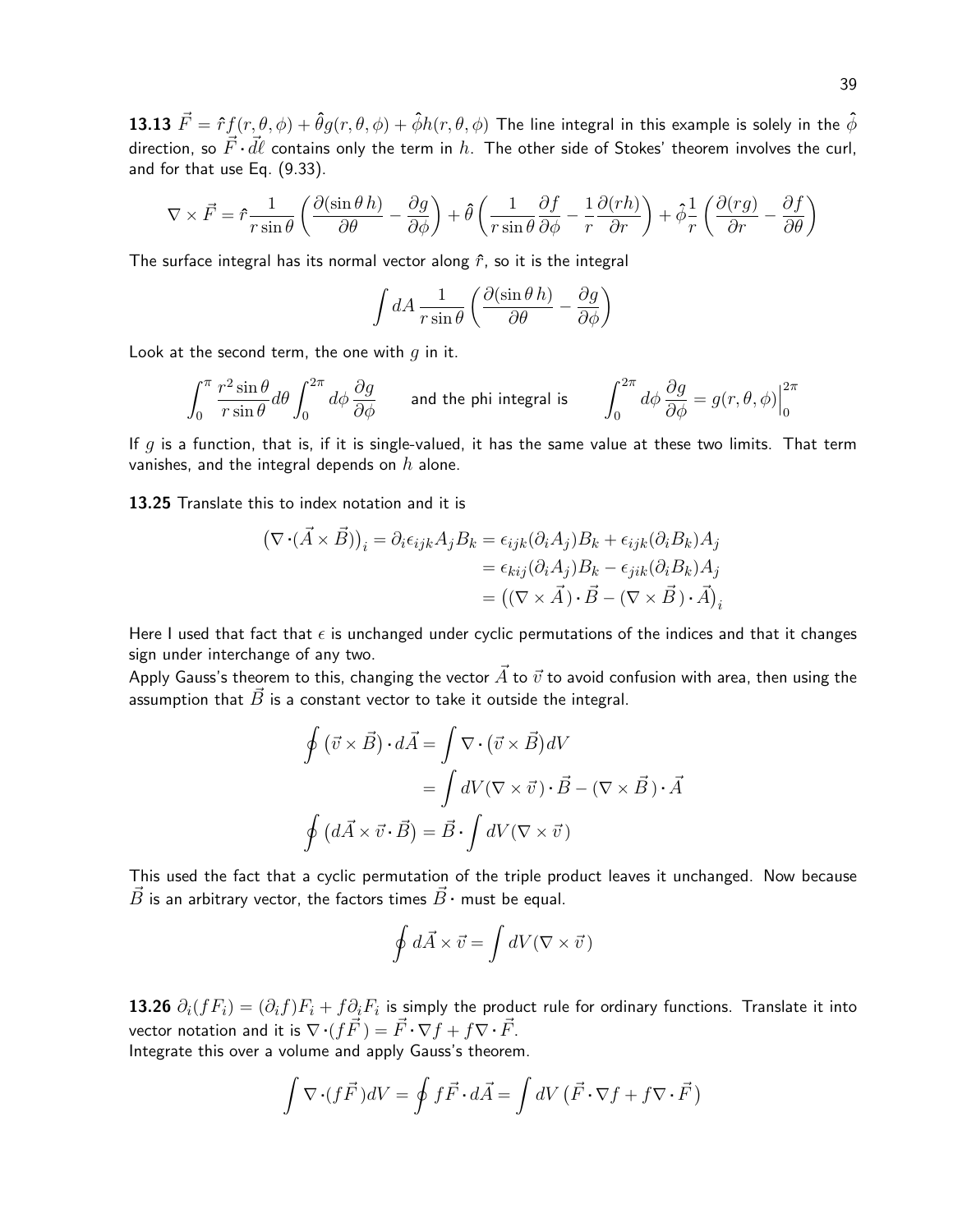If  $\vec{F}$  is a constant, I can pull it outside the integral.

$$
\vec{F}\cdot\oint fd\vec{A}=\vec{F}\cdot\int dV\,\nabla f
$$

This holds for all  $\vec{F}$ , so gives a result matching problem 13.6.

$$
\oint f d\vec{A} = \int dV \nabla f
$$

13.27  $f = -\gamma xyz^3/3$  works.

**13.28** Find a vector potential for the given  $\vec{B}$ . I will choose  $A_z = 0$ .

$$
\nabla \times (\hat{x}A_x + \hat{y}A_y) = -\hat{x}\partial_z A_y + \hat{y}\partial_z A_x + \hat{z}(\partial_x A_y - \partial_y A_x) = \alpha \hat{x} xy + \beta \hat{y} xy + \gamma \hat{z} (xz + yz)
$$

$$
-\partial_z A_y = \alpha xy, \qquad \partial_z A_x = \beta xy, \qquad \partial_x A_y - \partial_y A_x = \gamma (xz + yz)
$$

It looks like something along the lines of  $xyz$  will work for both components, but I have to adjust the factors.

If  $A_y = -\alpha xyz$  and  $A_x = \beta xyz$ , then the first two equations are satisfied. Now for the third.

$$
\partial_x A_y - \partial_y A_x = -\alpha yz - \beta xz = \gamma(xz + yz)
$$

This requires  $\gamma = -\alpha = -\beta$ . Then the vector potential is

$$
\vec{A} = \gamma \big(-\hat{x} + \hat{y}\big)xyz \qquad \text{and} \qquad \vec{B} = \gamma \big(-\hat{x}xy - \hat{y}xy + \hat{z}\left(xz + yz\right)\big)
$$

The divergence of the given  $\vec{B}$  is zero if and only if  $\gamma = -\alpha = -\beta$ , precisely the same condition that I needed in order to find a vector potential.

**13.34** The air mass taken straight up is  $\int_0^\infty dz \rho_0 e^{-z/h} = \rho_0 h$ . Looking toward the setting sun and ignoring refraction, this is  $\int_0^\infty dx \rho_0 e^{-z/h}$ , where  $x$  is measured starting horizontally, but in a straight line.

$$
(R+z)^2 = x^2 + R^2,
$$
 so the air mass is  $\int_0^\infty dx \,\rho_0 e^{-\left(\sqrt{R^2 + x^2} - R\right)/h}$   
OR, expand the square root,  $x \ll R$ , and  $z = x^2/2R$ 

the air mass is then

$$
\int_0^\infty dx \,\rho_0 e^{-x^2/2Rh} = \rho_0 \sqrt{2Rh\pi}/2
$$



The ratio of the air mass toward the horizon and straight up is then  $\sqrt{R\pi/2h} = 32.$  If you include refraction by the air, that will bend the light so that it passes through an even larger air mass.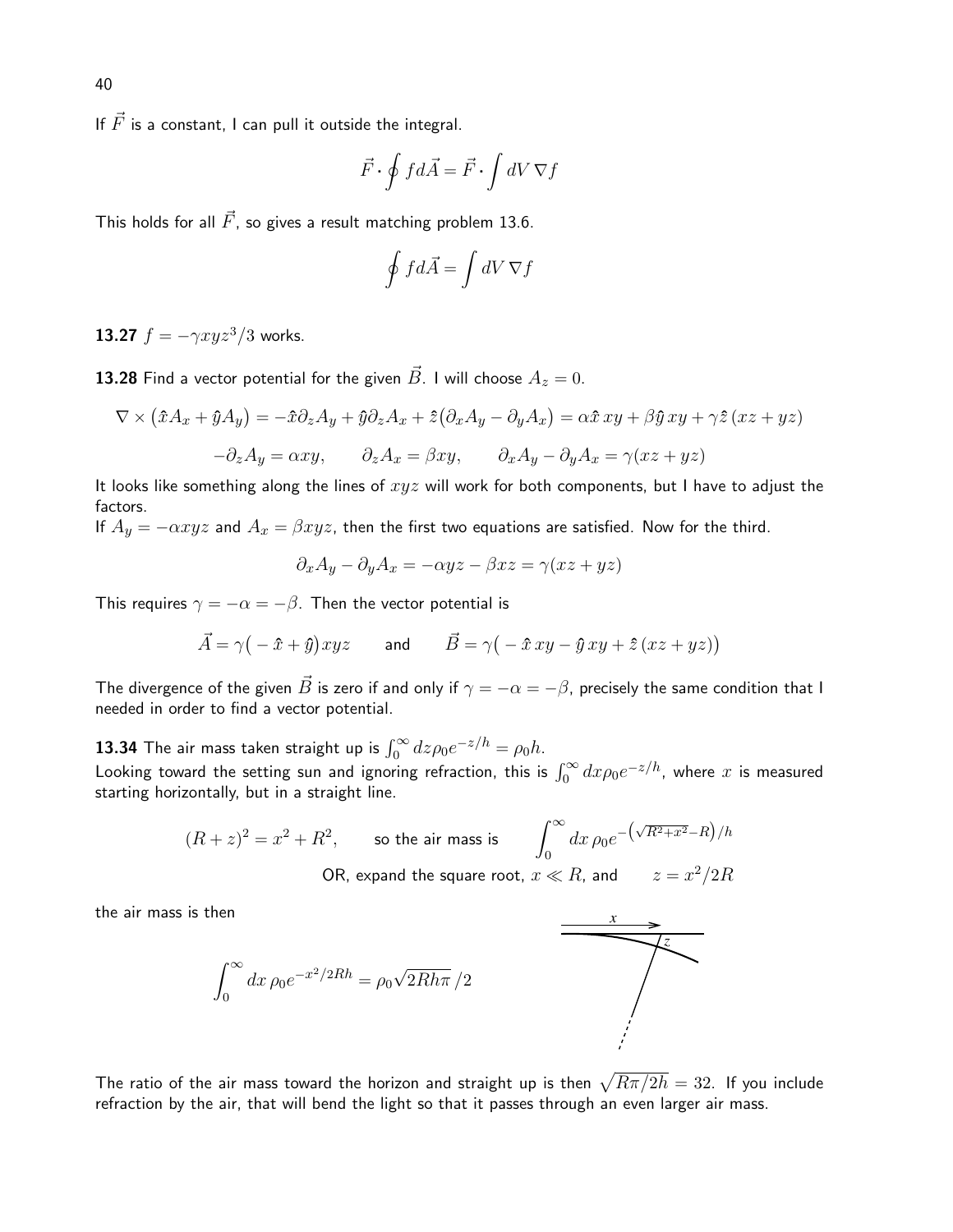(c) To get a worst-case estimate of how much refraction affects this result, assume that all the refraction takes place *at* the surface. The angle of refraction is  $\theta \approx 0.5^\circ$ , so the distance moved along the surface is  $R\theta$ , and the corresponding air mass is  $\rho_0 R\theta$ . Add this to the preceding result for the total and divide this by  $\rho_0 h$  to compare it to the air mass straight up.

$$
\rho_0 R\theta / \rho_0 h = R\theta / h = 6400 \times \theta / 10 = 5.6
$$

The total is then about 37, so the true answer is somewhere between these bounds 32 and 37. If you want to do this by completely evaluating the original integral, the one with the exponential of  $\overline{R^2+x^2}$  in it, make the substitution  $x^2+R^2=u^2$  and you will find

$$
\rho_0 e^{R/h} \int_R^{\infty} \frac{u \, du}{\sqrt{u^2 - R^2}} e^{-u/h} = \rho_0 e^{R/h} R K_1(R/h)
$$

where this comes from having a big enough table of integrals, such as Gradshteyn and Ryzhik, and its equation 3.365.2 gives the result as a form of Bessel function  $(K_1)$ . That in turn you can evaluate with another equation from the same book, 8.451.6, and the first term of the resulting series is precisely the previous result  $\rho_0\surd{2}Rh\pi$   $/2.$  The one thing you get from this more complicated solution is an estimate of the error. The next term in the series is a factor of  $h/R$  smaller than the first one.

**13.35** Set the limits on the variables to  $V_1$ ,  $V_2$  and  $P_1$ ,  $P_2$ . The work integral is then

$$
W = \oint P dV = \int_{V_1}^{V_2} dV \frac{nRT}{V} + \int_{V_2}^{V_1} dV P_1 = nRT \ln \frac{V_2}{V_1} - P_1(V_2 - V_1)
$$

where  $T = P_1V_2 = P_2V_1$ . When the pressure change and the volume change are small, the graph looks like a triangle, so the integral (which is the area enclosed) should be approximately  $(P_2{-}P_1)(V_2{-}V_1)/2.$ Is it? Let  $\Delta P = P_2 - P_1$  and  $\Delta V = V_2 - V_1$  and do power series expansions. It's easy to make a plausible assumption here and then to get the wrong answer. (I did.) The log is  $\ln(1 + x) \approx x$ .

$$
W = nRT \ln \left( 1 + \frac{\Delta V}{V_1} \right) - P_1 \Delta V \approx nRT \frac{\Delta V}{V_1} - P_1 \Delta V
$$
  
=  $P_2 V_1 \frac{\Delta V}{V_1} - P_1 \Delta V = (P_2 - P_1) \Delta V = \Delta P \Delta V$ 

This disagrees with what I expected. The area of a triangle has a factor  $1/2$  in it. What went wrong? Answer:  $\ln(1+x) = x - x^2/2 + \cdots$  and the  $x^2$  term matters.

$$
W \approx nRT \left[ \frac{\Delta V}{V_1} - \frac{1}{2} \left( \frac{\Delta V}{V_1} \right)^2 \right] - P_1 \Delta V = P_2 V_1 \frac{\Delta V}{V_1} - \frac{1}{2} P_2 V_1 \frac{\Delta V^2}{V_1^2} - P_1 \Delta V
$$

$$
= \Delta P \Delta V - \frac{1}{2} P_2 \frac{\Delta V^2}{V_1}
$$

The last term is the same order (second) as the ones that I kept before. I can't ignore the second order term in the expansion of the logarithm. Now to manipulate that final term: Along the isothermal line,  $PV=$  constant, so  $P\,dV+V\,dP=0$  to first order, but watch the signs! This is  $P(V_2-V_1)=$  $+V(P_2-P_1)$  because the  $dP$  and  $dV$  refer to the changes in the variables along the curve. When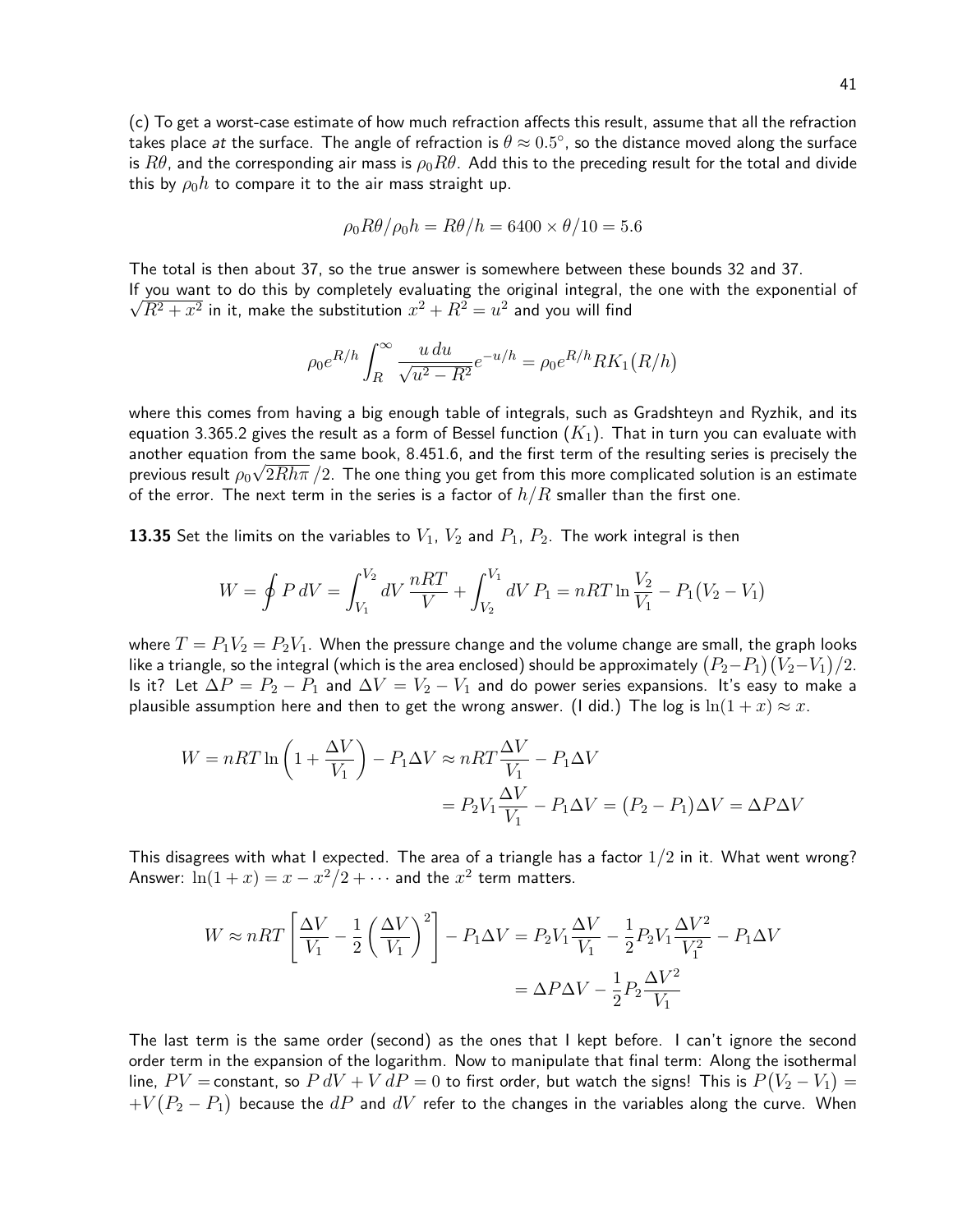one goes down the other goes up. To this order it doesn't matter whether I use  $P_1$  or  $P_2$  as a factor; the effect on the result would be in the third order.

$$
W \approx \Delta P \Delta V - \frac{1}{2} P_2 \frac{\Delta V^2}{V_1} = \Delta P \Delta V - \frac{1}{2} V_1 \Delta P \frac{\Delta V^2}{V_1} = \frac{1}{2} \Delta P \Delta V
$$

13.37 The field  $\vec{F}$  is a curl, so its divergence is zero. Now apply the divergence theorem.

$$
\int_{\text{hemisphere}} + \int_{\text{bottom disk}} = \int d^3 r \, \nabla \cdot \vec{F} = 0
$$

solve for the desired integral to get

$$
\int_{\text{hemisphere}} = -\int_{\text{disk}} = +\int dA \left( \nabla \times (\alpha y \hat{x} + \beta x \hat{y} + \gamma x y \hat{z}) \right)_z = +\int dA \left( \beta - \alpha \right) = (\beta - \alpha) \pi R^2
$$

**13.39**  $F(r, \theta) = r^{n}(A + B\cos\theta + C\cos^{2}\theta)$ . Ref: Eq. (9.16).

$$
\nabla F = \hat{r} \frac{\partial F}{\partial r} + \hat{\theta} \frac{1}{r} \frac{\partial F}{\partial \theta}
$$
  
=  $\hat{r} n r^{n-1} (A + B \cos \theta + C \cos^2 \theta) - \hat{\theta} r^{n-1} (B \sin \theta + 2C \cos \theta \sin \theta)$   

$$
\nabla \cdot (\text{this}) = \frac{1}{r^2} \frac{\partial r^2 (\text{this})_r}{\partial r} + \frac{1}{r \sin \theta} \frac{\partial (\sin \theta (\text{this})_\theta)}{\partial \theta}
$$
  
=  $n(n+1)r^{n-2} (A + B \cos \theta + C \cos^2 \theta) + r^{n-2} (-2B \cos \theta + 2C \sin^2 \theta - 4C \cos^2 \theta)$   
=  $r^{n-2} [An(n+1) + B(n^2 + n - 2) \cos \theta + 2C + C(n^2 + n - 6) \cos^2 \theta]$ 

For this to be zero, then if B and  $C = 0$  then  $n = 0, -1$ , giving solutions proportional to 1 or  $1/r$ . If  $A$  and  $C = 0$  then  $n^2 + n - 2 = (n + 2)(n - 1) = 0$ , giving solutions proportional to  $r \cos \theta$  or  $r^{-2}\cos\theta$ .

If  $C \neq 0$  then  $n(n + 1) - 6 = (n - 2)(n + 3) = 0$ . Also  $B = 0$  and  $An(n + 1) + 2C = 0$ . The last equation is also  $6A + 2C = 0$ . This determines  $A = -C/3$ , and if you now choose  $C = 3/2$  you get solutions proportional to  $r^2(\frac{3}{2})$  $\frac{3}{2}\cos^2\theta-\frac{1}{2}$  $(\frac{1}{2})$  and  $r^{-3}(\frac{3}{2})$  $\frac{3}{2}\cos^2\theta-\frac{1}{2}$  $(\frac{1}{2})$ .

**13.41** One way is to use the divergence theorem to evaluate  $\int \vec{F} \cdot d\vec{A}$  over the hemisphere.

$$
\oint \vec{F} \cdot d\vec{A} = \int_{\text{hemisphere}} + \int_{\text{disk}} = \int d^3r \, \nabla \cdot \vec{F} = \int d^3r \, (A + B + C) = (A + B + C)2\pi/3
$$

Solve for the integral over the hemisphere to get

$$
\int_{\text{hemisphere}} = (A + B + C)2\pi/3 - \int dA(-1)C(1+x)
$$

$$
= (A + B + C)2\pi/3 + C\pi = (2A + 2B + 5C)\pi/3
$$

**14.3** For  $x \neq 0$  the derivative of  $e^{-1/x^2}$  involves  $x^{-3}$  and the same exponential. Any higher derivative will also be in the form of some inverse powers of  $x$  times the original  $e^{-1/x^2}.$  What happens as  $x\to 0$ for such a product?

$$
\lim_{x \to 0} e^{-1/x^2}/x^n = \lim_{y \to \infty} y^{n/2} e^{-y} = 0
$$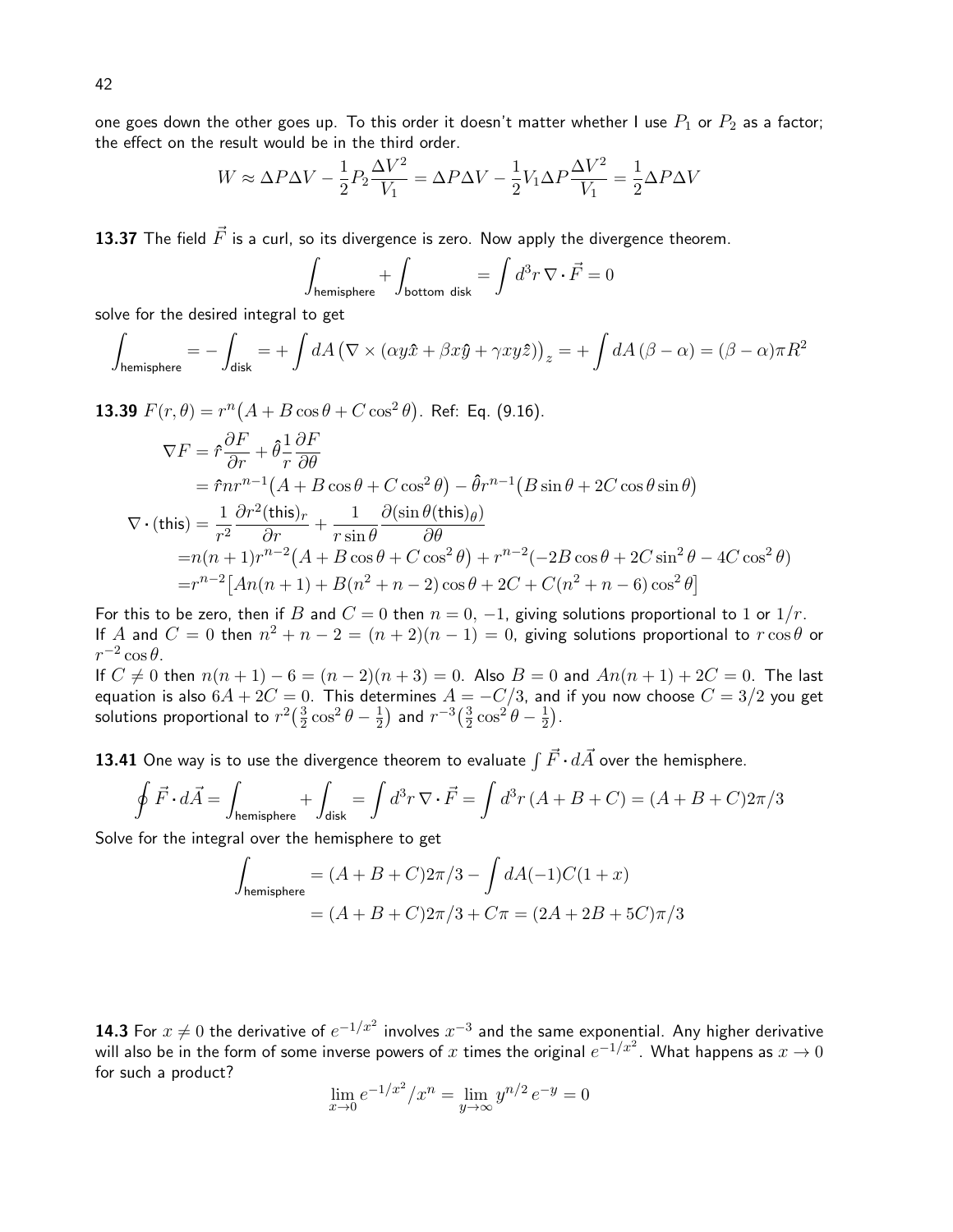The exponential always wins. I could leave it here, but there's a subtle point that I should address. The above calculation shows that the limit of the  $n^{\rm th}$  derivative as  $x \to 0$  is zero. Does that prove that the derivative at zero is zero? With common functions you're used to assuming that derivatives are continuous, but this function shows some pathologies, so I have to ask if this is right. (It is, but sometimes you have to check.) To take the derivative of a function  $g(x)$  at zero, you take the limit of  $[g(x)-g(0)]/x$ . If  $g(0)=0$ , this is just  $\lim g(x)/x$  and if  $g(x)$  is of the form  $e^{-1/x^2}$  times any positive or negative powers of  $x$  the limit is zero.

Use induction.  $f(0) = 0$ , so let  $g(x) = f(x)$  and  $f'(0) = 0$ . Now assume that the  $n^{\text{th}}$  derivative at the origin vanishes,  $f^{(n)}(0)=0$ , then let  $g(x)=f^{(n)}(x)$  and so  $f^{(n+1)}(0)=0$ . This is a fine point, but it does make for a complete proof.

The Taylor series about zero has every coefficient equal to zero, so of course the series converges and in fact converges for all values of  $x$ . It just doesn't converge to the function you expect.

# 14.5

$$
\frac{1}{1+z^2} = \frac{1}{(z-i)(z-i+2i)} = \frac{1}{(z-i)(2i)(1+(z-i)/2i)} = \frac{1}{z-i} \sum_{0}^{\infty} (-1)^k \left(\frac{z-i}{2i}\right)^k
$$

This converges if  $|(z - i)/2i| < 1$ . That is a disk of radius 2 centered at i. Another series expansion about this point is

$$
\frac{1}{(z-i)^2(1+2i/(z-i))} = \frac{1}{(z-i)^2} \sum_{0}^{\infty} (-1)^k \left(\frac{2i}{z-i}\right)^k
$$

This converges if  $\bigl|2i/(z-i)\bigr| < 1$ . This is the region *outside* the disk of radius 2 centered at  $z=i$ .

**14.6** Use the substitution  $z = \tanh \theta$ .

$$
\int_0^i dz \frac{1}{1 - z^2} = \int_{z=0}^{z=i} \frac{\operatorname{sech}^2 \theta}{1 - \tanh^2 \theta} d\theta = \theta \Big|_{z=0}^{z=i} = \tanh^{-1} i - 0 = i \tan^{-1} 1 = i\pi/2
$$

14.7

$$
\frac{1}{z^4} \sin z = \frac{1}{z^4} \sum_{k=0}^{\infty} \frac{(-1)^k z^{2k+1}}{(2k+1)!} = \sum_{k=0}^{\infty} \frac{(-1)^k z^{2k-3}}{(2k+1)!}
$$

$$
\frac{e^z}{z^2 (1-z)} = \sum_{k=0}^{\infty} \frac{z^{k-2}}{k!} \cdot \sum_{\ell=0}^{\infty} z^{\ell}
$$

Pick out the common exponents. Let  $k - 2 + \ell = n$ , then for fixed n, the value of k goes from 0 to  $n + 2$ . The value of n goes from  $-2$  to infinity. The sum is now

$$
\sum_{n=-2}^{\infty} z^n \sum_{k=0}^{n+2} \frac{1}{k!}
$$

The residue for the first function is  $-1/6$ . For the second it is  $3/2$ . For  $|z| > 1$  the first series is unchanged. The second one is

$$
\frac{e^z}{z^2(1-z)} = \frac{e^z}{-z^3(1-1/z)} = -\sum_{k=0}^{\infty} \frac{z^{k-3}}{k!} \cdot \sum_{\ell=0}^{\infty} z^{-\ell}
$$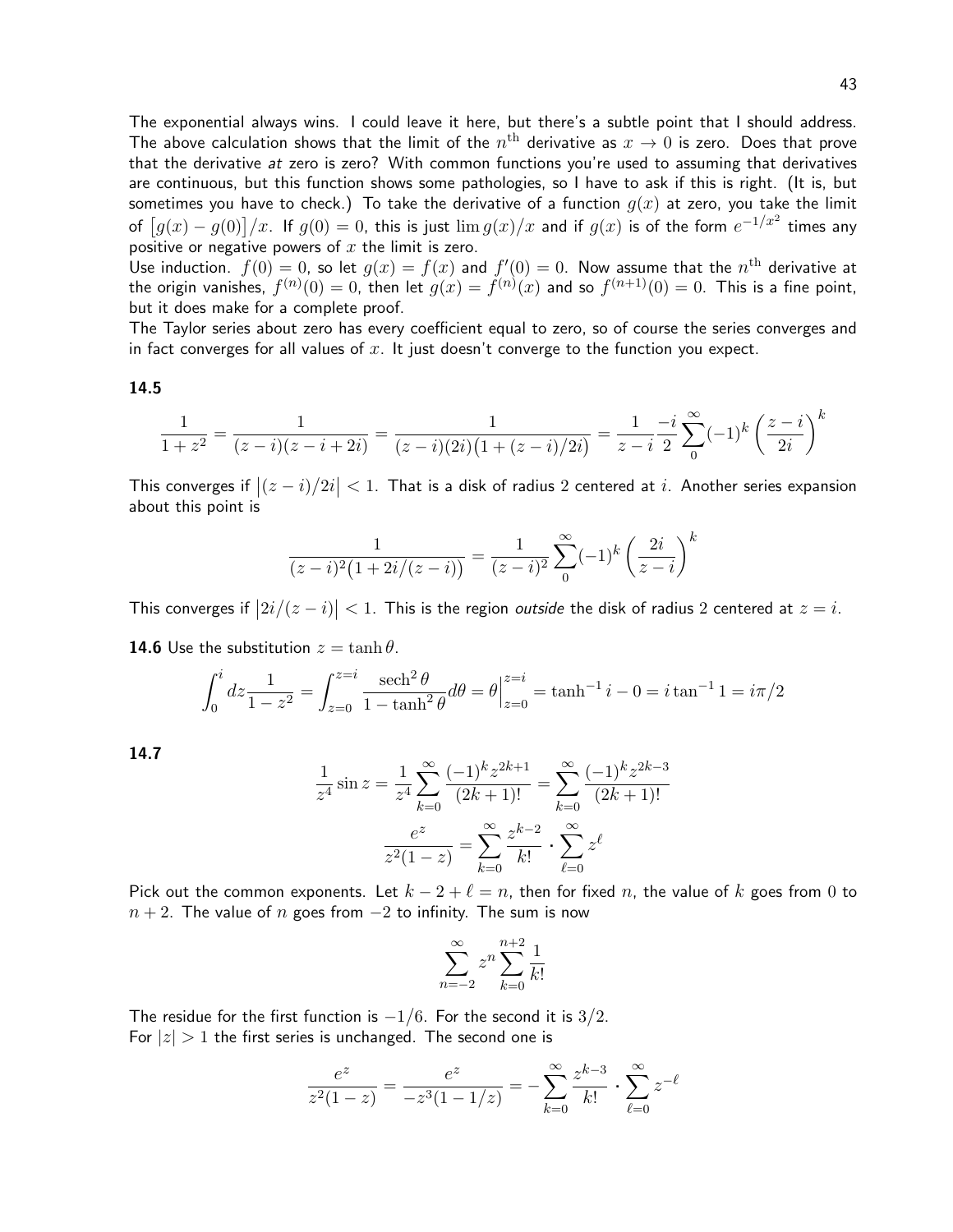Pick out the common exponents. Let  $k - 3 - \ell = n$ , then for fixed n, the value of k goes from  $n + 3$ to  $\infty$  or from 0 to  $\infty$  whichever is greater. The values of n go from  $-\infty$  to  $+\infty$ .

$$
-\sum_{n=-\infty}^{\infty} z^n \left\{ \frac{\sum_{n=3}^{\infty} 1/k!}{\sum_{0}^{\infty} 1/k!} \right. \begin{array}{ll} (n \ge -3) \\ (n < -3) \end{array}
$$

**14.9** Let  $z = a + iy$ , then

$$
\int e^{iz} dz = \int e^{ia - y} i dy = ie^{ia} \int_0^\infty dy e^{-y} = ie^{ia}
$$

14.23 The only pole is at the origin, so all you need is the residue there.

$$
e^{-z}z^{-n} = \sum_{k=0}^{\infty} (-1)^k \frac{z^{k-n}}{k!}
$$

The coefficient of  $1/z$  requires  $k - n = -1$ , or  $k = n - 1$ . The integral is then  $2\pi i(-1)^{n-1}/(n-1)!$ .

14.30 Zero. The integrand is non-singular and odd.

**14.41** At an angle that is a rational multiple of  $\pi$ , the function  $\sum z^{n!}$  is

$$
\sum_0^\infty z^{n!} = \sum_0^\infty r^{n!} e^{i\pi n! \, p/q}
$$

When  $n \geq q + 2$ , the quotient in the exponent is (an integer)  $2\pi i$ . That makes the exponential = 1. The rest is a sum  $\sum^{\infty} r^{n!}$  and that approaches infinity as  $r \to 1$ . The unit circle is dense with singularities, and you can't move past it. It is called a natural boundary. And yet the function behaves so reasonably near the origin!

**15.2** Fourier transform  $e^{ik_0x-x^2/\sigma^2}$ 

$$
\int dx e^{-ikx} e^{ik_0x - x^2/\sigma^2} = \int dx e^{-i(k - k_0)x} e^{-x^2/\sigma^2} = g(k - k_0)
$$

where  $g$  is the Fourier transform of  $e^{-x^2/\sigma^2}.$ 

**15.3** For  $xe^{-x^2/\sigma^2}$ , start from the transform

$$
g(k) = \int dx \, e^{-ikx} e^{-x^2/\sigma^2}
$$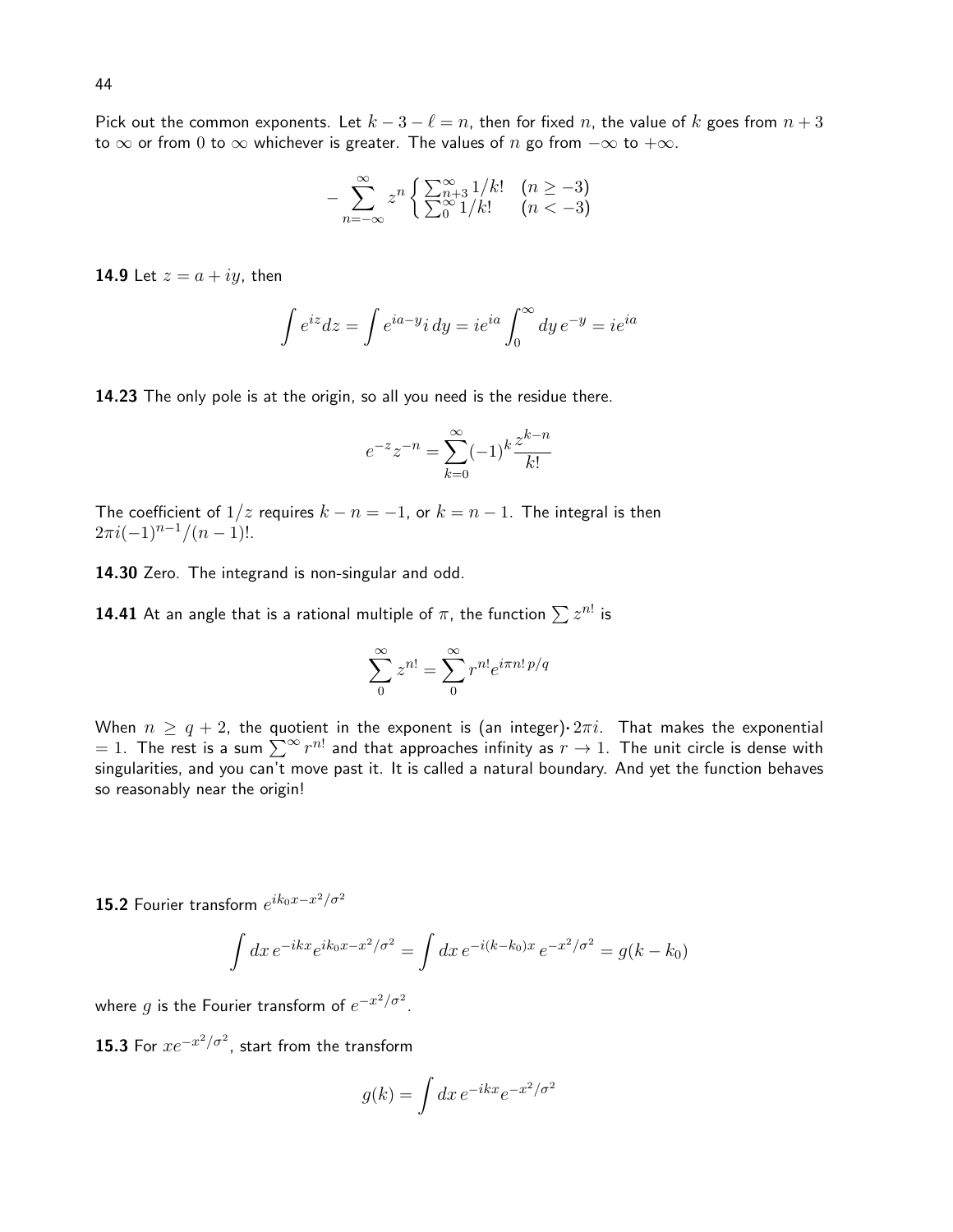and differentiate with respect to  $k$ .

$$
g'(k) = -i \int dx \, x e^{-ikx} e^{-x^2/\sigma^2}
$$

The desired transform is then  $ig'(k)$ .

**15.4** The Fourier transform<sup>2</sup> of f is  $2\pi f(-x)$ .

15.5

$$
\int dy f(y)f(x-y) = \int_{-a}^{a} dy \, 1 \cdot \begin{cases} 1 & (-a < x - y < a) \\ 0 & \text{(elsewhere)} \end{cases}
$$

It's easier to look at the inequalities if you multiply them by  $-1$ .  $-a < x - y < a$  is  $a > y - x > -a$ is  $-a < y - x < a$ . The integrand is then non-zero not just when x is within a distance = a from zero, but within a distance = a from x. If  $x > 0$  but  $x < 2a$ , the overlap is from  $y = x - a$  to  $y = a$ .

$$
\int_{x-a}^{a} dy \, 1 = 2a - x
$$

For x negative, the overlap is from  $y = -a$  to  $y = x + a$ .

$$
\int_{-a}^{x+a} dy \, 1 = x + 2a
$$

The convolution is then

$$
(f * f)(x) = \begin{cases} 2a + x & (-2a < x < 0) \\ 2a - x & (0 < x < 2a) \\ 0 & \text{(elsewhere)} \end{cases}
$$

15.10 For two functions,  $f_1$  and  $f_2$ , simply mimic the derivation as when they are the same:

$$
f_1(x) = \int \frac{dk}{2\pi} g_1(k) e^{ikx}
$$
 so  

$$
\langle f_1, f_2 \rangle = \int dx f_1^*(x) f_2(x) = \int dx \int \frac{dk}{2\pi} g_1^*(k) e^{-ikx} f_2(x)
$$

$$
= \int \frac{dk}{2\pi} g_1^*(k) \int dx e^{-ikx} f_2(x) = \int \frac{dk}{2\pi} g_1^*(k) g_2(k)
$$

15.12 The critically damped SHO, and the required integral is Eq. (15.15).

$$
\int_{-\infty}^{\infty} \frac{d\omega}{2\pi} \frac{e^{-i\omega(t-t')}}{-m\omega^2 - ib\omega + k} = \int_{-\infty}^{\infty} \frac{d\omega}{2\pi} \frac{e^{-i\omega(t-t')}}{-m(\omega - \omega_+)(\omega - \omega_-)}
$$

The only difference in this case is that the two roots are equal:

$$
\omega_+ = \omega_- = -ib/2m
$$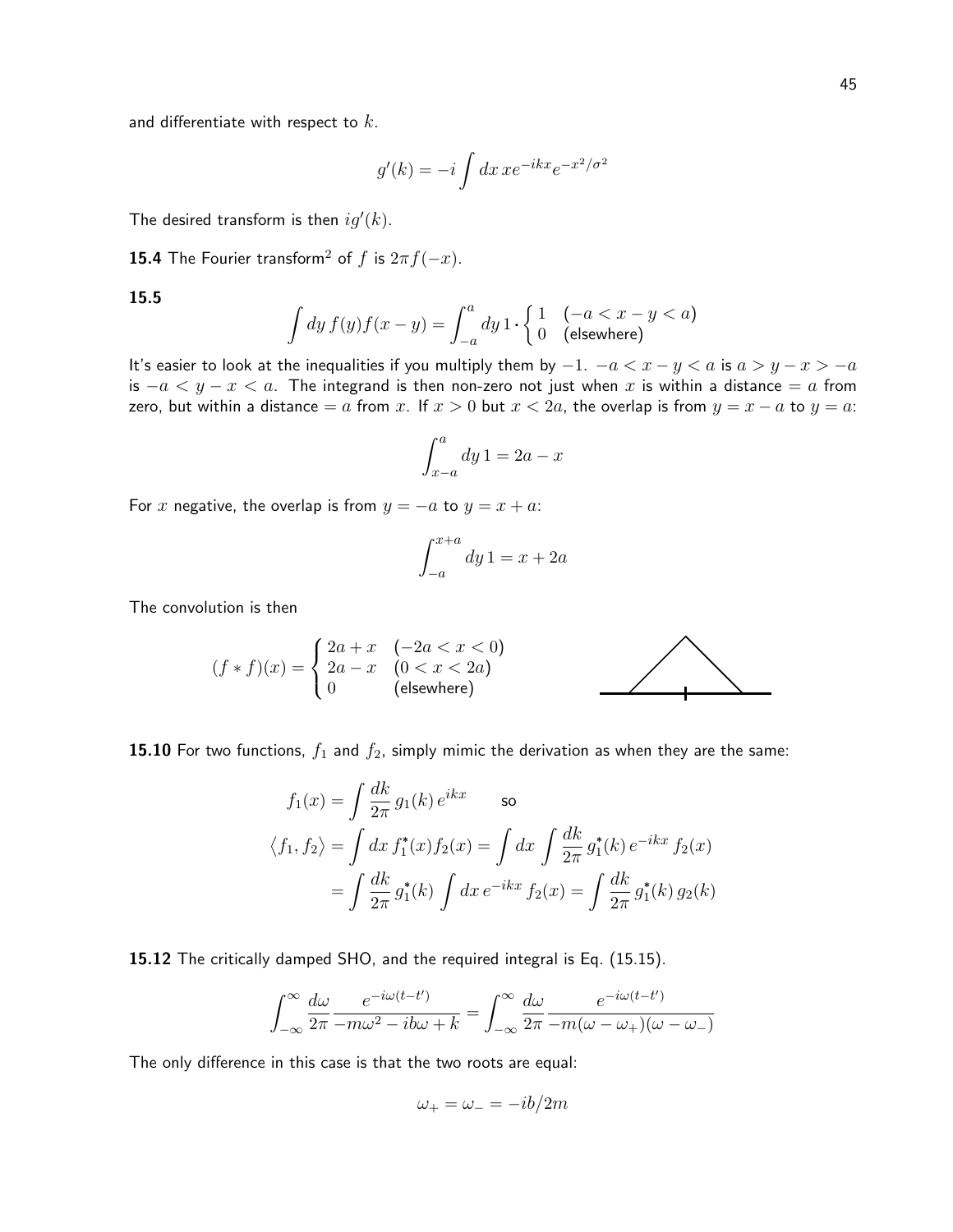As before, if  $t < t'$  the factor  $e^{-i\omega(t-t')}$  is of the form  $e^{+i\omega}$  and that is damped in the direction toward  $+i$  in the  $\omega$ -plane. The integral is then zero for  $t < t'.$ 

In the other case, push the contour toward  $-i$  and you pick up the residue at the (second order) pole.

$$
G = \int_{-\infty}^{\infty} \frac{d\omega}{2\pi} \frac{e^{-i\omega(t-t')}}{-m(\omega - \omega_+)^2} = -2\pi i \operatorname{Res}_{\omega_+} \frac{e^{-i\omega(t-t')}}{-2\pi m(\omega - \omega_+)^2}
$$

To get the residue,

$$
e^{-i\omega(t-t')} = e^{-i(t-t')((\omega-\omega_+) + \omega_+)} = e^{-i\omega_+(t-t')} \left[1 - i(t-t')(\omega-\omega_+) + \cdots\right]
$$

The coefficient of  $1/(\omega - \omega_+)$  is the residue, so

$$
G = \frac{i}{m}e^{-i(-ib/2m)(t-t')}[-i(t-t')] = \frac{1}{m}(t-t')e^{-bt/2m}
$$

As a check, this is the limit as  $\omega' \rightarrow 0$  of the equation  $(15.17)$  in the text.

**15.14** The Fourier transform of  $f(x) = A(a-|x|)$  [zero outside  $(-a,a)$ ] is

$$
\int_{a}^{a} dx e^{-ikx} A(a - |x|) = \int_{0}^{a} dx e^{-ikx} A(a - x) \quad \text{(real part, then times 2)}
$$
\n
$$
= Aa \frac{e^{-ika} - 1}{-ik} - Ai \frac{d}{dk} \frac{e^{-ika} - 1}{-ik}
$$
\n
$$
= Aa \frac{e^{-ika} - 1}{-ik} - iA \left[ \frac{-ia e^{-ika}}{-ik} - \frac{e^{-ika} - 1}{-ik^2} \right]
$$
\n
$$
= Aa \left[ i \frac{e^{-ika} - 1}{k} - i \frac{e^{-ika}}{k} \right] - A \frac{e^{-ika} - 1}{k^2}
$$
\n(real, times 2)

\n
$$
= 2Aa [0] - 2A \frac{\cos ka - 1}{k^2}
$$

As a check, as  $k\to 0$  this goes to  $-2A[(1-k^2a^2/2+\cdots)-1]/k^2\to Aa^2.$  This is the area of the triangle outlined by the original function  $f$ .

As a shrinks, the first zero of the transform move out. It is at  $k = 2\pi/a$ . This is a crude measure of the width of the transformed function.

 $\bf 15.15$  The Fourier transform of  $Ae^{-\alpha|x|}$  is

$$
\int_{-\infty}^{\infty} dx \, e^{-ikx} A e^{-\alpha |x|} = \int_{-\infty}^{0} dx \, e^{-ikx} A e^{\alpha x} + \int_{0}^{\infty} dx \, e^{-ikx} A e^{-\alpha x}
$$

$$
= \frac{A}{\alpha - ik} - \frac{A}{-\alpha - ik} = \frac{2A\alpha}{\alpha^2 + k^2}
$$

For the inverse transform, there are poles at  $k = \pm i\alpha$ .

$$
\int_{-\infty}^{\infty} \frac{dk}{2\pi} e^{ikx} \frac{2A\alpha}{\alpha^2 + k^2}
$$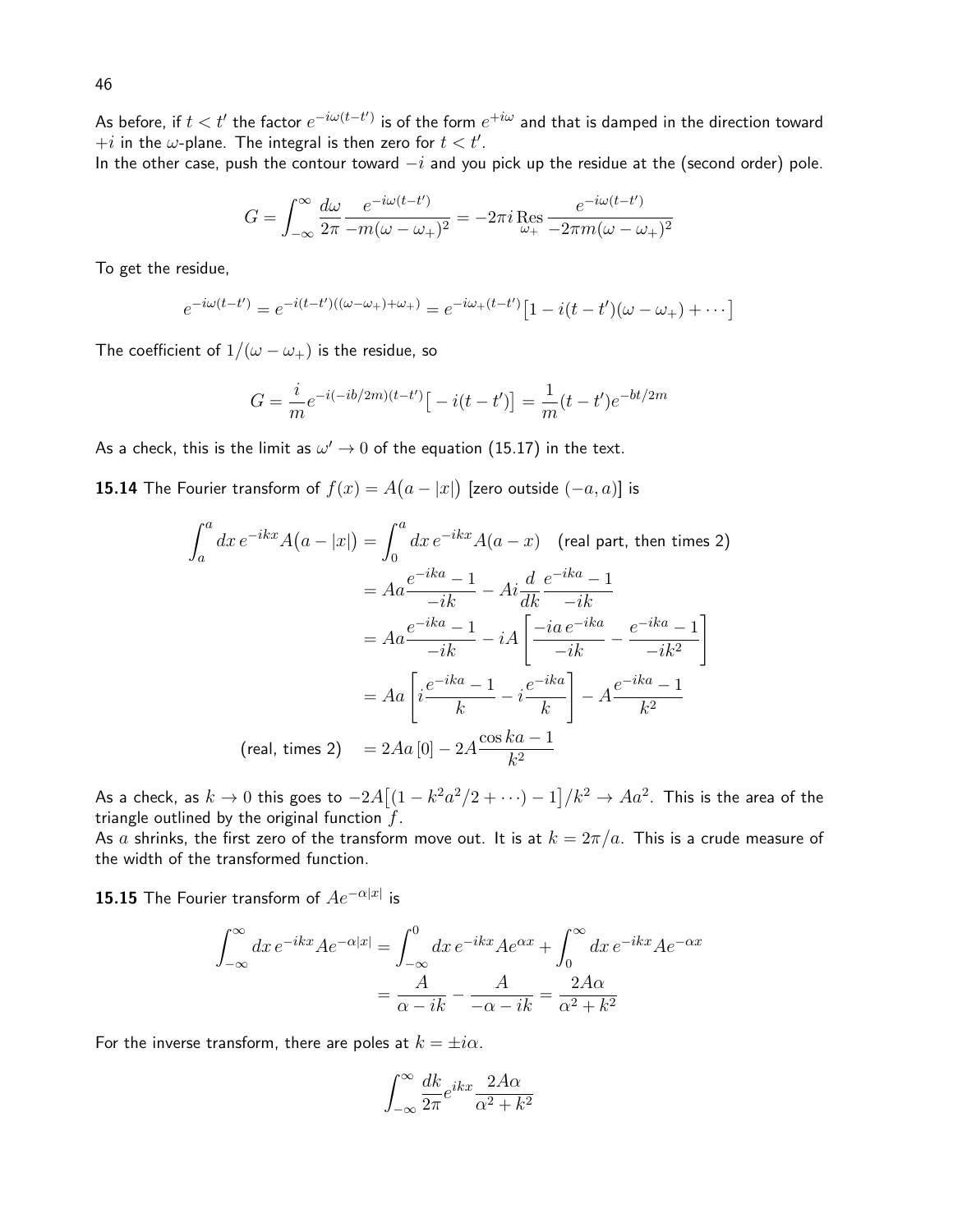For the case  $x > 0$  push the contour toward  $+i$ , as that's where the exponential is damped. This picks up a residue at the pole

$$
2\pi i \mathop{\mathrm{Res}}\limits_{+i\alpha} e^{ikx} \frac{2A\alpha}{2\pi (k - i\alpha)(k + i\alpha)} = ie^{-\alpha x} \frac{2A\alpha}{2i\alpha} = Ae^{-kx}
$$

If  $x < 0$ , push the contour down toward  $-i$ , getting the residue

$$
-2\pi i \mathop{\mathrm{Res}}\limits_{-i\alpha} e^{ikx} \frac{2A\alpha}{2\pi (k - i\alpha)(k + i\alpha)} = -ie^{+\alpha x} \frac{2A\alpha}{-2i\alpha} = Ae^{+kx}
$$

The loop around the contour is clockwise in the second case, requiring the second minus sign.

# 15.16

$$
g(k) = \int_{-\infty}^{\infty} dx f(x)e^{-ikx}
$$
 then  

$$
\int_{-\infty}^{\infty} dx f_1(x)e^{-ikx} = \int_{-\infty}^{\infty} dx f(x-a)e^{-ikx} = \int_{-\infty}^{\infty} dy f(y)e^{-ik(a+y)} = e^{-ika}g(k)
$$

15.19 Do a Fourier transform of the equation, and integrate by parts three times.

$$
\frac{d^3x}{dt^3} = F(t) \longrightarrow \int_{-\infty}^{\infty} dt \, e^{i\omega t} \frac{d^3x}{dt^3} = (-i\omega)^3 \tilde{x}(\omega) = \tilde{F}(\omega)
$$

Solve for the transform  $\tilde{x}$  and invert.

$$
x(t) = \int_{-\infty}^{\infty} \frac{d\omega}{2\pi} e^{-i\omega t} \frac{\tilde{F}(\omega)}{i\omega^3} = \int_{-\infty}^{\infty} \frac{d\omega}{2\pi} e^{-i\omega t} \frac{1}{i\omega^3} \int_{-\infty}^{\infty} dt' e^{i\omega t'} F(t')
$$

Rearrange the integrals and combine the exponentials

$$
x(t) = \int_{-\infty}^{\infty} dt' F(t') \int_{-\infty}^{\infty} \frac{d\omega}{2\pi} \frac{1}{i\omega^3} e^{-i\omega(t-t')}
$$

To do the  $\omega$  integral, treat it as a contour integral and modify the contour as stated so that it doesn't go straight through the pole at zero. Instead the contour goes slightly above the pole.



If  $t < t'$  the you can push the contour up toward  $+i\infty$   $(C_+)$  and the exponential kills it. In the reverse case you push the contour toward  $-i\infty$  and the exponential kills the contour over the large arc, leaving only the residue at the origin  $(C_-\)$ .

$$
\int_{C_{-}} = -2\pi i \mathop{\rm Res}_{\omega=0} \frac{1}{\omega^3} \left[ 1 - i\omega(t - t') - \omega^2(t - t')^2 / 2 + \cdots \right] = -2\pi i \left[ - (t - t')^2 / 2 \right]
$$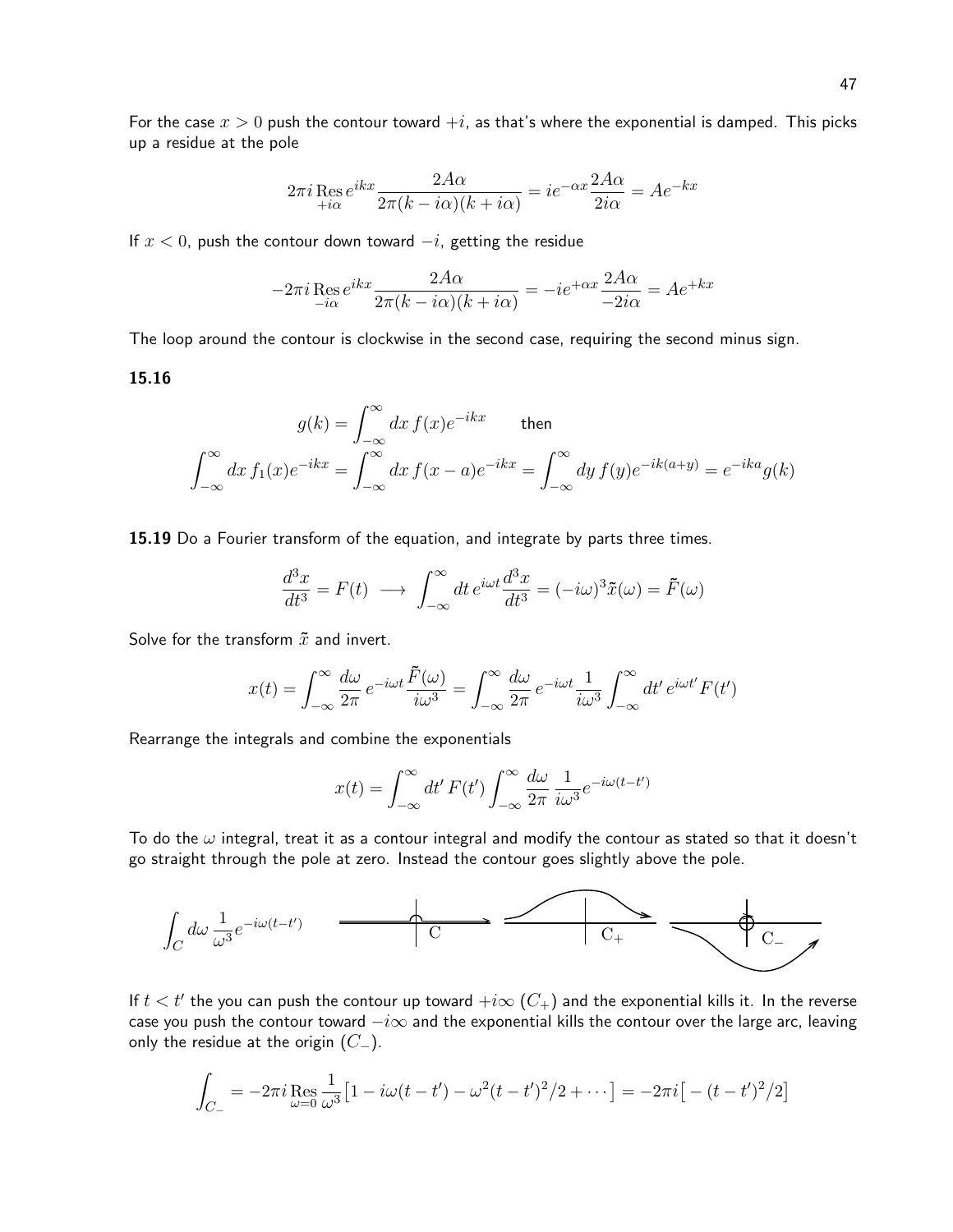Put this back into the integral for  $x(t)$  and you have

$$
x(t) = \frac{1}{2} \int_{-\infty}^{t} dt' F(t') (t - t')^{2}
$$

When you pick an example, you can't use anything quite as simple as a constant or a small power, because the integral won't converge. You can however try a constant on an interval.

$$
F(t) = \begin{cases} 1 & (-t_0 < t < t_0) \\ 0 & \text{(elsewhere)} \end{cases} \rightarrow x(t) = \frac{1}{2} \int_{-t_0}^t dt' \, 1(t - t')^2 = \frac{1}{6}(t + t_0)^3
$$

This applies only to the interval  $-t_0 < t < t_0$ . It is zero for smaller values of t, and for  $t > t_0$  it is

$$
x(t) = \frac{1}{2} \int_{-t_0}^{t_0} dt' \, 1(t - t')^2 = \frac{1}{6} \left[ -(t - t_0)^3 + (t + t_0)^3 \right] = \frac{1}{6} \left[ 6t_0 t^2 + 2t_0^3 \right]
$$

You can verify that  $x$  and its first and second derivatives are continuous at the point  $t_0$ .

16.1 The two straight lines represent the shortest time paths when the speed is constant. The total travel time for the two speeds is

$$
T = \frac{1}{v_1} \sqrt{h_1^2 + x^2} + \frac{1}{v_2} \sqrt{h_2^2 + (L - x)^2}
$$

To minimize this time, vary  $x$ , setting the derivative to zero.

$$
\frac{dT}{dx} = \frac{1}{v_1} \frac{x}{\sqrt{h_1^2 + x^2}} - \frac{1}{v_2} \frac{L - x}{\sqrt{h_2^2 + (L - x)^2}} = 0
$$

Reinterpret the results in terms of the angles from the normal, and

$$
\frac{\sin \theta_1}{v_1} = \frac{\sin \theta_2}{v_2}
$$

This is Snell's Law for refraction.

**16.2** A point moving on a circle centered at the origin is  $x = -R \sin \omega t$  and  $y = -R \cos \omega t$ . Now raise it so that the circle touches the  $x$ -axis and cause to move right so that the velocity of the center will be  $R\omega$ . The latter will mean that when the moving point is at the bottom of the circle its total velocity will be  $+R\omega - R\omega = 0$ .

$$
x = R\omega t - R\sin\omega t, \qquad y = R - R\cos\omega t
$$

48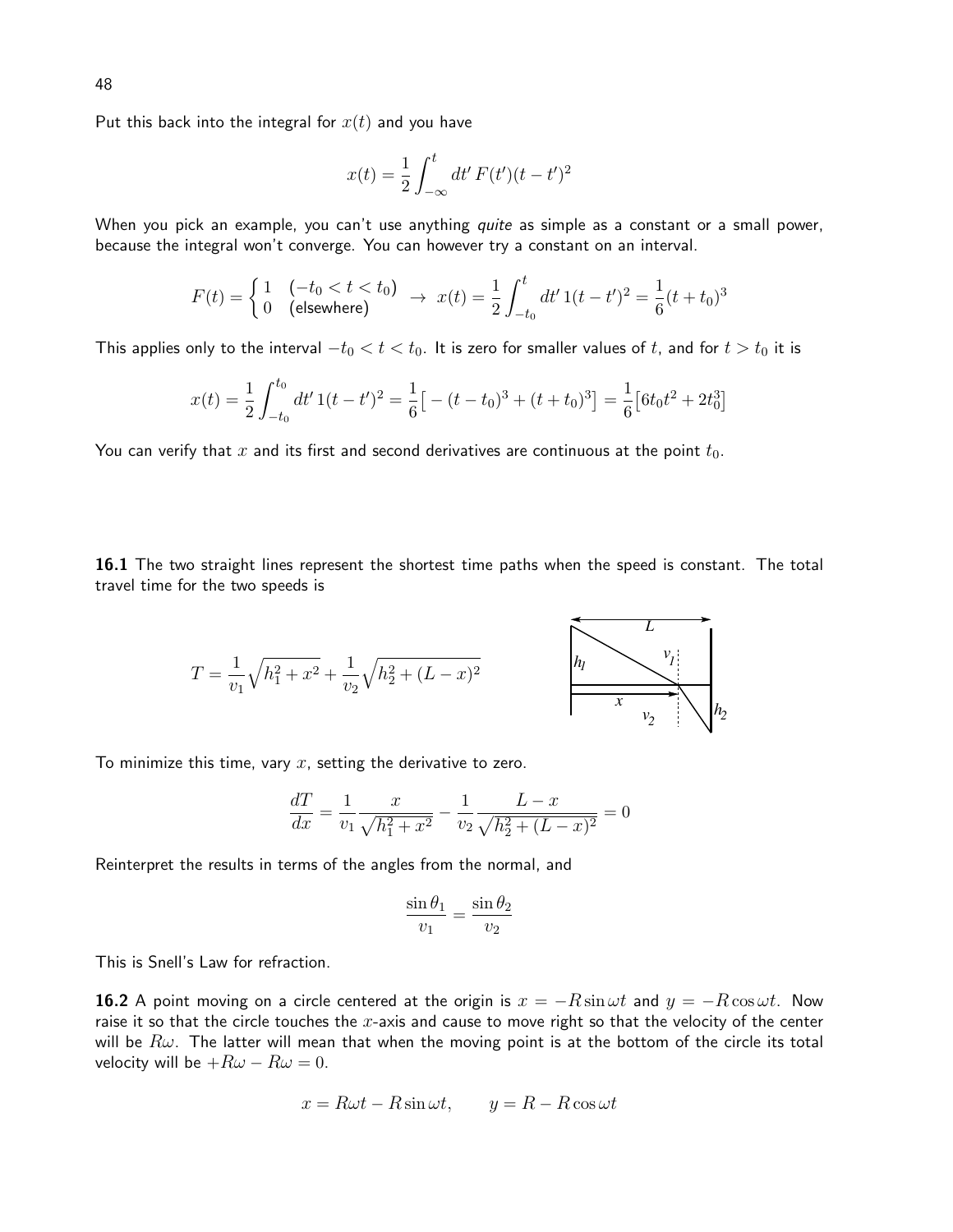$$
\theta = \cos^{-1}\left[(y - R)/R\right], \qquad \text{then} \qquad x = R\cos^{-1}\left(\frac{y - R}{R}\right) + R\sqrt{1 - (y - R)^2/R^2}
$$

$$
= R\cos^{-1}\left(\frac{y - R}{R}\right) + \sqrt{R^2 - 2Ry}
$$

16.6 The optical path over a hot road, but with a different independent variable.

$$
\int n \, d\ell = \int f(y) \sqrt{1 + y'^2} dx
$$

This integrand does not contain the independent variable  $x$ . That makes it susceptible to the already partly integrated form of the Euler-Lagrange differential equation

$$
y'\frac{\partial F}{\partial y'} - F = C = y'\frac{f(y)y'}{\sqrt{1+y'^2}} - f(y)\sqrt{1+y'^2} = \frac{-f(y)}{\sqrt{1+y'^2}}
$$

Rearrange this as

$$
C^2(1+y'^2) = f^2
$$
, or  $y' = \frac{dy}{dx} = \sqrt{(f^2/C^2) - 1}$ 

This is identical to the differential equation found before for this problem, Eq. (16.24), so it has the same solution.

16.13 "Develop the cylinder." That means to slice the cylinder along a line such as that parallel to the  $z$ -axis and then lay the result down in a plane. You can do this because the cylinder is really flat. The shortest distance is a straight line in the plane, translating to a helix on the cylinder.

OR, write  $S=\int d\ell=\int d\theta\,\sqrt{R^2+(dz/d\theta)^2}$ . Now use the Euler-Lagrange equation  $\delta S/\delta x=0$ . This is  $d^2x/d\theta^2=0$ .

**16.14** Use cylindrical coordinates, and the radius is a function of z. Let the height be  $2h$ , and the area is

$$
A = \int 2\pi r \sqrt{dz^2 + dr^2} = 2\pi \int_{-h}^{+h} r \, dz \sqrt{1 + (dr/dz)^2} = 2\pi \int_{-h}^{+h} dz \, F(r, r')
$$

The area is a functional of  $r: A[r]$ . Set the functional derivative to zero. Notice first that this is a case for which the integrand is independent of  $z$ , making it appropriate to use equation (16.21).

$$
F - r'\frac{\partial F}{\partial r'} = C = r\sqrt{1 + r'^2} - r' \cdot \frac{rr'}{\sqrt{1 + r'^2}} = \frac{r}{\sqrt{1 + r'^2}}
$$

Rearrange this, solving for  $r'$ .

$$
C^2(1 + r'^2) = r^2
$$
, then  $r' = \sqrt{r^2/C^2 - 1}$ , and  $\frac{dr}{\sqrt{r^2 - C^2}} = dz/C$ 

Substitute  $r = C \cosh \theta$ , then

$$
\frac{C \sinh \theta d\theta}{C \sinh \theta} = dz/C, \quad \text{giving} \quad \theta = z/C + D \quad \text{and} \quad r = C \cosh \left[ (z/C) + D \right]
$$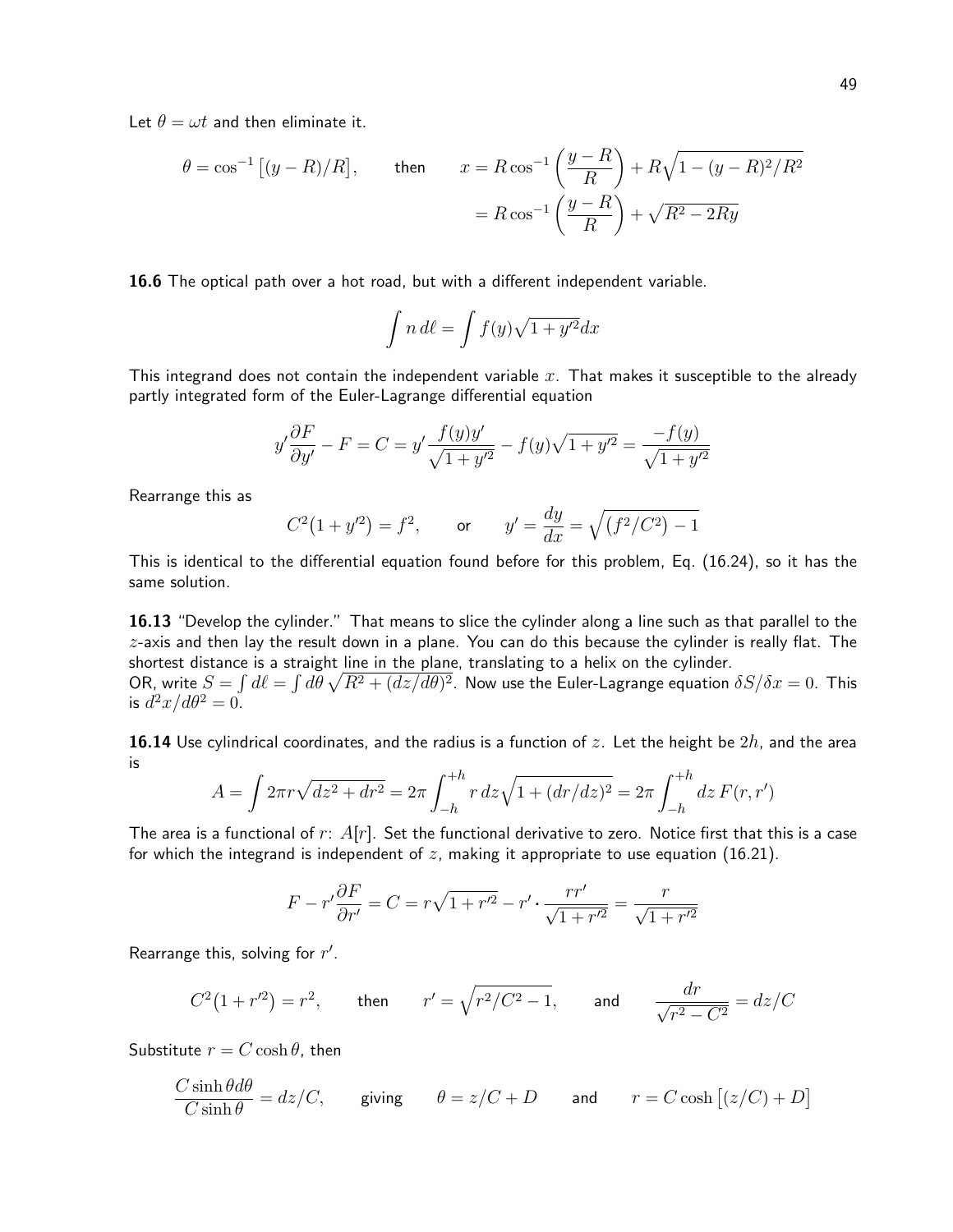With the boundary condition that this is even in x, you have  $D = 0$ . Then let  $r(h) = R$ , the common radius of the rings.

$$
R = C \cosh(h/C)
$$

This is an equation for the parameter C. It will not have a solution if  $h/R$  is too large. To see why this is so, let  $\alpha = h/C$  then  $\alpha R/h = \cosh(\alpha)$  Plot the two sides of this equation versus  $\alpha$ , and you will see that if  $R/h$  is too small the two curves don't intersect. The limit occurs when the two curves are tangent and is  $R/h = 1.509$ . In that limit, the radius of the surface at  $z = 0$  is 0.55R.

16.17 For the simple harmonic oscillator Lagrangian, use an explicit variation to calculate everything.

$$
S[x] = \int_0^T dt \left[ m\dot{x}^2/2 - m\omega^2 x^2/2 \right]
$$

$$
\delta S = S[x + \delta x] - S[x] = \int_0^T dt \left[ m\dot{x}\dot{\delta x} + \dot{\delta x}^2/2 - m\omega^2 x \delta x - m\omega^2 \delta x^2/2 \right]
$$

$$
= m\dot{x}\delta x \Big|_0^T + \int_0^T dt \left[ -m\ddot{x}\delta x + \dot{\delta x}^2/2 - m\omega^2 x \delta x - m\omega^2 \delta x^2/2 \right]
$$

With the usual assumption that the endpoints are fixed,  $\delta x$  vanishes at 0 and T. That kills the surface terms, then for the first order variation to vanish you have  $\ddot{x} + \omega^2 x = 0$ , the harmonic oscillator. Now pick the explicit  $\delta x = \epsilon \sin(n\pi t/T)$  to evaluate the second order terms. This satisfies the boundary conditions, and

$$
\delta S = \int_0^T dt \left[ \left( \epsilon (n\pi/T) \sin(n\pi t/T) \right)^2 / 2 - m\omega^2 \left( \epsilon \sin(n\pi t/T) \right)^2 / 2 \right]
$$
  
=  $\left( \epsilon^2 / 4 \right) \left( (n\pi/T)^2 - \omega^2 \right)$   
=  $\left( \epsilon^2 / 4T^2 \right) \left( (n\pi)^2 - (\omega T)^2 \right)$ 

If  $\omega T < \pi$  this is positive for all the positive integers n. It is a minimum. If  $2\pi > \omega T > 1\pi$ , then for the  $n = 1$  variation the second order term is negative, and S is a maximum with respect to changes in this direction. It is a minimum with respect to changes in the other ( $n \geq 2$ ) directions. This solution is then a saddle point and not a minimum.

What is special about this value of  $\omega T$ ? It is a focus. For the time  $T = \pi/\omega$ , all the initial conditions on the differential equation starting at  $x(0) = 0$  take you to the same point  $x(T) = 0$ . In a lens that describes a focus, and the same term is used here.

This phenomenon is quite general; the presence of a focus changed a minimum to a saddle point. See problems 2.35 and 2.39.

**16.26** Use the same geometry as in the figure accompanying Eq. (16.49), with p being the distance from the source to the near side of the lens.  $q$  is the distance from the far side.

$$
t_1 = \frac{1}{c}(p+q) + \frac{n(0)}{c}t
$$
,  $t_2 = \frac{1}{c}\sqrt{p^2 + r^2} + \frac{1}{c}\sqrt{q^2 + r^2} + \frac{n(r)}{c}t$ 

Equate these two times and assume that  $r \ll p$ , q. Drop the common factor c.

$$
(p+q) + n(0)t = p\left(1 + \frac{r^2}{2p^2}\right) + q\left(1 + \frac{r^2}{2q^2}\right) + n(r)t
$$

$$
n(0)t = \frac{r^2}{2p} + \frac{r^2}{2q} + n(r)t
$$

$$
n(r) = n(0) - \frac{r^2}{2t}\left(\frac{1}{p} + \frac{1}{q}\right)
$$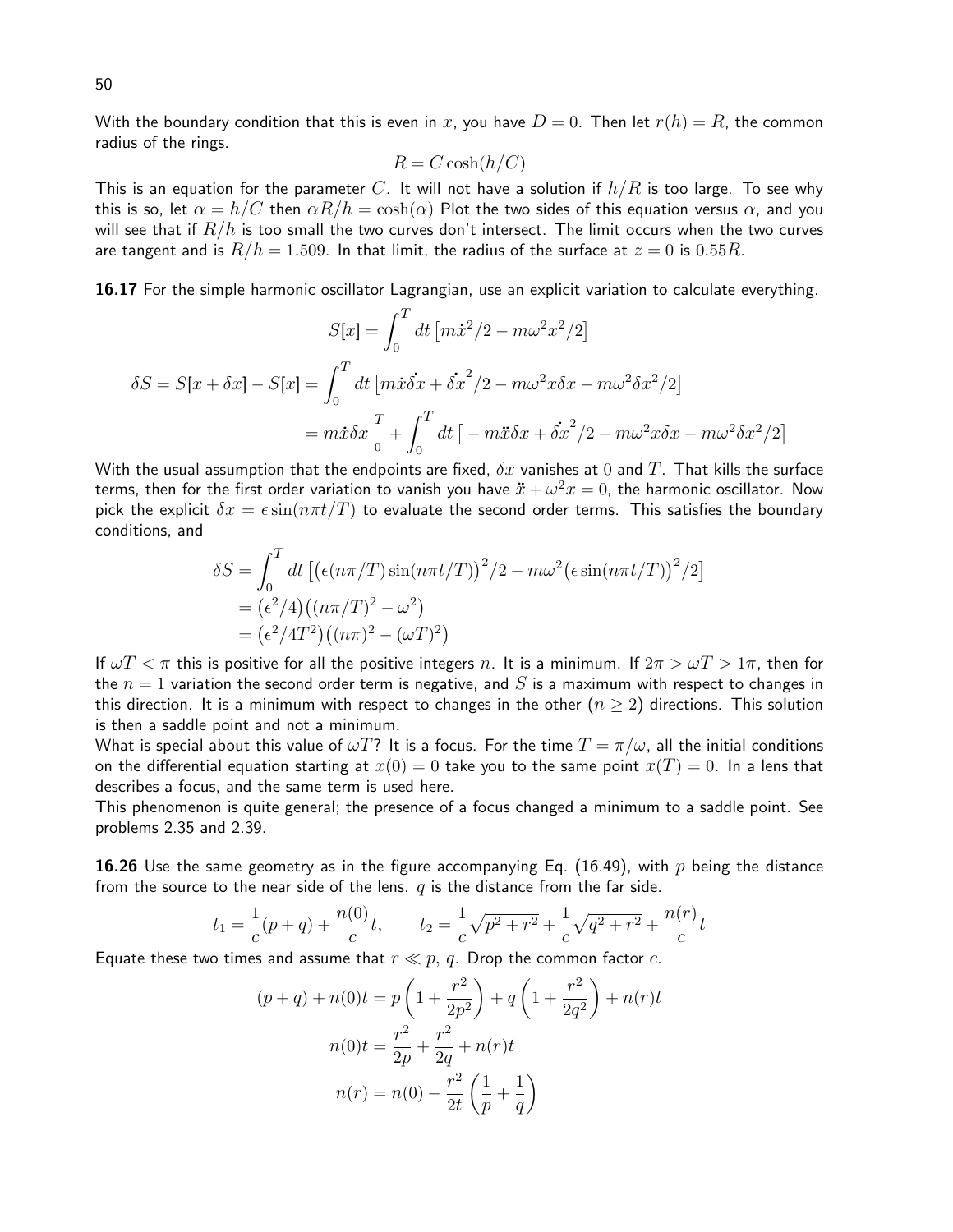The focus obeys  $\frac{1}{p} + \frac{1}{q} = \frac{1}{f}$ , so this becomes  $n(r) = n(0) - \frac{r^2}{2ft}$ .

17.1 For the Gaussian distribution,

Mean: 
$$
\int dg g A e^{-B(g-g_0)^2} = \int dg (g - g_0 + g_0) A e^{-B(g-g_0)^2} = g_0
$$

Note the normalization:  $\int Ae^{-B(g-g_0)^2} = A\sqrt{\pi/B} = 1$ .

Variance: 
$$
\sigma^2 = \int dg (g - g_0)^2 Ae^{-B(g - g_0)^2} = -A \frac{d}{dB} \int dg e^{-B(g - g_0)^2}
$$

$$
= -A \frac{d}{dB} \sqrt{\frac{\pi}{B}} = -A \frac{-1}{2} \sqrt{\frac{\pi}{B^3}} = \frac{1}{2B}
$$
  
Skewness: 
$$
\int dg (g - g_0)^3 Ae^{-B(g - g_0)^2} = 0
$$
  
Kurtosis excess: 
$$
-3 + \frac{1}{\sigma^4} \int dg (g - g_0)^4 Ae^{-B(g - g_0)^2}
$$

$$
= -3 + A \frac{1}{\sigma^4} \frac{d^2}{dB^2} \int dg e^{-B(g - g_0)^2}
$$

$$
= -3 + A \frac{1}{\sigma^4} \frac{d^2}{dB^2} \sqrt{\frac{\pi}{B}} = -3 + A \frac{1}{\sigma^4} \frac{3}{4} \sqrt{\frac{\pi}{B^5}}
$$

$$
= -3 + A \cdot 4B^2 \cdot \frac{3}{4} \sqrt{\frac{\pi}{B^5}} = -3 + 3 = 0
$$

**17.2** For the flat distribution,  $f(g) = C$  for  $(0 < g < g<sub>m</sub>)$ 

Mean: 
$$
\int_0^{g_m} dg \, g \, C = \int_0^{g_m} dg \, ((g - 1/2 \, g_m) + 1/2 \, g_m) \, C = 1/2 \, g_m
$$

Note the normalization:  $\int dg C = g_{\sf m} C = 1$ . Also, define the center point as  $g_{\sf c} = g_{\sf m}/2$ .

Variance: 
$$
\sigma^2 = \int dg (g - g_c)^2 C = C \int_{-g_c}^{+g_c} dg' g'^2
$$

\n
$$
= 2C g_c^3 / 3 = g_c^2 / 3 = g_m^2 / 12
$$
\nSkewness:  $\int dg (g - g_c)^3 C = 0$ 

\nKurtosis excess:  $-3 + \frac{1}{\sigma^4} \int dg (g - g_c)^4 C = -3 + \frac{1}{\sigma^4} C \int_{-g_c}^{+g_c} dg' g'^4$ 

 $g_{\mathsf{c}}^4$ 

 $g_{\rm c}^4$ 

5